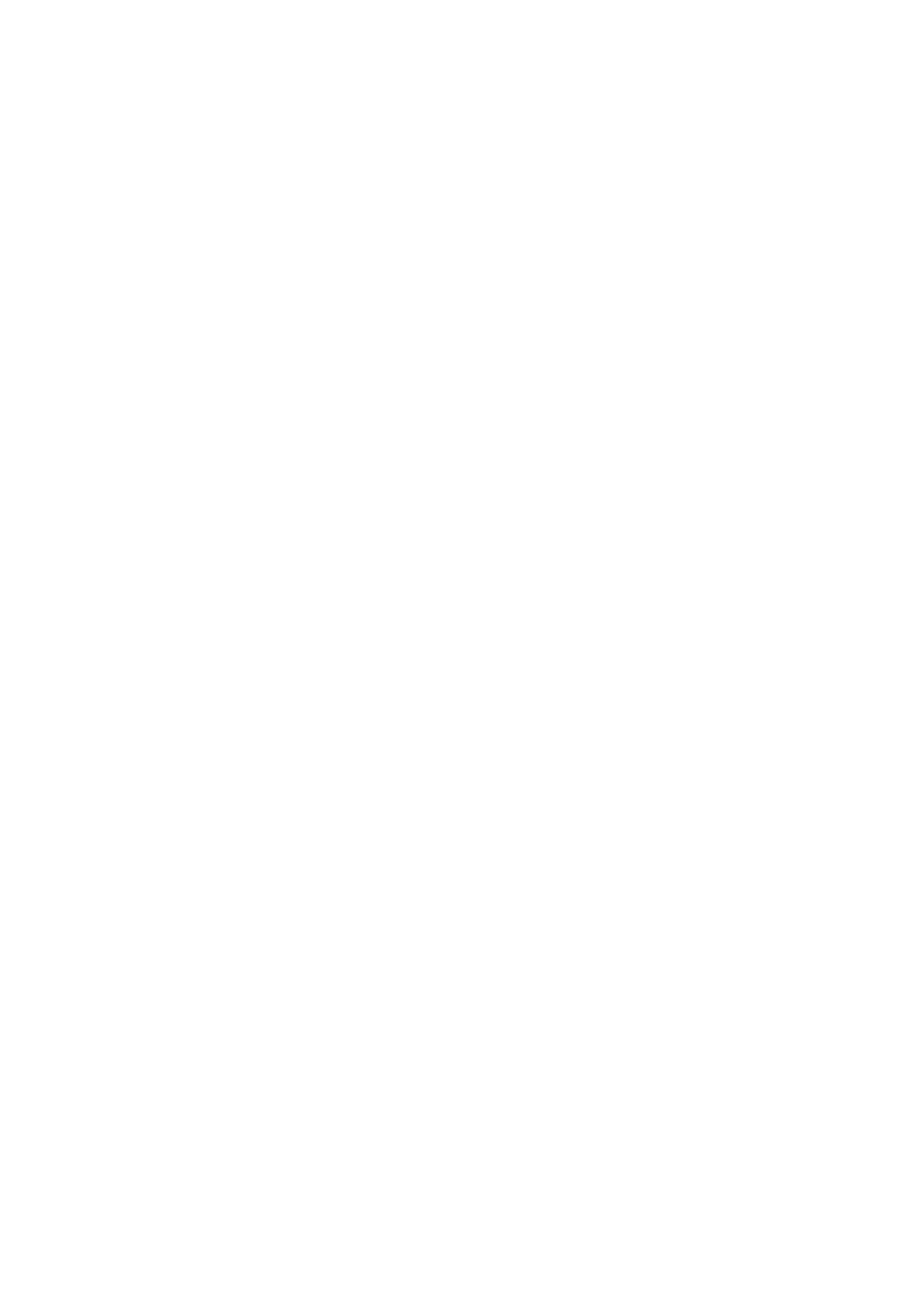# **Contents**

| 1.  |       |  |
|-----|-------|--|
| 1.1 |       |  |
| 1.2 |       |  |
|     | 1.2.1 |  |
| 1.3 |       |  |
| 1.4 |       |  |
| 2.  |       |  |
| 3.  |       |  |
| 3.1 |       |  |
| 3.2 |       |  |
|     | 3.2.1 |  |
| 4.  |       |  |
| 4.1 |       |  |
| 4.2 |       |  |
| 4.3 |       |  |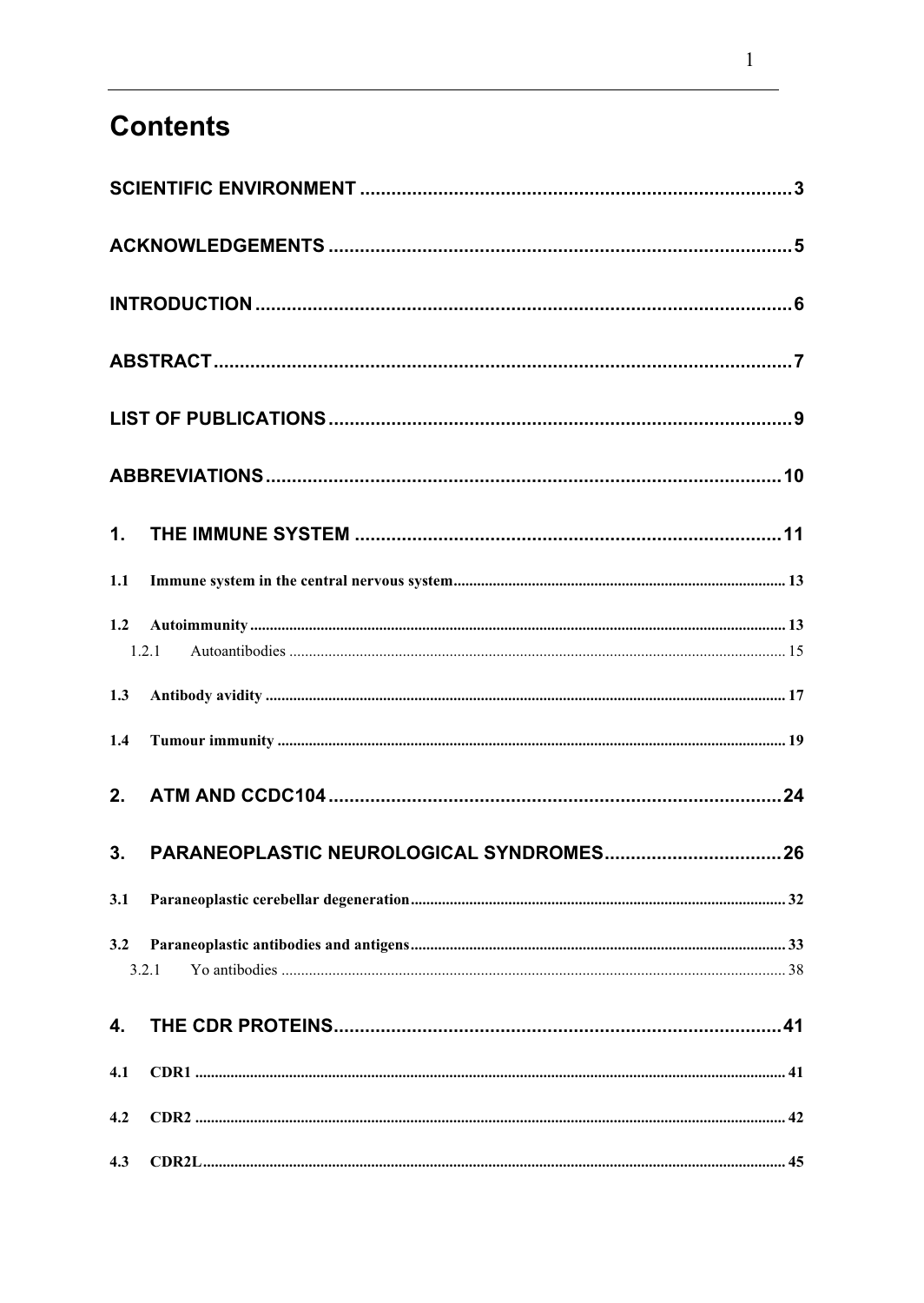|     | 5.1.1                                                                                      |  |
|-----|--------------------------------------------------------------------------------------------|--|
|     |                                                                                            |  |
|     |                                                                                            |  |
| 6.1 |                                                                                            |  |
| 6.2 |                                                                                            |  |
| 6.3 | Paper III: Antibody to CCDC104 is associated with a paraneoplastic antibody to CDR2 (anti- |  |
| 7.  |                                                                                            |  |
|     |                                                                                            |  |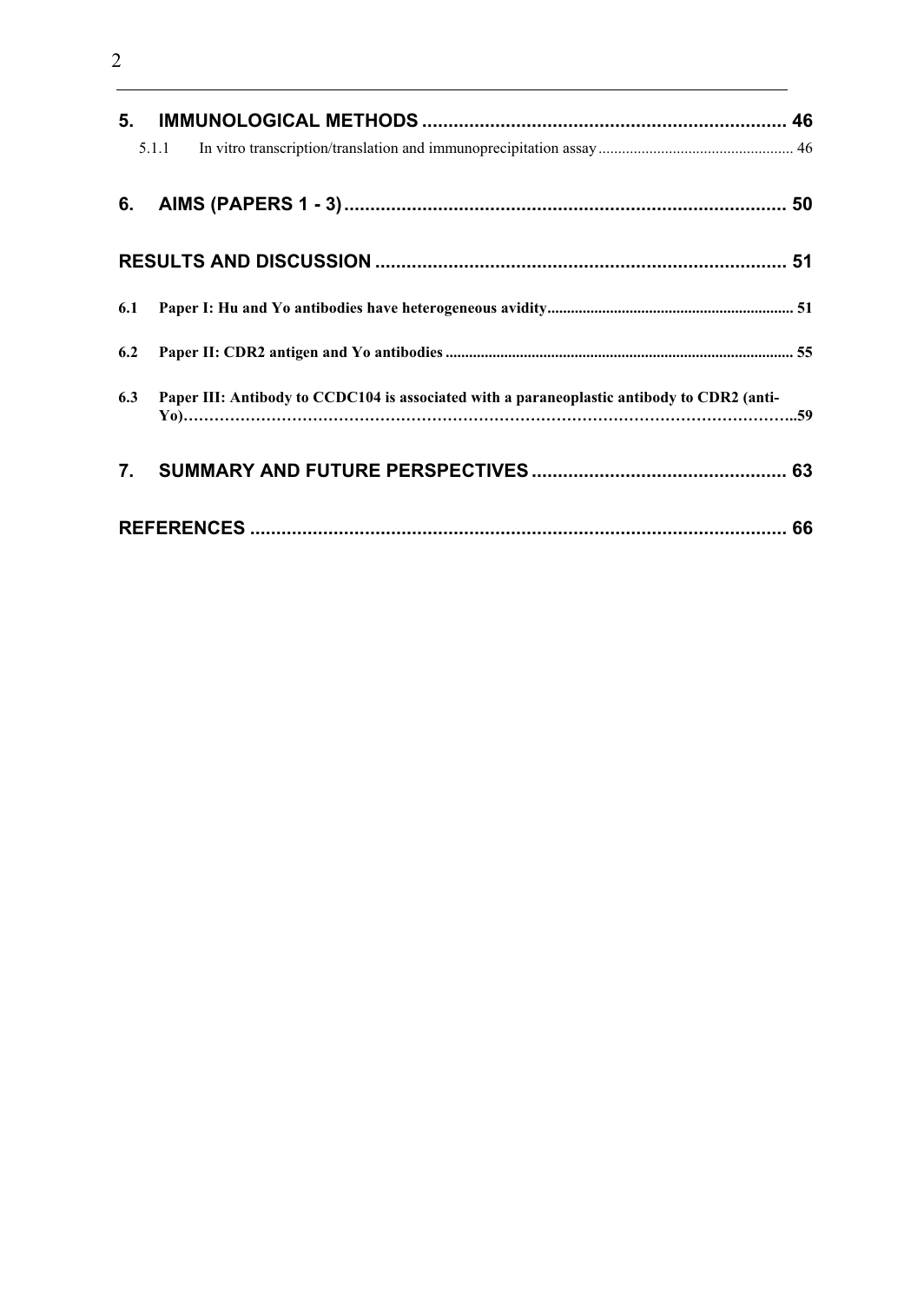# **Scientific environment**

This work was mainly carried out in the Paraneoplastic research group at the Neurology Research Laboratory, Haukeland University Hospital, Norway and at the Section for Neurology, Department of Clinical Medicine, University of Bergen, Norway. The main funding was from Helse Vest. Additional funding was from the Department of Clinical Medicine, University of Bergen.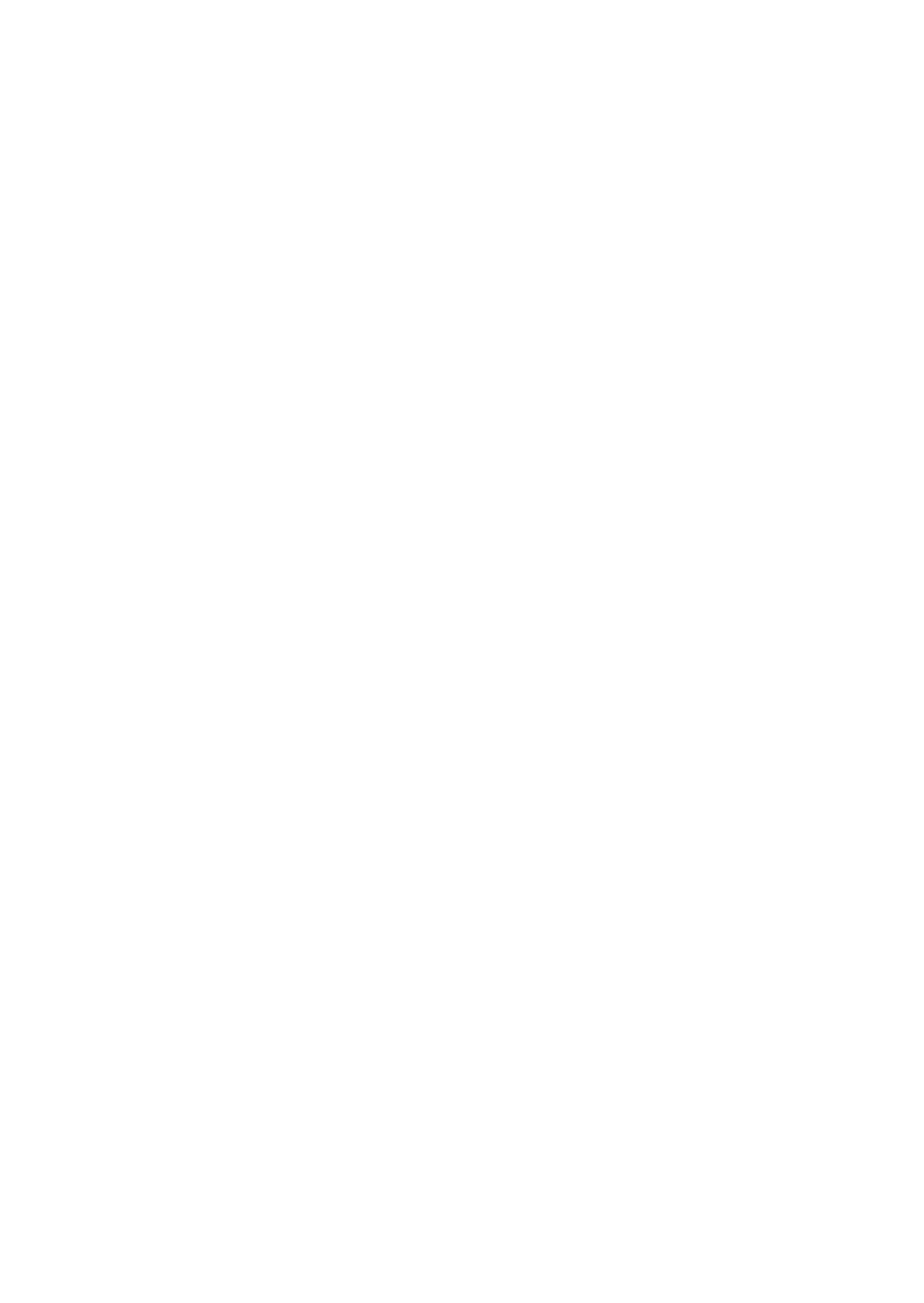# **Acknowledgements**

Many people have contributed to this thesis. First of all I want to thank my main supervisor, Christian Vedeler, for introducing me to the field of paraneoplastic diseases and for his everlasting enthusiasm and encouragement. He has always been open for new solutions and then kindly directed me on the right track. I also want to thank my co-supervisor Bjørn Ivar Haukanes for his invaluable advices in bioinformatics as well as molecular biology. Jan Aarseth deserves huge thanks for all statistical help.

This work would not have been possible without the support of the rest of the Paraneoplastic group. I especially want to thank Mette Haugen for excellent help in the lab, for always being supportive and for listening to both scientific and personal matters. Kibret Mazengia, Jane Kristin Nøstbakken and Emilia Lohndal have given me invaluable technical help. I also want to thank Anette Knudsen, Nina Aarskog, Geir Bredholt, Sissel Monstad, Anette Storstein, Tilo Eichler, Tor Qvale and the rest of the Paraneoplastic group for contributing to the scientific environment. I have received many valuable inputs from them.

I also want to express my gratitude to the other members of the Neuroimmunological Research Laboratory. The warm and welcoming atmosphere has made it easy to become a member of the lab. I have enjoyed many coffee cups and great discussions in Hanne Linda's and Mette's office. Their door is almost always open.

Without the support form my family I would not have made it through. A huge thank to my parents, Grethe and Lars Bjørn, for always being there for me and for invaluable help in daily life matter. I especially want to thank my dear Tommy for believing in me and for pushing me over obstacles I thought impossible. At last I want to thank my two beautiful sons, Tobias and Aksel, for being a part of my life. No one has taught me more than you.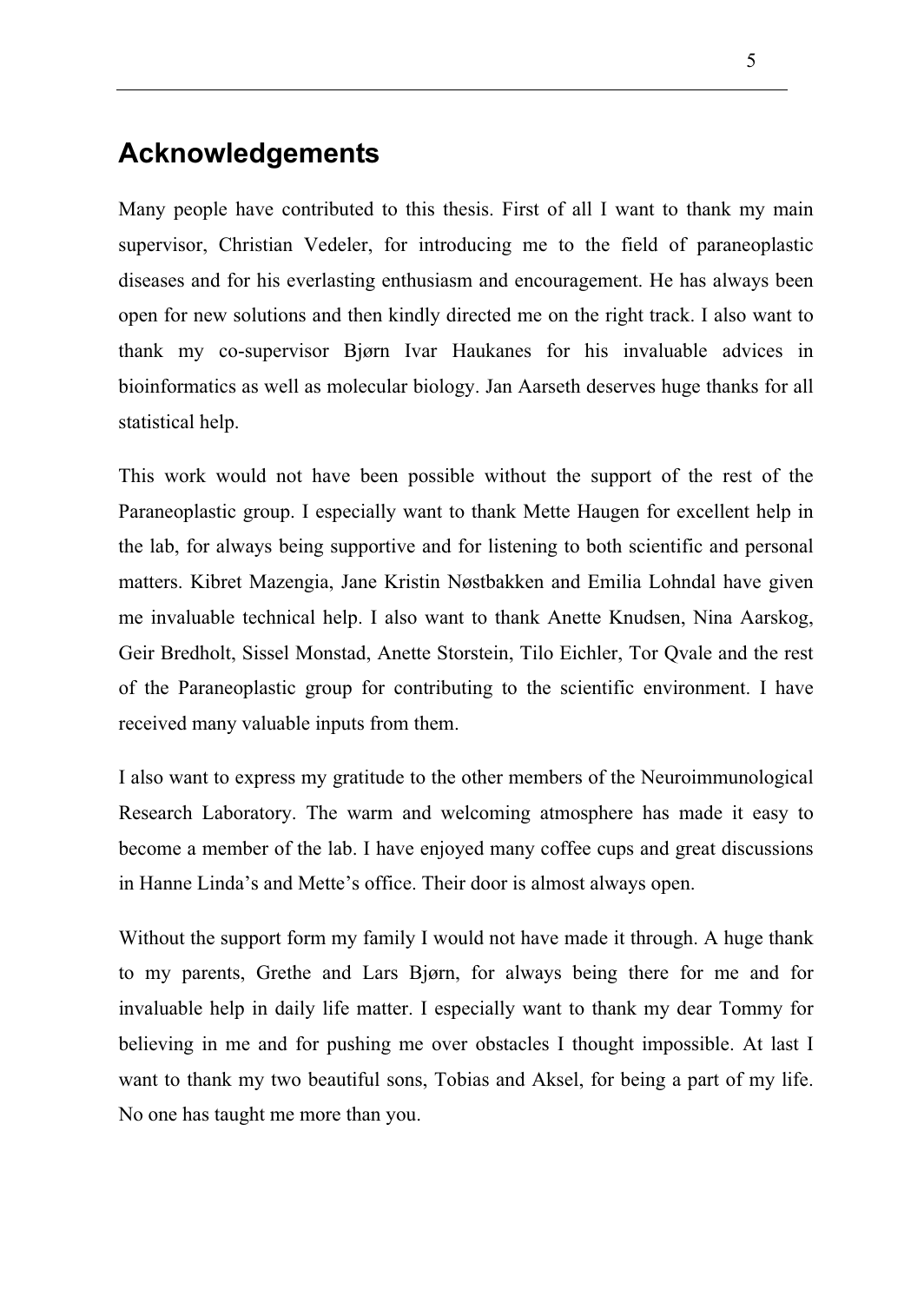# **Introduction**

PNS are rare side effects of cancer that occur in less than 1 % of all cancers, most often small-cell lung cancer, ovarian cancer and breast cancer. These tumours express proteins normally only expressed in immuneprivileged tissues like the testis and the central nervous system. The body recognizes these proteins as foreign and an immune response is initiated. The body produces antibodies and activates T cells directed towards these proteins. By a so far unknown mechanism the antibodies and T cells cross the blood-brain barrier, attack the neurones that express these onconeural proteins, and the patients develop neurological symptoms. Often these symptoms are seen early in tumour development, while the tumour is still small and unnoticed. Detection of paraneoplastic antibodies are therefore important diagnostic tools for identifying tumours at an early stage, which again increases the chance of recovery.

The most common paraneoplastic antibodies are Hu, Yo, CRMP5, amphiphysin, Ri and Ma2 antibodies. Yo antibodies are most commonly associated with ovarian or breast cancer and causes paraneoplastic cerebellar degeneration with loss of Purkinje cells followed by ataxia. These antibodies recognize a cytoplasmic protein called CDR2 that is normally expressed in the Purkinje cells in cerebellum and in testis, but the function of this protein is largely unknown. CDR2 is also expressed in more than 60 % of all ovarian tumours and 25 % of all breast cancer tumours. Some of these patients develop antibodies towards this protein, with a prevalence of approximately 2.3 % in ovarian cancer and 1.6 % in breast cancer.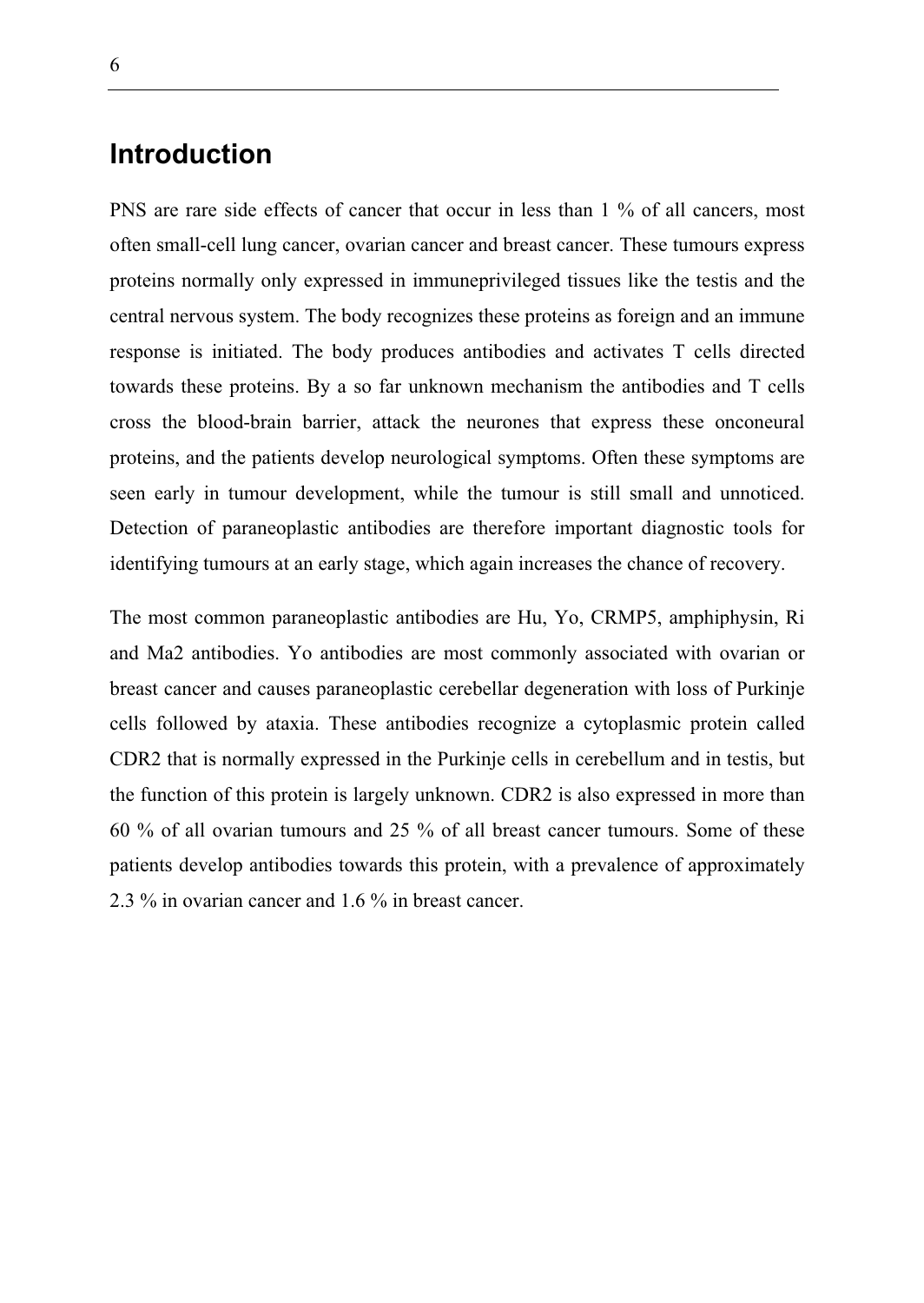# **Abstract**

The mechanisms behind anti-Yo mediated paraneoplastic cerebellar degeneration is still not understood, and very little is known about the function of CDR2. In our studies we have tried to elucidate the properties of Yo antibodies, potential antibodies that coexist with anti-Yo and whether sequence variants in the CDR2 gene or differences in CDR2 transcription and expression could explain why some patients develop PCD.

The avidity of antibodies is associated with onset of disease and disease severity, and the avidity of paraneoplastic antibodies has never been examined before. We compared differences in antibody avidity among patients with the two most common paraneoplastic antibodies, anti-Hu and anti-Yo. We found that the antibody avidity among patients with these antibodies was heterogeneous, but patients with Yo antibodies generally had antibodies with higher avidity than patients with Hu antibodies. This might reflect differences in the patient's immune response, the severity of the disease or different time points of sampling.

Since antibody avidity increase over time we also did a longitudinal study where we followed patients with Hu or Yo antibodies over time. This study showed that while the avidity indexes increased over time for most patients with Hu antibodies, the avidity indexes for patients with Yo antibodies were fairly constant. This could indicate that Hu antibodies are discovered at an earlier time point in the disease progress, while the Yo antibodies have persisted for a while before the neurological symptoms developed.

More than 60 % of all ovarian tumours express CDR2, but only 2.3 % of these patients develop Yo antibodies and even fewer develop PCD. The reason why some patients develop paraneoplastic antibodies is not known. We wanted to study whether the production of Yo antibodies in some ovarian cancer patients were related to variants in the cDNA sequence or to difference in the CDR2 mRNA or protein level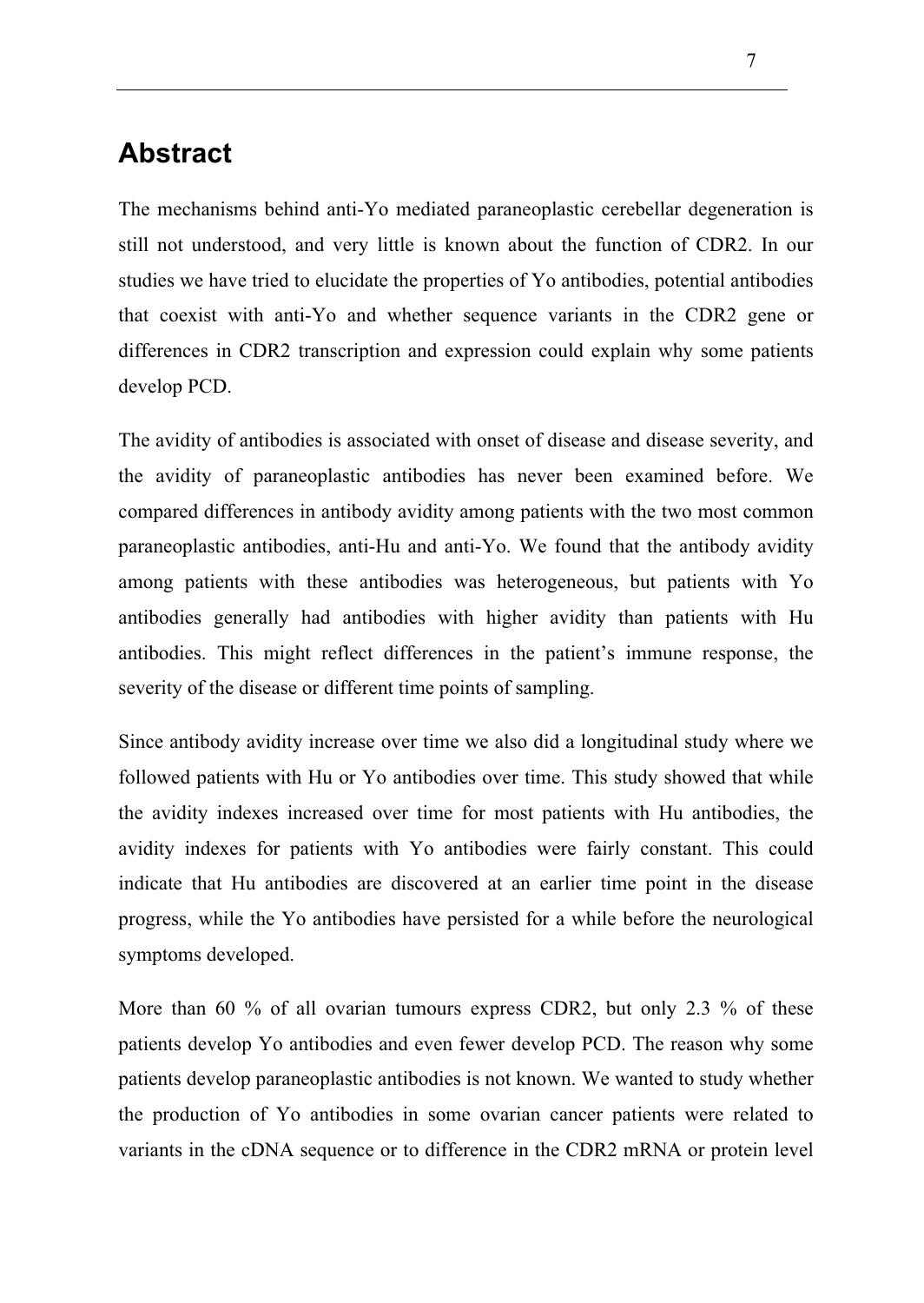in tumour tissue from patients with ovarian cancer. We found no differences among the patients that could explain why some of them develop Yo antibodies and PCD. However, we observed that CDR2 was not solely expressed by tumour cells. Also normal ovarian tissue expressed low levels of CDR2. These findings indicate that CDR2 may be more widely distributed than previously reported. Our findings also support the hypothesis that development of PCD is not solely related to CDR2 expression and Yo antibody synthesis, but also to immune dysregulation, such as antigen presentation and cooperation between B and T cells.

Yo antibodies most commonly appear alone. We identified a patient with PCD and Yo antibodies that also harboured antibodies towards a little described protein called CCDC104. We found that this protein was expressed in several tissues, especially brain and testis. We further investigated whether this antibody was a potentially new paraneoplastic marker. CCDC104 antibodies were not related to cancer or PNS. However, 10.5 % of the anti-Yo sera also had CCDC104 antibodies, suggesting there is a significant association between anti-Yo and anti-CCDC104.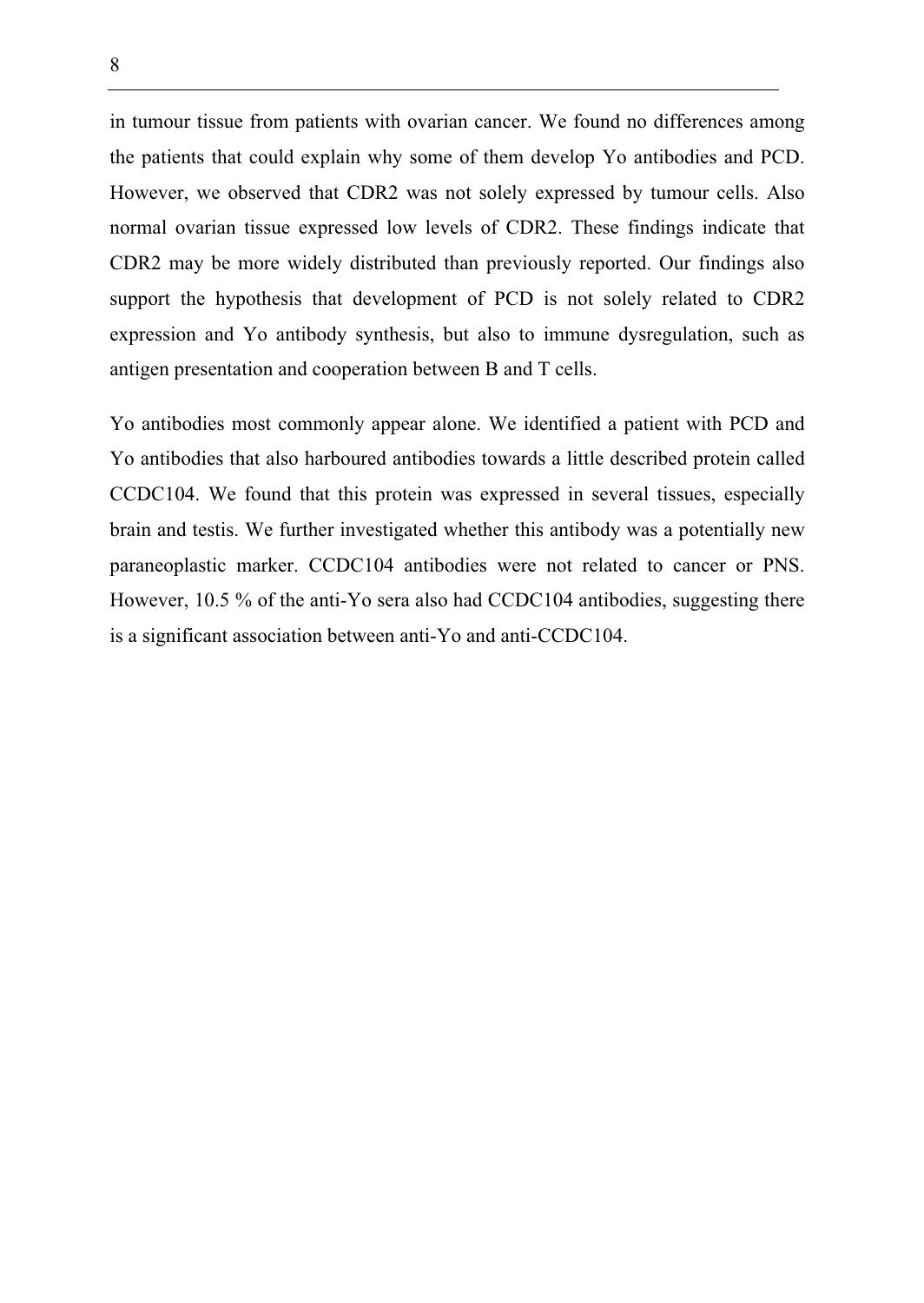# **List of publications**

- Totland C, Aarseth J, Vedeler C: Hu and Yo antibodies have heterogeneous avidity, J Neuroimmunol 2007; 185: 162-167
- Totland C, Aarskog NK, Eichler TW, Haugen M, Nøstbakken JK, Monstad SE, Salvesen HB, Mørk S, Haukanes BI, Vedeler CA.: CDR2 antigen and Yo antibodies, Cancer Immunol Immunother. 2011; 60:283-289.
- Totland C, Bredholt G, Haugen M, Haukanes BI, Vedeler, C: Antibody to CCDC104 is associated with a paraneoplastic antibody to CDR2 (anti-Yo). Cancer Immunol., Immunother 2010; 59: 231-237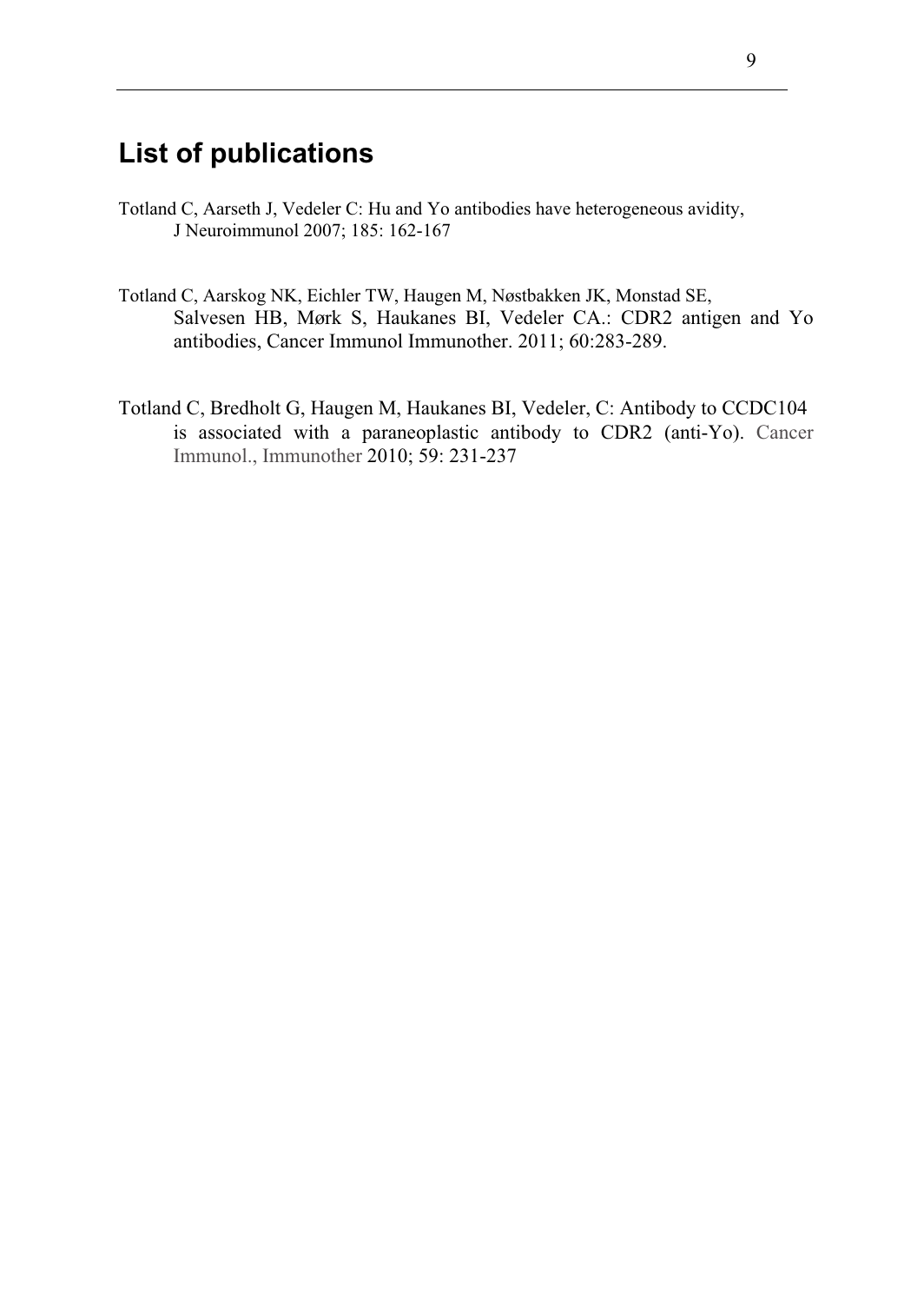# **Abbreviations**

| <b>AChR</b>                | Acetylcholine receptor                                                 |
|----------------------------|------------------------------------------------------------------------|
| <b>ATM</b>                 | Ataxia telangiectasia mutated                                          |
| $\beta_2$ -GPI             | $\beta_2$ -glycoprotein                                                |
| CCDC104                    | Coiled-coil domain containing 104 protein                              |
| <b>CDR</b>                 | Cerebellar degeneration related                                        |
| cpm                        | counts per minute                                                      |
| <b>CSF</b>                 | Cerebrospinal fluid                                                    |
| CRMP5                      | Collapsin response mediator protein 5                                  |
| <b>EBV</b>                 | Epstein-Barr virus                                                     |
| <b>FIGO</b>                | International federation of gynaecology and obstetrics                 |
| <b>GABA</b>                | Gamma aminobutyric acid                                                |
| HLA                        | Human leukocyte antigen                                                |
| <b>HPV</b>                 | Human papilloma virus                                                  |
| IgG/IgM                    | Immunoglobulin G/M                                                     |
| $IL-1/6$                   | Interleukin 1/6                                                        |
| <b>IFN</b>                 | Interferon                                                             |
| <b>ITT</b>                 | In vitro transcription/translation and immunoprecipitation             |
| <b>MHC</b>                 | Major histocompatibility complex                                       |
| <b>NMDAR</b><br><b>PNS</b> | N-methyl-D-aspartate receptor<br>Paraneoplastic neurological syndromes |
| <b>SCLC</b>                | Small cell lung cancer                                                 |
| SD                         | Standard deviation                                                     |
| SOX                        | Sex determining region Y related HMG box                               |
| Tag                        | SV40 T antigen                                                         |
| $T_{reg}$                  | T regulating cells                                                     |
| <b>VGCC</b>                | Voltage-gated calcium channels                                         |
| <b>VGKC</b>                | Voltage-gated potassium channels                                       |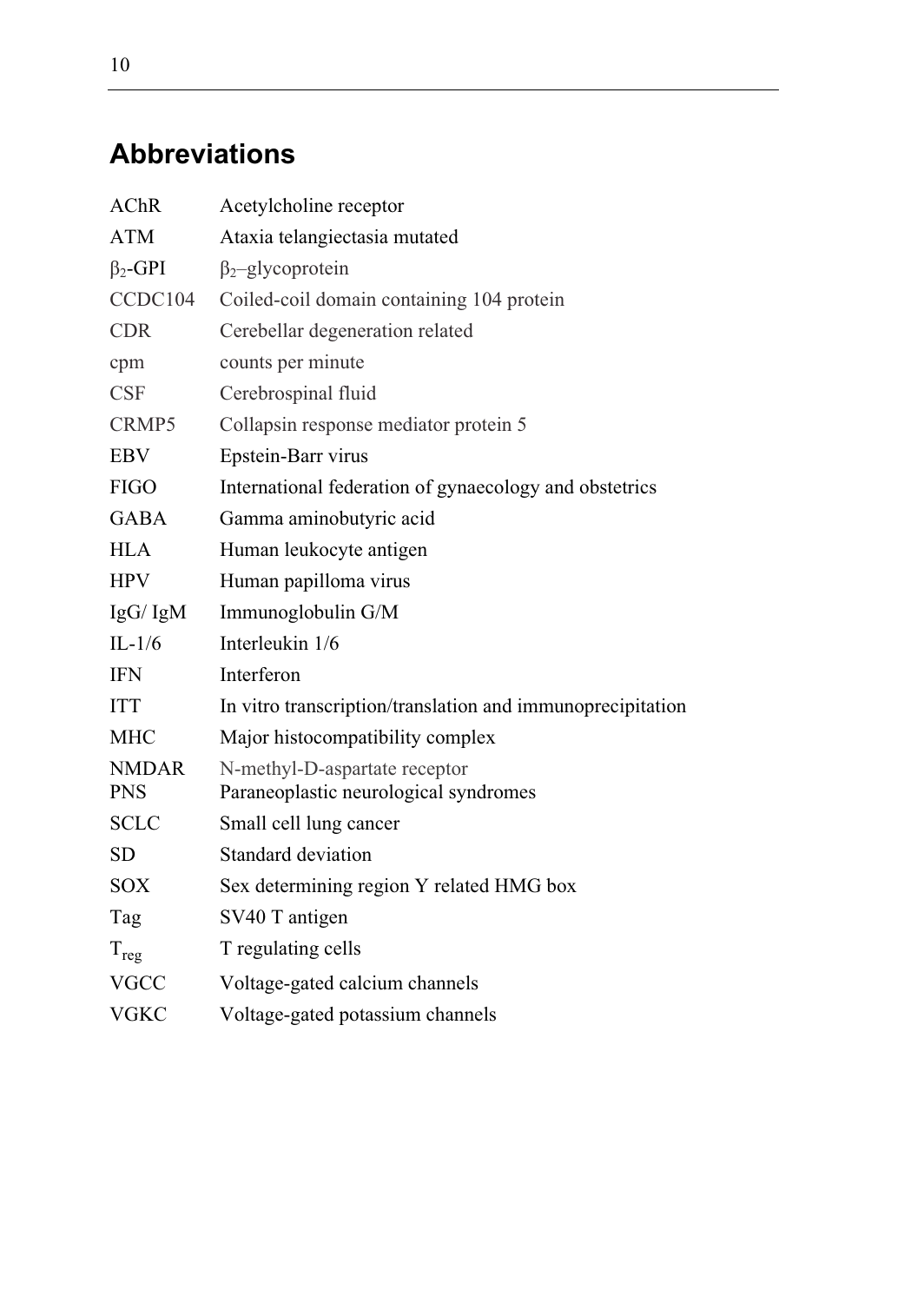# **1. The immune system**

The immune system is divided into the innate and the adaptive immune system. The innate immune system is regarded as the primitive, first-line defence towards pathogens. It is not specified towards specific pathogens, but rather recognizes intruders in a general manner. The innate immune system is characterized by a rapid response to danger that activates mechanisms like fever and the complement cascade. Phagocytic cells, such as macrophages, play an important role in innate immunity. The macrophages digest microbes and presents antigenic fragments of the microbes to members of the adaptive immune system.

The adaptive immune system can recognize and selectively eliminate specific foreign microorganisms and antigens. B lymphocytes (B cells) and T lymphocytes (T cells) are the two major cell types in the adaptive system. They both arise from hematopoietic stem cells of the bone marrow, but while the B cells continue their maturation in the bone marrow, the T cells migrate to the thymus gland to mature.

B cells are exposed to self antigens in the bone marrow. Those who recognize self antigens are eliminated, while those that do not, leave the bone marrow displaying a wide variety of antigen-binding receptors (bound antibodies) that can identify a huge variety of foreign antigens. When a B cell binds to a matching antigen, the B cell divides rapidly and differentiates into memory B cells and antibody secreting plasma cells that secrete huge amounts of circulating antibodies.

The T cells undergo a similar selection as the B cells. In the thymus those that recognize self antigens are destroyed, while the others leave the thymus. Mature T cells express a unique antigen-binding receptor called the T cell receptor. While the B cell receptors can recognize antigens alone, T cells only recognize antigens when bound to MHC molecules on cells. MHC I is expressed on nearly all nucleated cells, while MHC II is expressed by antigen-presenting cells. When a T cell encounters an antigen bound to MHC on a cell, it differentiates into memory T cells, T helper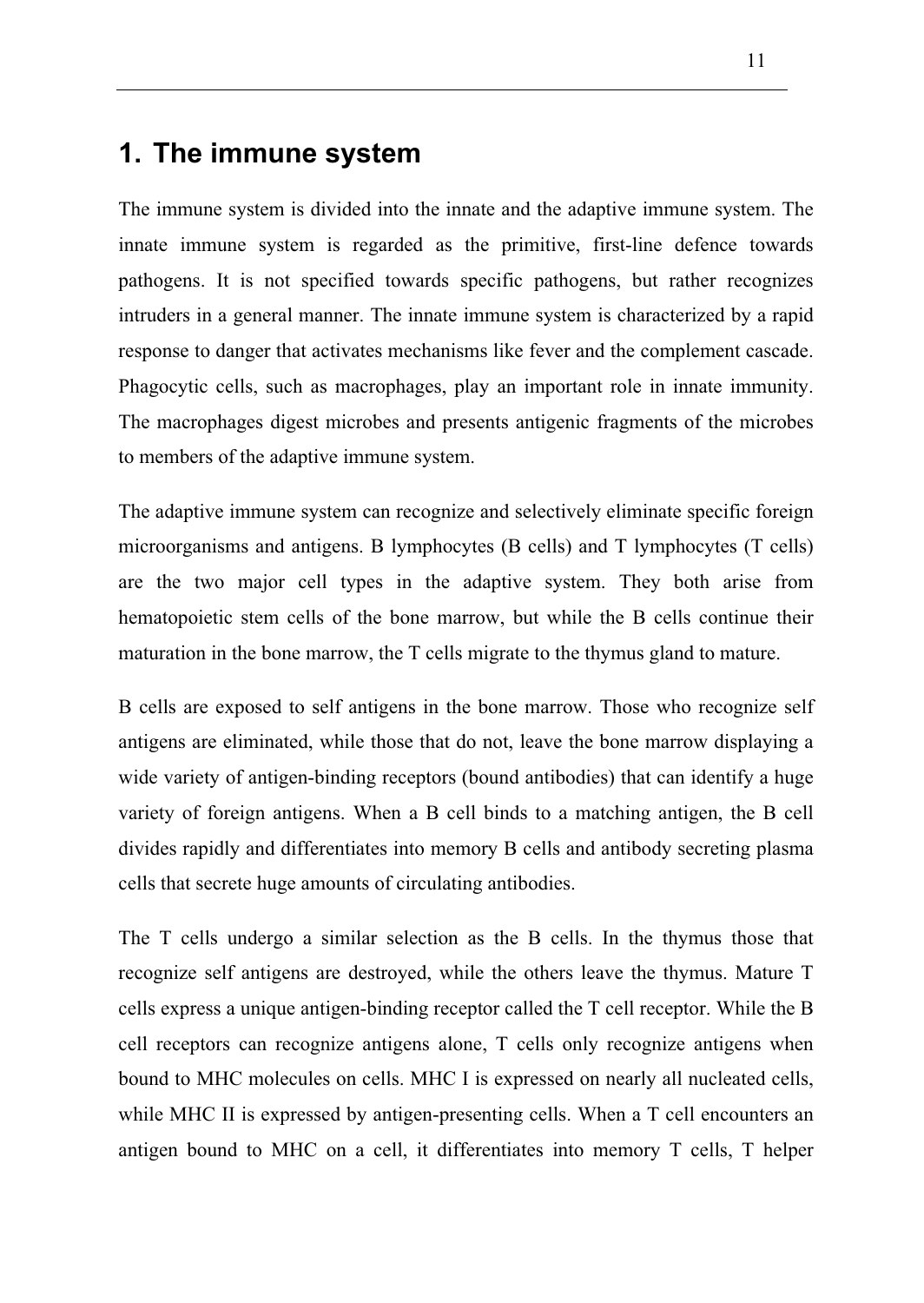(CD4+) and T cytotoxic (CD8+) cells. Activated T helper cells become effector cells that secrete cytokines that can activate B cells, T cytotoxic cells, macrophages and other cells that are involved in the immune response. Cytokines also differentiate T cells that recognise antigen-MHC I complexes into effector cells called cytotoxic T cells. Cytotoxic T cells eliminate virus-infected cells, tumour cells and cells of a foreign tissue graft. Figure 1 shows a schematic illustration of the different processes in an immune response.



*Figure 1:* **Key processes in an immune response.** 

APC= antigen presenting cell; TH= T helper cell; CTL= Cytotoxic T lymphocyte **(**http://www.answers.com/topic/cellular-immunology**)**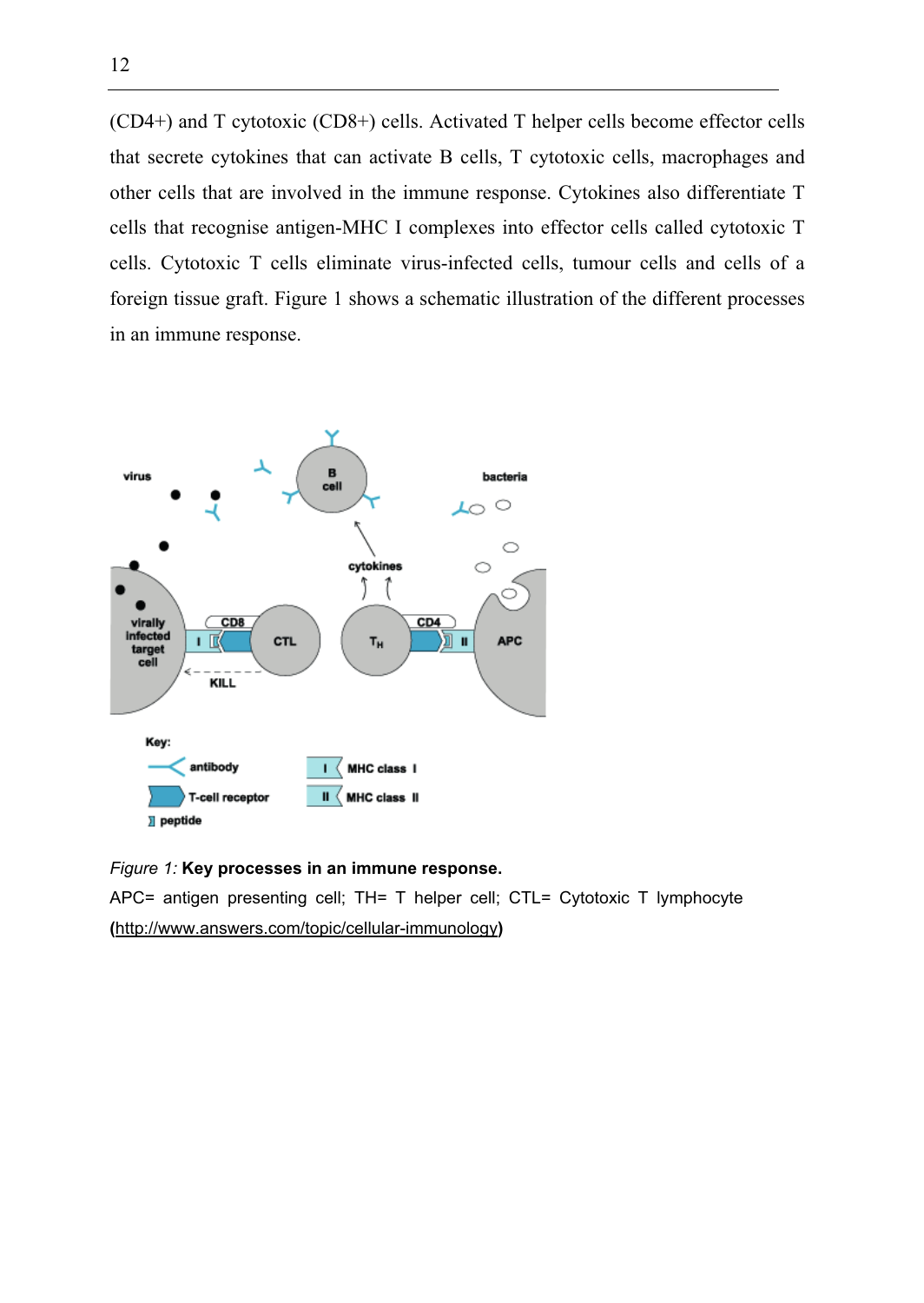#### 1.1 Immune system in the central nervous system

Protecting the brain is a difficult immunological challenge. Effective and rapid clearance of pathogens is essential to maintain the structural integrity of the brain. Even small lesions in critical neuronal networks can have devastating effects. Since any cellular immune reaction leads to damage followed by scarring, the intensity of the immune reaction must be tightly regulated to avoid unnecessary damage. The central nervous system has many complex functions and a large number of tissue specific proteins. It is therefore unlikely that there is complete immunological tolerance to all of these antigens (Wucherpfennig 1994). To avoid unnecessary immune activation, access to the brain is restricted to activated lymphocytes that scan the central nervous system. If there is no danger, the T cells leave the brain through the blood-brain barrier (Kleine and Benes 2006). The MHC I and MHC II expressions are very low in normal central nervous tissue, and the low MHC expression probably protects the brain against autoimmunity. In normal microglia cells, MHC II is not detected, but in early stages of experimental allergic encephalitis MHC II is upregulated in microglia cells (Wucherpfennig 1994). Some nerve cells, like Purkinje cells and hippocampal neurons, express high levels of MHC I (Darnell 1998), which renders them particularly susceptible to autoimmune diseases.

#### 1.2 Autoimmunity

Autoimmune diseases occur when the body's immune system attacks its own cells and tissues. Common for the diseases are the presence of circulating autoantibodies and autoreactive lymphocytes in affected tissues. In many autoimmune disorders there are extensive interactions between the brain and the immune system. Several proteins that have important functions in the brain also have a crucial role in the immune system. For instance Toll-like receptors are very important in the innate immune system and flies that lack the Toll gene do not develop dorsal ventral polarity. Several cytokines stimulate lymphocytes, but can also affect important brain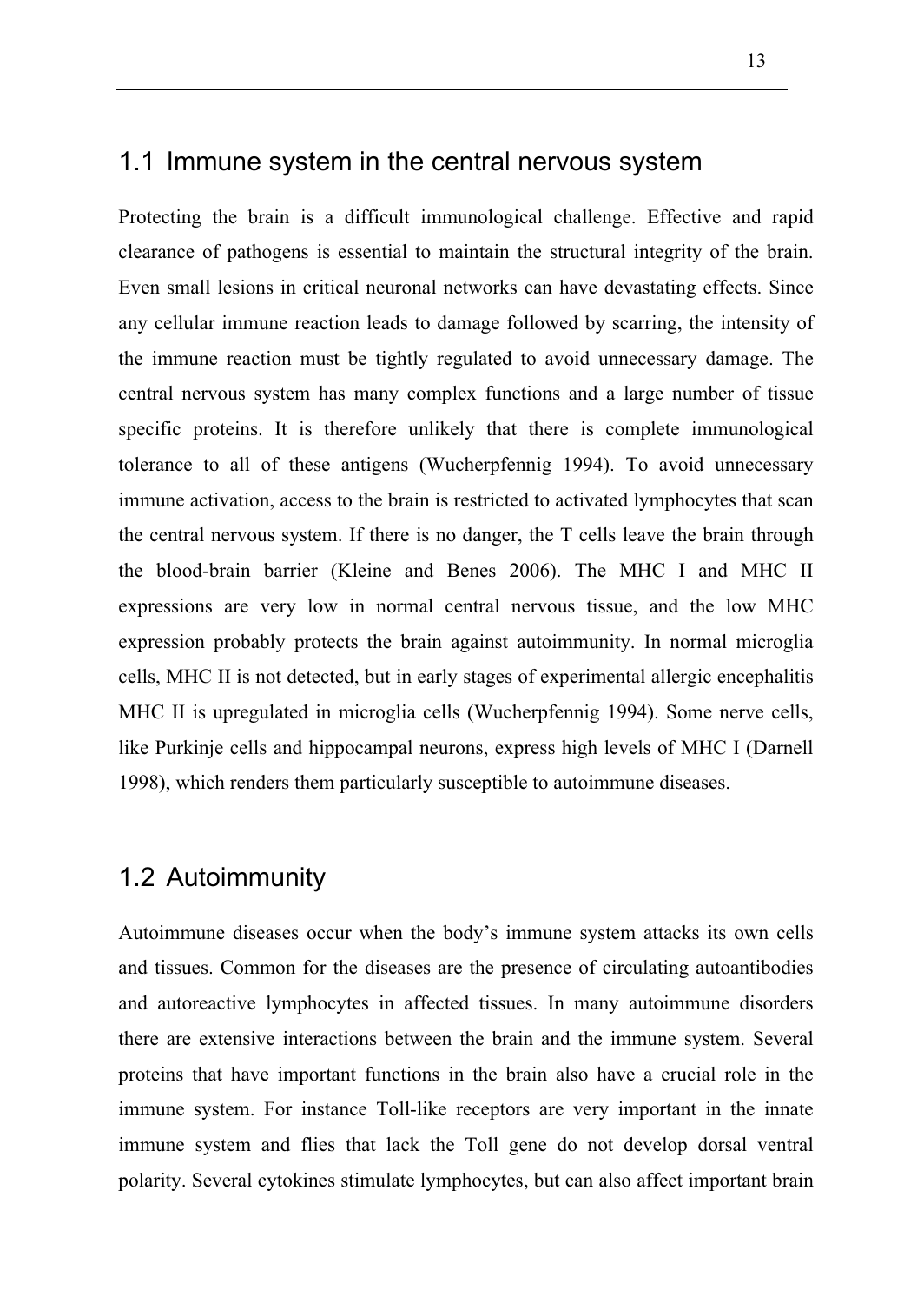regulated functions like sleep, temperature and appetite. The principal inhibitory synaptic transmitter in the nervous system, GABA, can also be secreted by immune cells and participate in immune protection of the brain [reviewed in (Bhat and Steinman 2009)]. MHC I proteins are involved in activity-dependent signals in developing and mature neurones (Darnell 1998). Common autoimmune diseases are multiple sclerosis, diabetes mellitus, systemic lupus erythematosus and rheumatoid arthritis. Approximately 5 % of the population have an autoimmune disease, and 80 % of these are women [reviewed in (Libert, Dejager et al. 2010)].

Breakdown of self tolerance occurs in autoimmune diseases. The mechanisms that lead to autoimmunity are not well understood, but both genetic and environmental factors play a role. Only a few gene defects have been linked to specific autoimmune diseases. Breakdown of self tolerance can be caused by hormones, viral or bacterial infections, immunological challenges during pregnancy, fetal microchimerism, or it can be X chromosome related (Libert, Dejager et al. 2010). Some autoimmune diseases can be initiated by bacterial or viral infections. In these cases the pathogens share similar structures with the autoantigens. This is called molecular mimicry. For instance, it has been shown that *Campylobacter jejuni* shares a structural homology with the lipo-oligo-saccaride of the peripheral nerve, GM1 ganglioside, and this infection can cause Guillian-Barré syndrome (Ang, Jacobs et al. 2004). Another theory is that incomplete phagocytosis of apoptotic cells leads to release of self antigens and development of autoimmune diseases (Nagata 2010). There is also the possibility that posttranslational modification of proteins has an impact. All 20 primary amino acids have the potential to undergo posttranslational modification. The most common modifications are acetylation, glycosylation, hydroxylation, methylation, phosphorylation, deamidation and citrullination. In some cases such modifications alter the protein so that it is no longer recognized as self. For instance, some patients with rheumatoid arthritis have antibodies towards citrullinated fillagrin, while citrullination and acetylation of myelin basic protein has been associated with multiple sclerosis [reviewed in (Doyle and Mamula 2005)].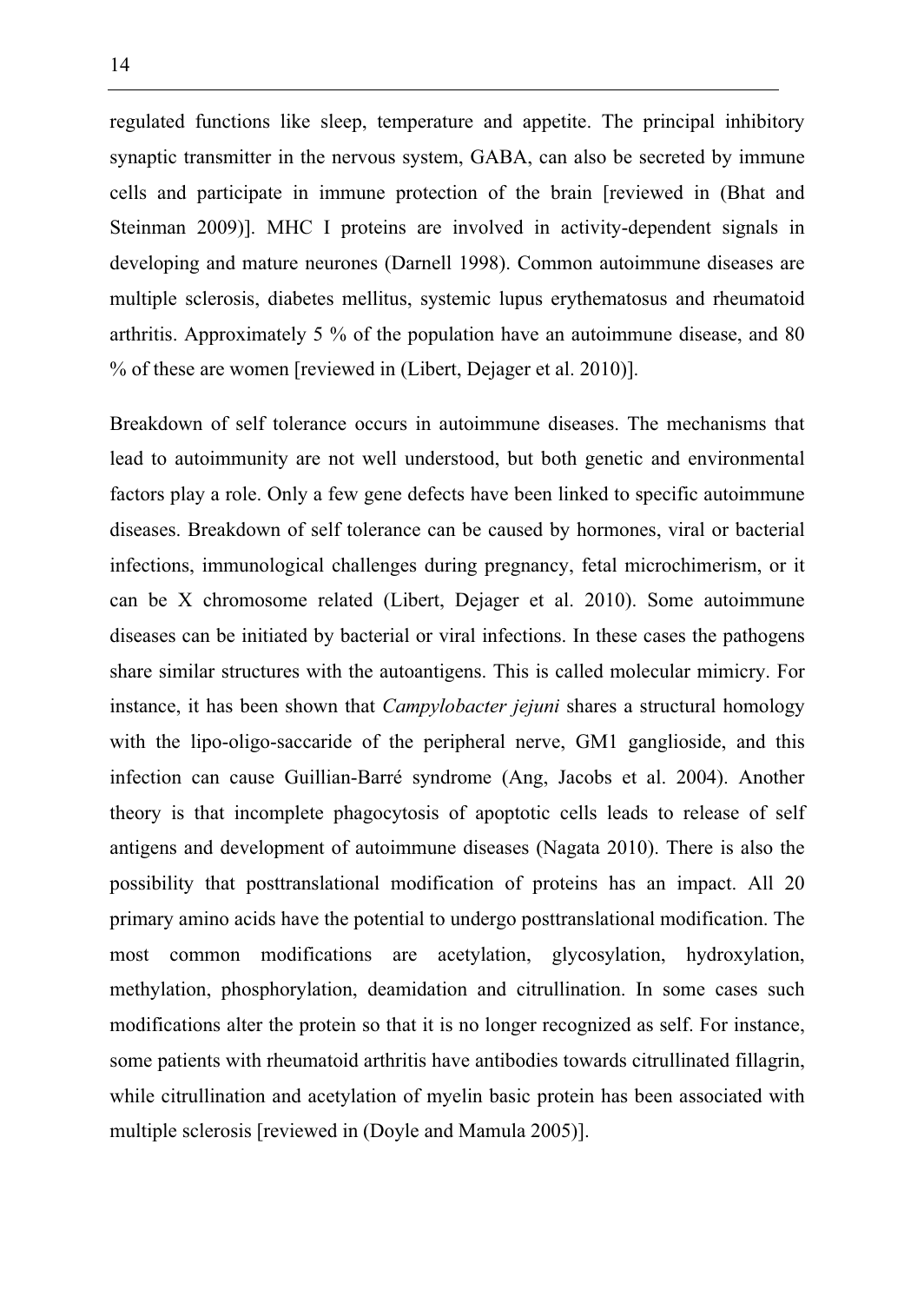Irregularities in the innate immune system are the cause of some very rare autoimmune disorders affecting the brain, but it has also been implicated in Alzheimer's disease (Bhat and Steinman 2009). Autoimmune diseases that implicate the adaptive immune system involve both secretion of specific antibodies and activation of T cells that target the antigens. Multiple sclerosis, neuromyelitis optica and paraneoplastic neurological syndromes are examples of diseases where the adaptive immune system is involved. In T cell mediated autoimmune diseases the proportion of autoaggressive T cells is crucial for whether or not an individual who is predisposed to autoimmunity develops an autoimmune disease. It has also been postulated that if the body develops low-avidity autoaggressive T cells during an initial infection, secondary infections later in life might result in accumulation of high-avidity autoreactive T cells and development of autoimmune disease (Christen, Hintermann et al. 2009).

#### **1.2.1 Autoantibodies**

Evolutionary, immunoglobulins have probably been developed for clearance of body waste in the first animals with three germ layers. Some antibodies can react with selfantigens, and these are referred to as autoantibodies. Autoantibodies can be directed towards cell surface membranes or receptors, cytoplasmic proteins or nuclear proteins. Naturally occurring antibodies exist in all vertebrates and have important functions in maintaining tissue homeostasis. They are mainly of the IgG or IgM type, have low affinity and circulate in plasma. Some of them are directed against intracellular and cytoskeletal proteins like anti-tubulin, anti-actin and anti-spectrin [reviewed in (Lutz 2007)].

Not all autoantibodies are beneficial. In many cases upregulation of autoantibodies is associated with autoimmune diseases. In systemic autoimmune disorders antibodies are deposited in affected tissues and cause injury. Many autoantibodies can bind to the surface membranes causing cell destruction. Cell membrane antibodies like thyroid antibodies, phospholipid antibodies and aquaporin-4 antibodies bind to the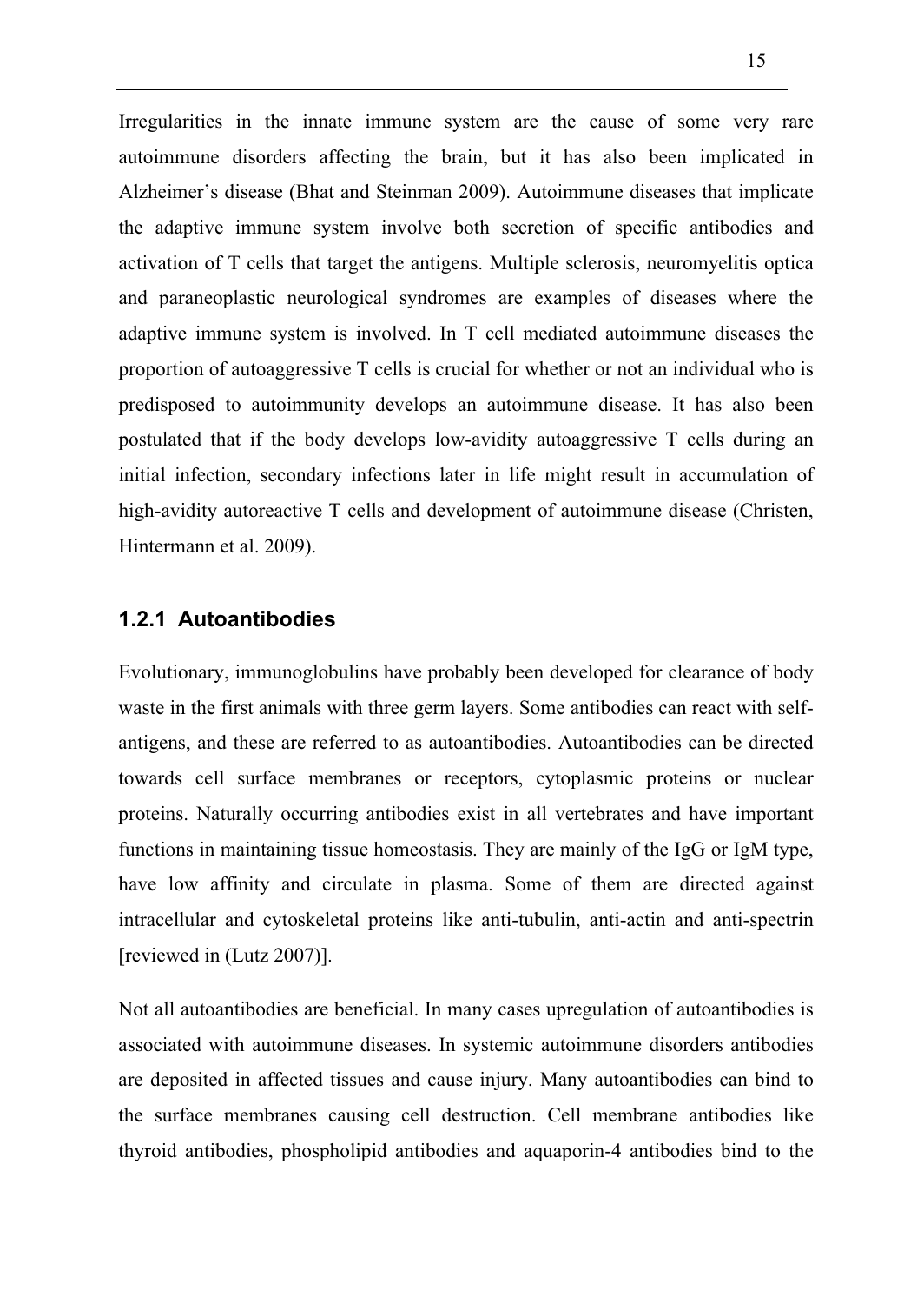cell membrane and activate the complement cascade, with subsequent cell lysis (Lazarus, Parkes et al. 2002; Di Simone, Luigi et al. 2007). Other autoantibodies, like antibodies towards the AChR in myasthenia gravis can bind cell surface receptors, following aggregation and redistribution of the receptors in the membrane. The antibodies block the ligands from binding to the receptors, and the receptors are internalized. This leads to impaired neuromuscular function (Drachman 1994). NMDAR antibodies act in a similar way. They decrease the surface density and synaptic localization of NMDAR clusters via antibody-mediated capping and internalization (Hughes, Peng et al. 2010). Some antibodies, like thyroid stimulating hormone antibodies, bind to receptors and cause constant activation leading to hormone overproduction (Chistiakov 2003). Other autoantibodies form large immune complexes that activate the complement system and cause tissue damage, e.g. in glomerulonephritis (Nangaku and Couser 2005).

In many autoimmune diseases patients harbour antibodies towards intracellular proteins. They serve as important diagnostic tools, but their role in disease mechanisms is unresolved. It has been suggested that autoantibodies to intracellular proteins may bind to cell surface membranes. In some cases this can be caused by cross-reactions between intracellular and membrane antigens as is the case for antiribosomal P protein antibodies (Caponi, Anzilotti et al. 2007). Other studies suggest that injury, activation or apoptosis of the cell can translocate a normally intracellular antigen to a site were circulating antibodies could bind to it. It has been reported that nuclear autoantigen translocation can lead to autoantibody opsonisation (marker for phagocytosis), increased dendritic cell phagocytosis and presentation of nuclear antigens (Frisoni, McPhie et al. 2005).

The theory that antibodies are able to penetrate living cells has long been debated, but several autoantibodies are able to penetrate cells (Alarcon-Segovia 2001). Recently, it was demonstrated that Purkinje cells are able to take up IgG and IgM antibodies independent of the immunoglobulin's reactivity with Purkinje cell antigens, and that uptake of Yo antibodies causes Purkinje cell death in a non-apoptotic way (Hill,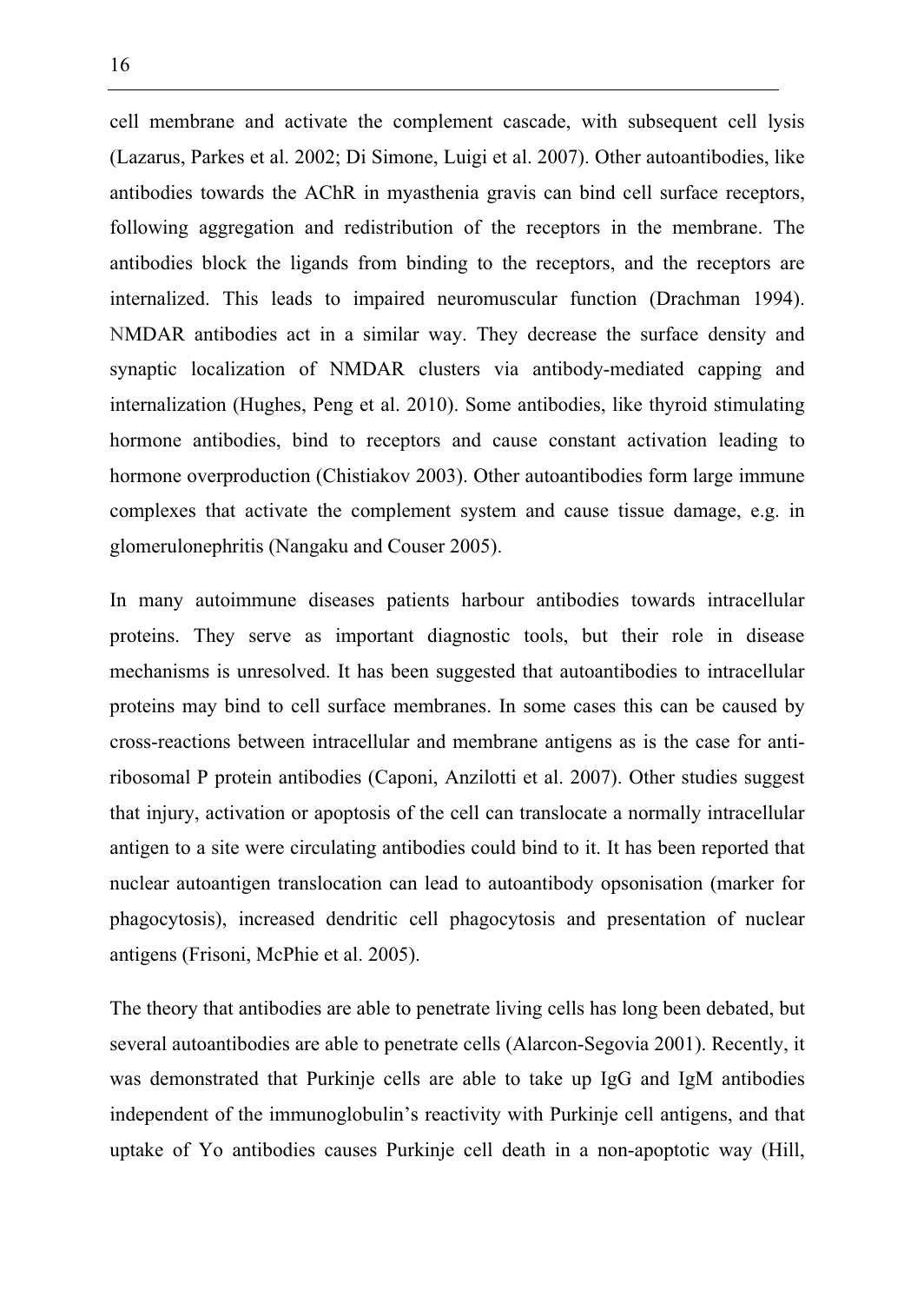Clawson et al. 2009; Greenlee, Clawson et al. 2010). Further, amphiphysin antibodies can be internalized at the nerve terminals and bind strongly to amphiphysin on the presynaptic side of the nerve terminals (Geis, Weishaupt et al. 2010).

#### 1.3 Antibody avidity

An antibody's ability to bind effectively to its ligand is an important feature of antibodies. The antibody-antigen interaction is a combination of several weak physical forces: van der Waals forces, hydrogen bonding and electrostatic forces. The energy of this antibody-antigen binding is called affinity or avidity. *Affinity* is defined as the force of binding when one single paratop of an antibody binds to its corresponding epitope on the antigen molecule. *Avidity* is the binding force between a multivalent antibody and a multivalent antigen. The measured binding energy between antibodies and their antigens reflect the avidity of antibodies. In many cases the two terms are used interchangeably.

The specificity of antibodies is defined by its relative affinity. Antibodies with high affinity to a specific epitope can bind to similar epitopes with lower affinity. High antigen density is one of the crucial requirements for binding to such epitopes. High antigen density is also important for binding of low affinity antibodies, depending on enhanced avidity provided by bivalent attachment to the antigen (Zuckier, Berkowitz et al. 2000). Antibody avidity is independent of antibody concentration, and an individual's avidity response is partly genetically controlled (Kim and Siskind 1978). The MHC composition, the influence of several genes and the immunoglobulin subclass are all factors that affect the antibody avidity (Steward, Reinhardt et al. 1979; Persson, Brown et al. 1988; Devey, Bleasdale-Barr et al. 1990; Achenbach, Koczwara et al. 2004).

IgG avidity is low in primary infections or early in the disease course. The avidity increases with time as the disease progresses or after secondary infections. Avidity determination can therefore give important knowledge of the nature and phase of the infection. In this way avidity measurements can give an indication of whether the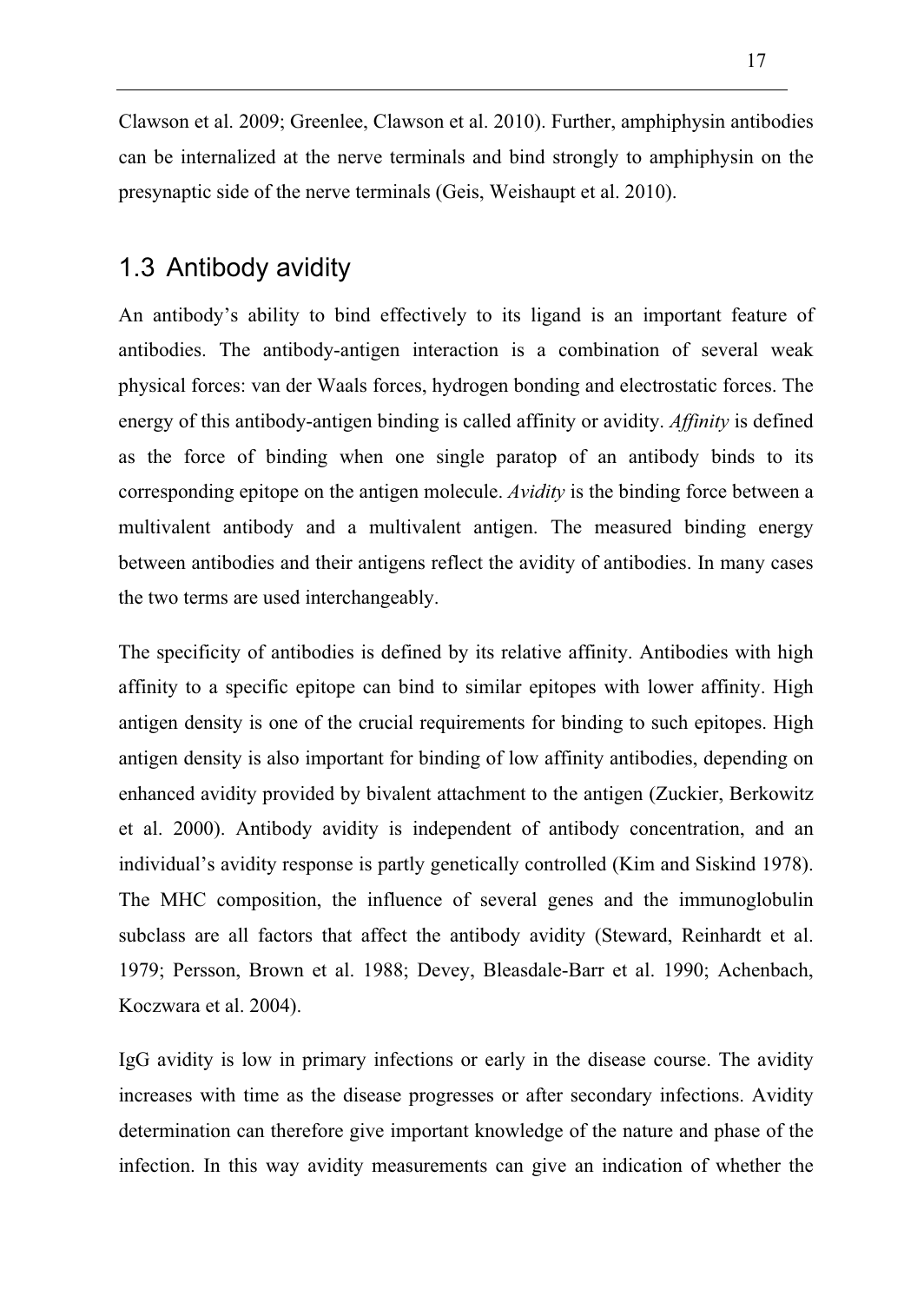infection is new or has persisted for a while. Such information is especially valuable for distinguishing recent from old toxoplasmosis infection or rubella infection in pregnant women (Hedman and Seppala 1988; Hedman, Lappalainen et al. 1989). Some naturally occurring autoantibodies have high affinity. Some of these antibodies are directed against IL-1, IL-6 and interferon alpha. The high affinity is a prerequisite to prevent the antibodies from binding to other plasma components and high avidity cytokine binding only occurs when the cytokines are oligomerized (Lutz 2007). In autoimmune diseases the avidity of anti- $\beta$ 2-GPI autoantibodies increased during the course of systemic lupus erythematosus (Cucnik, Kveder et al. 2004). High-avidity antibodies have been associated with disease onset and have been shown to impair nerve fibre regeneration in Guillain-Barré syndrome (Comin, Yuki et al. 2006; Lopez, Zhang et al. 2010). Rabbits immunized with GM1 develop antibodies with lower affinity than what is seen in humans, and this is believed to be the reason why these antibodies do not elicit disease in rabbits (Lopez, Villa et al. 2002). Patients with aquaporin-4 antibodies have heterogeneous affinity, but whether this has any clinical relevance remains to be elucidated (Crane, Lam et al. 2011). Affinity maturation is believed to be clinically less relevant in diseases where avidity of antibodies is not relevant for pathogenicity, e.g. AChR antibodies in myasthenia gravis (De Baets and Stassen 2002).

The most used methods for avidity measurements involve use of chaotrops like NaCl, thiocyanate (e.g. KSCN) or urea (Hedman, Lappalainen et al. 1989; Saalman, Dahlgren et al. 2003). Chaotrops can be added to a solution to break weak, existing antibody-antigen complexes, or the chaotrope can be added to the solution to prevent the formation of low-avidity complexes. The signal ratio between two wells, one with and one without chaotrope, gives the avidity index. Another way of measuring antibody avidity can be surface plasmon resonance. Surface plasmon resonance measures macromolecular interactions, like antigen-antibody interactions, in real time. It detects alterations in the refractive index of the medium surrounding the receptor immobilized on a solid support at the moment of ligand binding, and can be employed to determine kinetic parameters, equilibrium binding constants and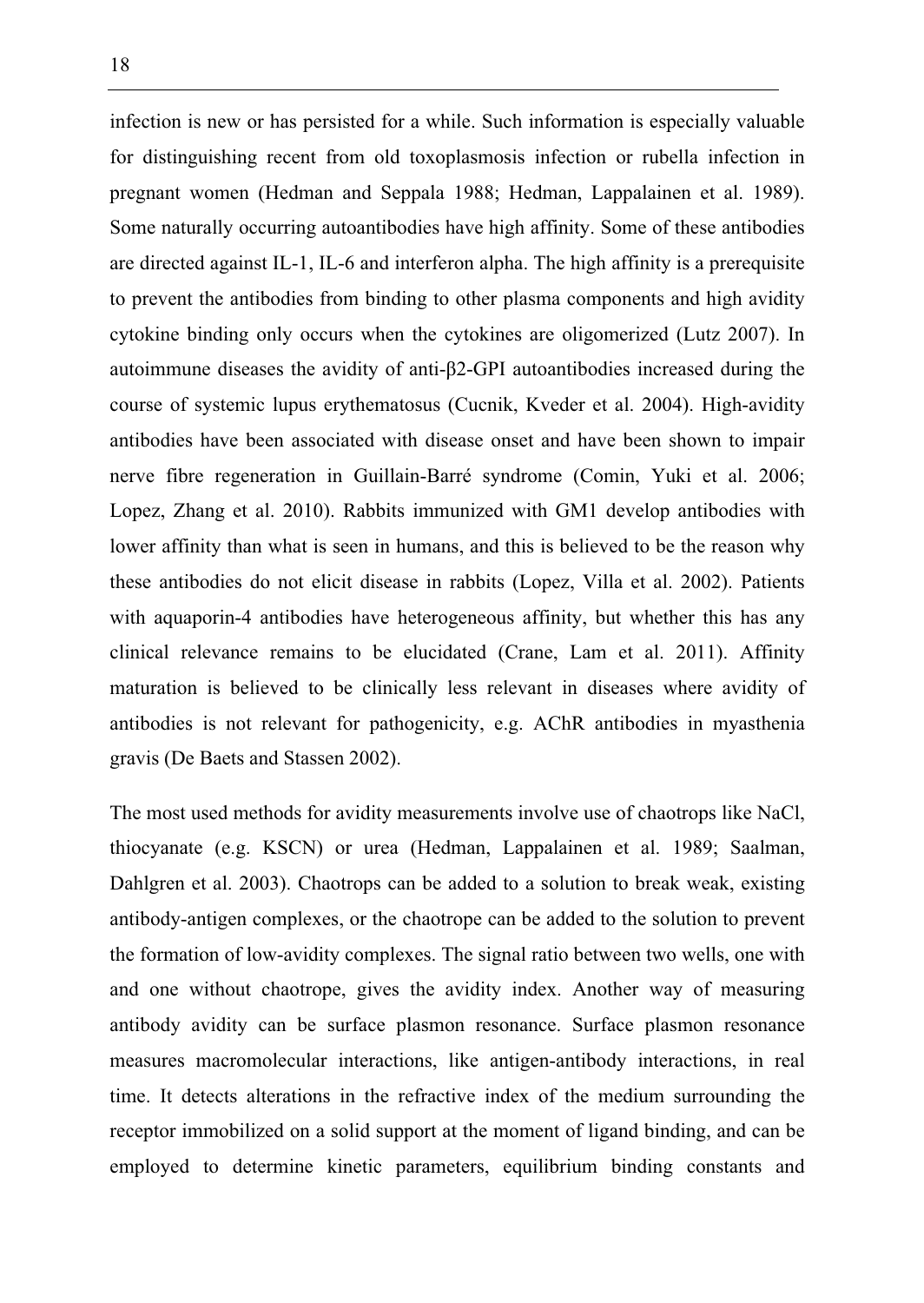concentration (Laffer, Lupinek et al. 2008; Li, Chen et al. 2008). The benefit of this approach is that the protein is in its native form. When using chaotrophs for avidity measurements, one risks partially denaturing the protein in such a way that the conformational epitopes are altered. With surface plasmon resonance this problem is avoided. However, this technique requires advanced equipment and in many cases chaotrop-avidity assays might be easier, more accessible and cheaper to perform.

#### 1.4 Tumour immunity

The immune system plays an important role in suppressing cancer cells. It protects the host against viral infections, thereby suppressing virus-induced tumours. It also eliminates pathogen infections which can create an inflammatory environment that facilitates tumour development. In addition, the immune system can eliminate tumour cells. Nascent tumour cells often co-express both ligands that activate receptors on innate immune cells and tumour antigens, thereby activating an immune response [reviewed in (Schreiber, Old et al. 2011)]. How important the immune system is for cancer surveillance is illustrated by the high cancer incident ratio in patients with immune deficiency like AIDS (Simard and Engels 2010) and the high levels of skin cancer seen in immunosupressed individuals (Schulz 2009). Common for patients with various forms of immune deficiencies is that they develop cancers that are triggered by previous viral infections. An increase in non-infectious lung, colon, pancreas, kidney, and endocrine system cancers have also been observed in immunosupressed individuals, which supports the idea that the immune system is important for monitoring many forms of malignancies [reviewed in (Vesely, Kershaw et al. 2011)].

Patients with rheumatoid arthritis and other autoimmune diseases have an increased risk of cancer. This may be due to the use of immunesuppressive medications and chronic immune activation, but many polymorphisms that lead to autoimmunity also predispose for cancer (van de Schans, van Spronsen et al. 2010). Recently, it was shown that CD4+ T cells from patients with rheumatoid arthritis have decreased levels of the DNA repair kinase ATM, a protein that is associated with both immune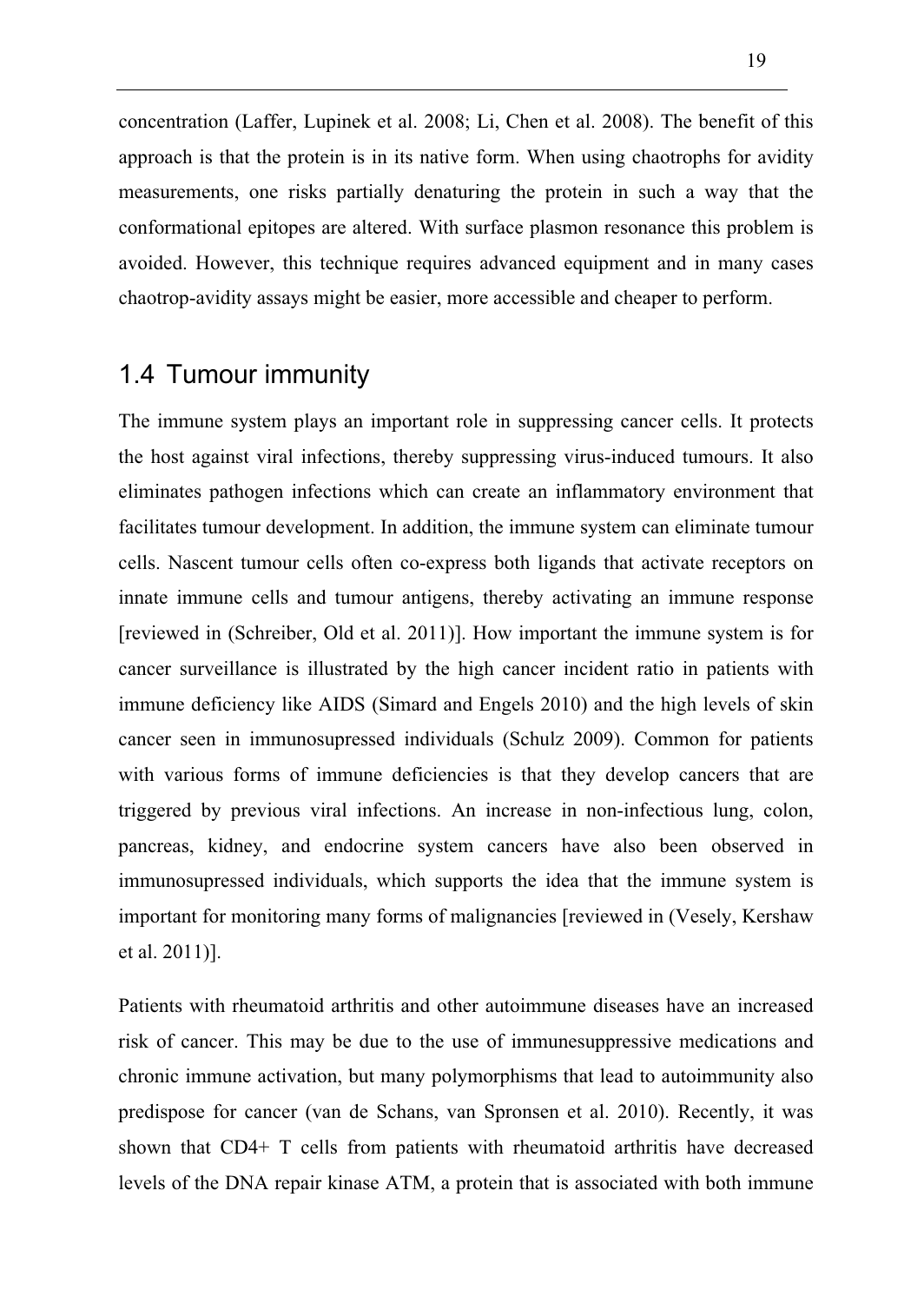deficiency and increased risk of cancer (Shao, Fujii et al. 2009). Viral-associated cancers make up for a large proportion of new cancers also in immunocompetent individuals. The most common being EBV-associated lymphomas, HPV-associated cervical cancer and Hepatitis B and C-associated hepatocellular carcinoma (Schulz 2009).

Changes in the cell that may ultimately lead to the development of cancer cells happen all the time in the body. Thus, the immune system's ability to recognize cancer cells as foreign is crucial. The adaptive immune response is important in cancer surveillance. When a healthy cell transforms into a cancer cell, multiple genetic changes occur. This results in different protein expression patterns in the cancer cells. The proteins can be mutated, differently folded, degraded, or in some cases the cells express proteins normally only expressed in other tissues. More than 2000 tumour-associated antigens have been recognized by patient sera, but only a few of these have been associated with cancer in general, which suggests that many immunogenic mutations may be unique for each individual cancer (Anderson and LaBaer 2005). These altered proteins are expressed on the cell surface as tumour antigens that can activate the immune system. In many cases the patients develop antibodies towards these tumour antigens, and these antibodies can be used as tumour biomarkers. Among the antibodies that are common for various forms of cancers are antibodies towards testis-cancer antigens like NY-ESO-1 and antibodies towards mutated forms of tumour suppressor p53 (Vesely, Kershaw et al. 2011). It is not known if the antibodies reflect the underlying immunosurveillance of cancer, or if they have an impact on the clinical outcome of the disease.

Upregulation of fetal proteins or overexpression of proteins normally only expressed in immune privileged sites like the central nervous system can occur. An example of this is small cell lung cancer (SCLC). SCLC is a severe form of cancer that originates from primitive neuroendocrine cells in the lung. SCLC cells express several antigens normally only expressed in the nervous system. All SCLC cells express the neuronal protein HuD (Dalmau, Furneaux et al. 1992; Dalmau, Graus et al. 1995). In addition,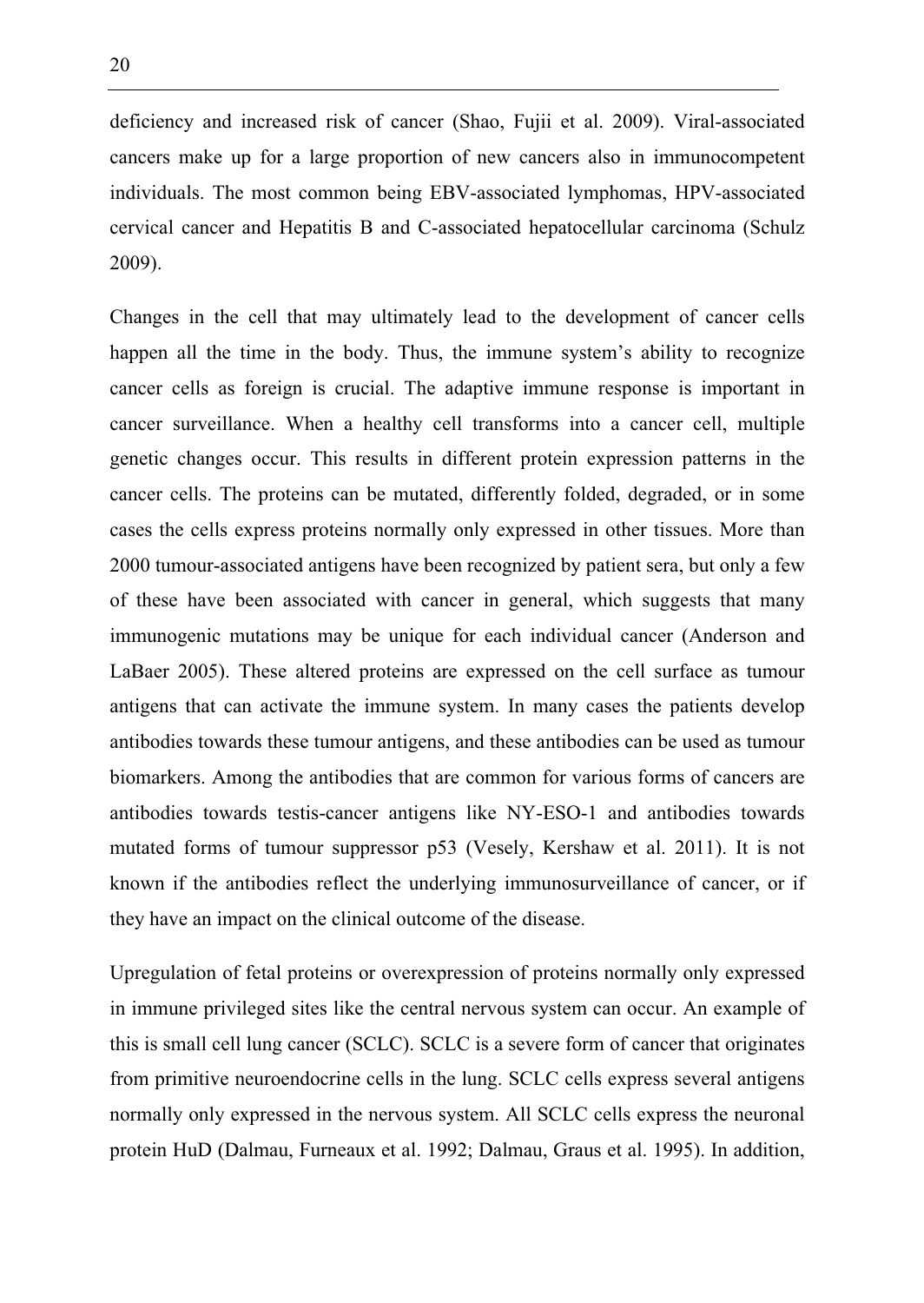a large proportion of the SCLC cells express other neuronal proteins like VGCC, SOX or recoverin (Kazarian and Laird-Offringa 2011). Some of the patients with SCLC develop antibodies towards these proteins. Such antibody production is linked to a group of autoimmune diseases called paraneoplastic neurological syndromes (PNS), which will be discussed later. The role of these antibodies is not yet clear. There have been reports stating that patients with low titres of Hu antibodies do not develop PNS, but the cancers appear to be smaller, and the patients have a more favourable outcome than Hu-negative patients (Winter, Sekido et al. 1993; Graus, Dalmau et al. 1997; Mason, Graus et al. 1997). Some cases where the SCLC has spontaneously regressed in anti-Hu positive patients have also been reported (Darnell and DeAngelis 1993). This suggests that these antibodies have a role in tumour control.

In recent years a new theory has evolved for the role of the immune system in cancer. It was discovered that tumours formed in immunodeficient mice were more immunogenic than similar tumours that developed in mice with a normal immune system. The immune system not only protects the host against malignancies, but can also facilitate tumour growth. This concept is called immunoediting. Normally, transforming cancer cells will start to express Type I IFNs. These cytokines activate dendritic cells which elicit an anti-tumour response. Other proteins such as stress ligands (e.g. RAE-1 and MICA/B) probably also facilitate activation of the immune system. Activation of T cells is required to effectively eliminate cancer cells (Schreiber, Old et al. 2011).

In some cases the cancer cells can survive the elimination process and enter equilibrium where the adaptive immune system keeps the tumour cells from developing further. In this phase the immunogenicity of the cancer cells can be moulded. In patients with a previous cured cancer, not all cancer cells are necessarily eradicated. Occult cancers can lie dormant for decades. For example, 20-45 % of patients with breast or prostate cancer will have a relapse several years after their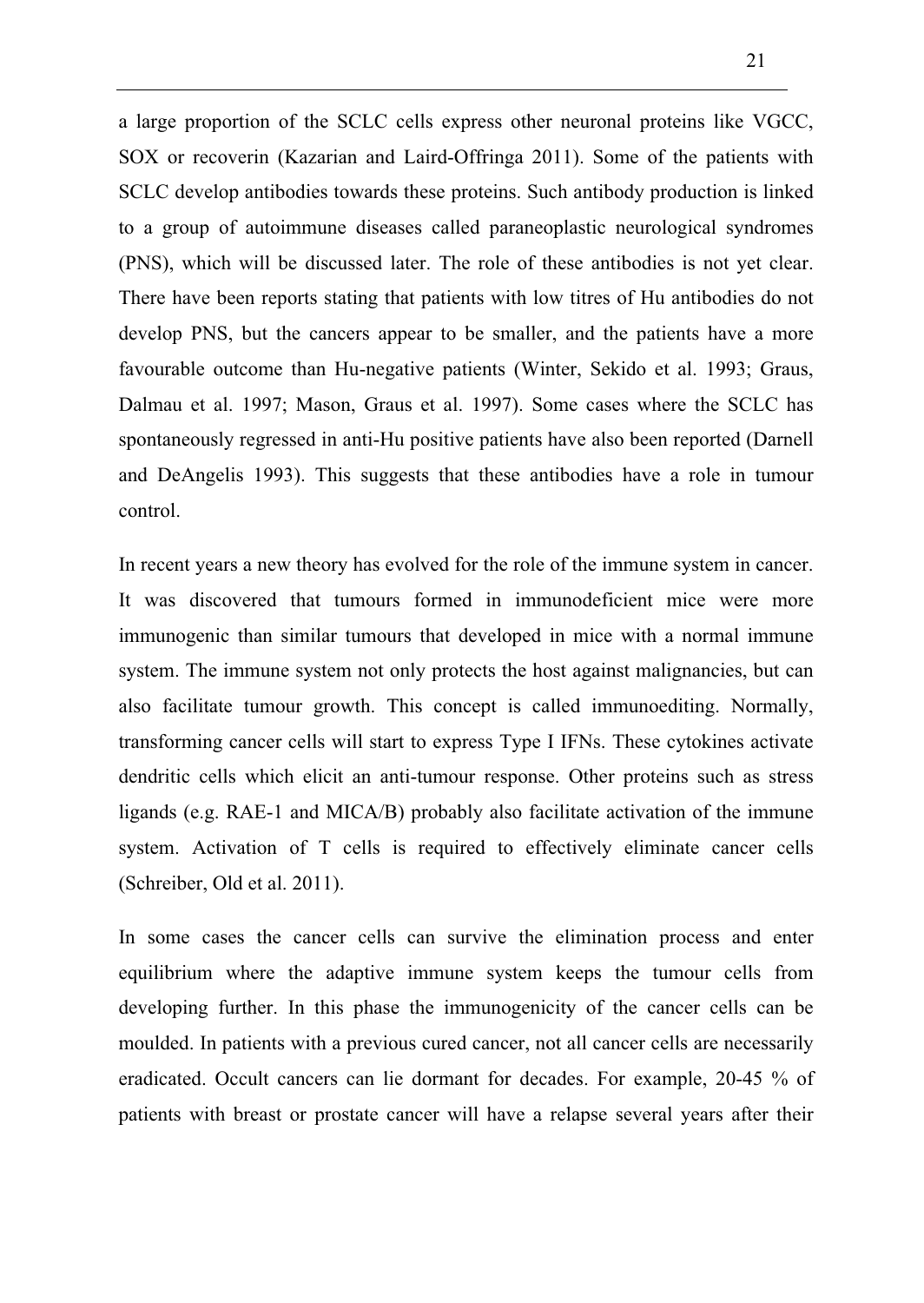initial disease. Use of immunosuppressants can increase the risk of relapse (Vesely, Kershaw et al. 2011).

CD8+ T cells destroy antigen-presenting cells, leaving behind less immunogenic cells. The tumour cells can remain in the dormant state for the rest of the life, or they can escape and evolve into growing tumours. Alterations of the tumour cell, such as loss of antigens, can lead to reduced immune recognition. Increased resistance to the cytotoxic effects of immunity can lead to tumour growth. Loss of tumour antigen expression can happen if the tumour cells stop expressing tumour antigens, through loss of MHC I or if the tumour cells loose their antigen processing function which abolishes the cell's MHC I-antigen presentation. This generates tumour cells with low immunogenicity, i.e. the tumour cells become "invisible" to the immune system and the cells can grow uncontrolled. The tumour cells can also facilitate their escape from the immune system by producing immunosuppressive cytokines, like the growth factors VEGF and TGF- $\beta$  or by recruiting immune suppressing cells like T regulating cells  $(T_{\text{res}})$  (Schreiber, Old et al. 2011). In some patients with SCLC the tumour secretes interleukins that skews HuD-specific T cells towards a noncytolytic subtype (Roberts, Deluca et al. 2009). It has also been shown that chronic inflammation can contribute to tumour genesis by generating genotoxic stress, to cancer promotion by inducing cellular proliferation and to cancer progression by enhancing angiogenesis and tissue invasion (Schreiber, Old et al. 2011). Figure 2 gives an illustration of the different steps of immunoediting.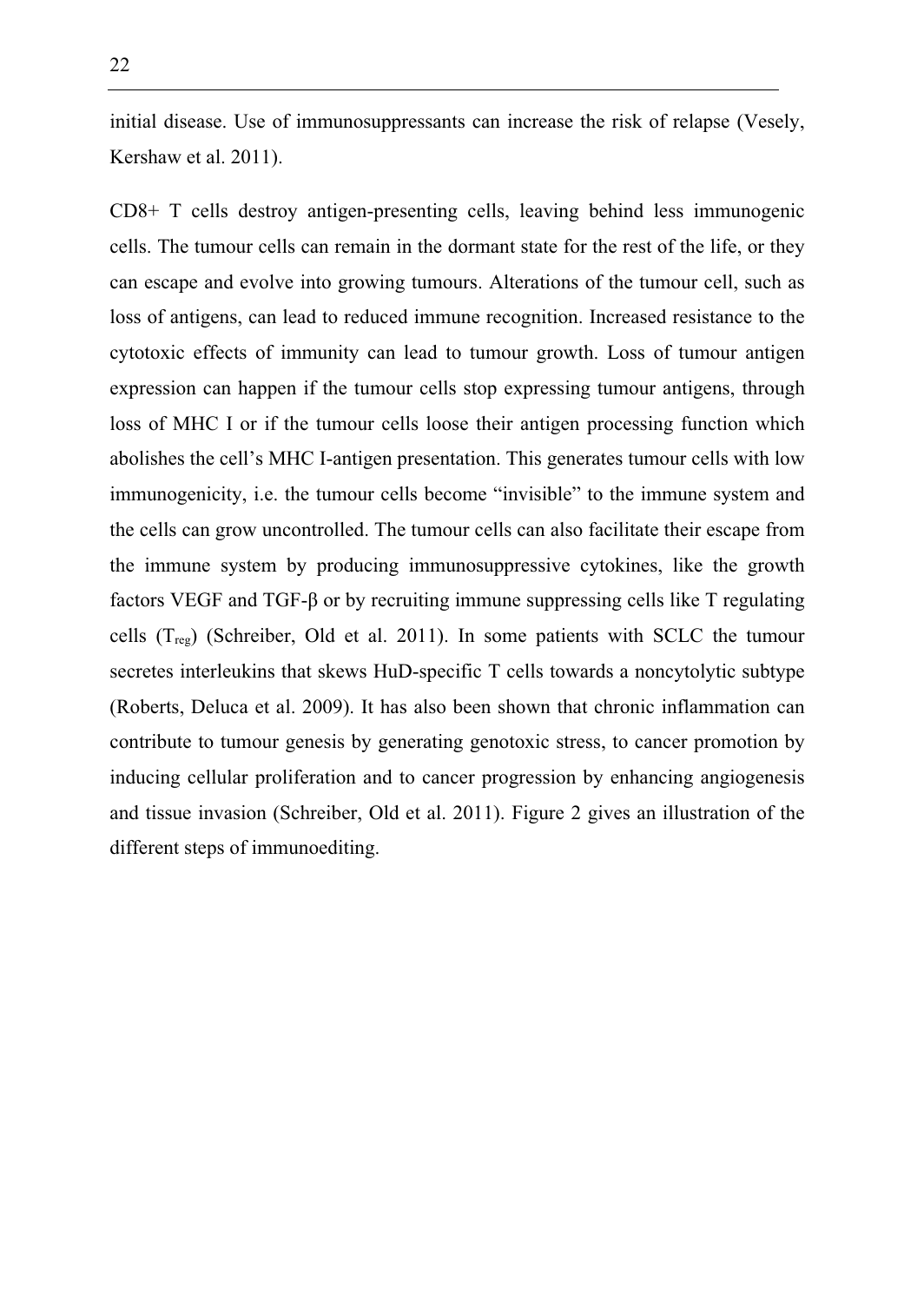

*Figure 2***: Immunoediting.** The three stages of cancer immunoediting: elimination, equilibrium, and escape. **(a)** After transformation of normal cells (grey) into cancer cells (red), the cancer cells are attacked by different immune cells (round cells). This may lead to *elimination* of the cancer cells. **(b)** If elimination is unsuccessful, the immune system and the cancer can reach an *equilibrium* in which immune cells keep the cancer in check but cannot remove it completely. The genome of the cancer cells is unstable, and during the elimination phase there is selection of the cancer cells. This can lead to *escape* **(c)**, in which mutated cancer cells can inhibit the immune system and thereby grow without restrictions. CD4<sup>+</sup>, CD8<sup>+</sup>, CD4<sup>+</sup>CD25<sup>+</sup> T<sub>reg</sub>,  $\gamma \delta$  and NKT cells are all types of T cells; M $\varphi$  cells are macrophages and NK cells are natural killer cells. [From: (Strausberg 2005)].

The tumour promoting inflammation and the protective tumour immunity can probably coexist. Even though pro-inflammatory cytokines, like IL-1 $\beta$ , IL-23 and MyD88, are recruited during tumour induction, other immune components, like IFN-  $\gamma$ , IFN- $\alpha/\beta$ , IL-12 and T cells, are recruited later in the tumour development. It has also been shown that IL-1 $\beta$  and MyD88 can facilitate recognition of tumour cells undergoing immunogenic death at later stages of the tumour genesis (Vesely, Kershaw et al. 2011). In humans it has been found that cancer patients with tumour infiltrating lymphocytes have improved prognosis (Sato, Olson et al. 2005; Galon, Costes et al. 2006; van Houdt, Sluijter et al. 2008). It has been suggested that even though these T cells have not been able to prevent tumour growth, they may be active in keeping the tumour from spreading to the lymph nodes.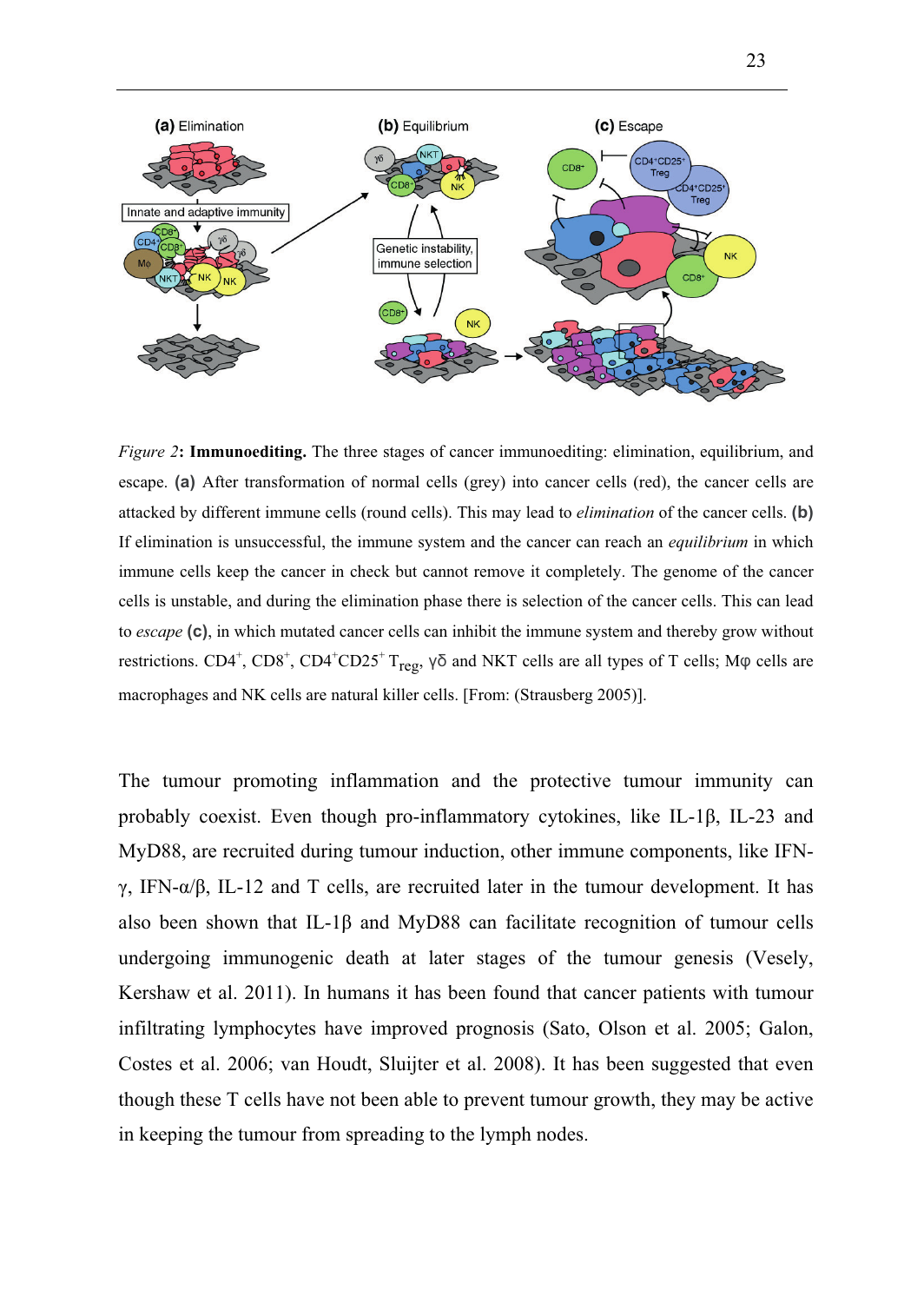Several forms of immunotherapy are being explored to try to evoke the body's own mechanisms for controlling cancer. One approach is vaccination that elicits strong specific immune responses to cancer antigens like MAGE-3 and NY-ESO-1 (Schreiber, Old et al. 2011). Immunization with HuD DNA has been shown to retard tumour growth in mice (Carpentier, Rosenfeld et al. 1998; Ohwada, Nagaoka et al. 1999). Another approach involves adoptive transfer of in vitro expanded, naturally arising or genetically engineered tumour-specific lymphocytes. Also therapeutic administration of monoclonal antibodies like Rituximab (against CD20 in leukaemia and lymphoma cells) and Herceptin (against HER2 on breast cancer cells), has shown promising results (Schreiber, Old et al. 2011).

## **2. ATM and CCDC104**

Dysregulation of genes that control cell-cycle progression and DNA repair is a hallmark of tumour genesis. These defects also have an impact on neurons under certain conditions. Cell-cycle reactivation in neurons has been associated with degeneration of Purkinje cells and neuronal apoptosis (Staropoli 2008). The DNA repair kinase ATM plays a role both in neurons and in cancer. ATM is activated as a response to double-stranded DNA breaks. Following DNA break, ATM is autophosphorylated, and this activates the protein. ATM activation further triggers an ATM dependent phosphorylation cascade of substrates downstream of ATM (Lavin and Kozlov 2007). ATM can also phosphorylate the p53 tumour suppressor, and the ATM-p53 pathway is involved in maintaining glucose homeostasis (Armata, Golebiowski et al. 2010). Mutations in ATM lead to a rare human disease called ataxia telangiectasia. This disease has its onset in early childhood and is characterized by extreme cellular sensitivity to radiation, predisposition to cancer and neurodegeneration, particularly of the Purkinje cells, with subsequent ataxia. About 30% of all patients with ataxia telangiectasia develop cancer, usually lymphoma, and people that are heterozygous for ATM mutations have increased risk of developing breast cancer. Such patients also express a mild form of immunodeficiency with decreased levels of IgA, IgE and IgG2 (Ball and Xiao 2005).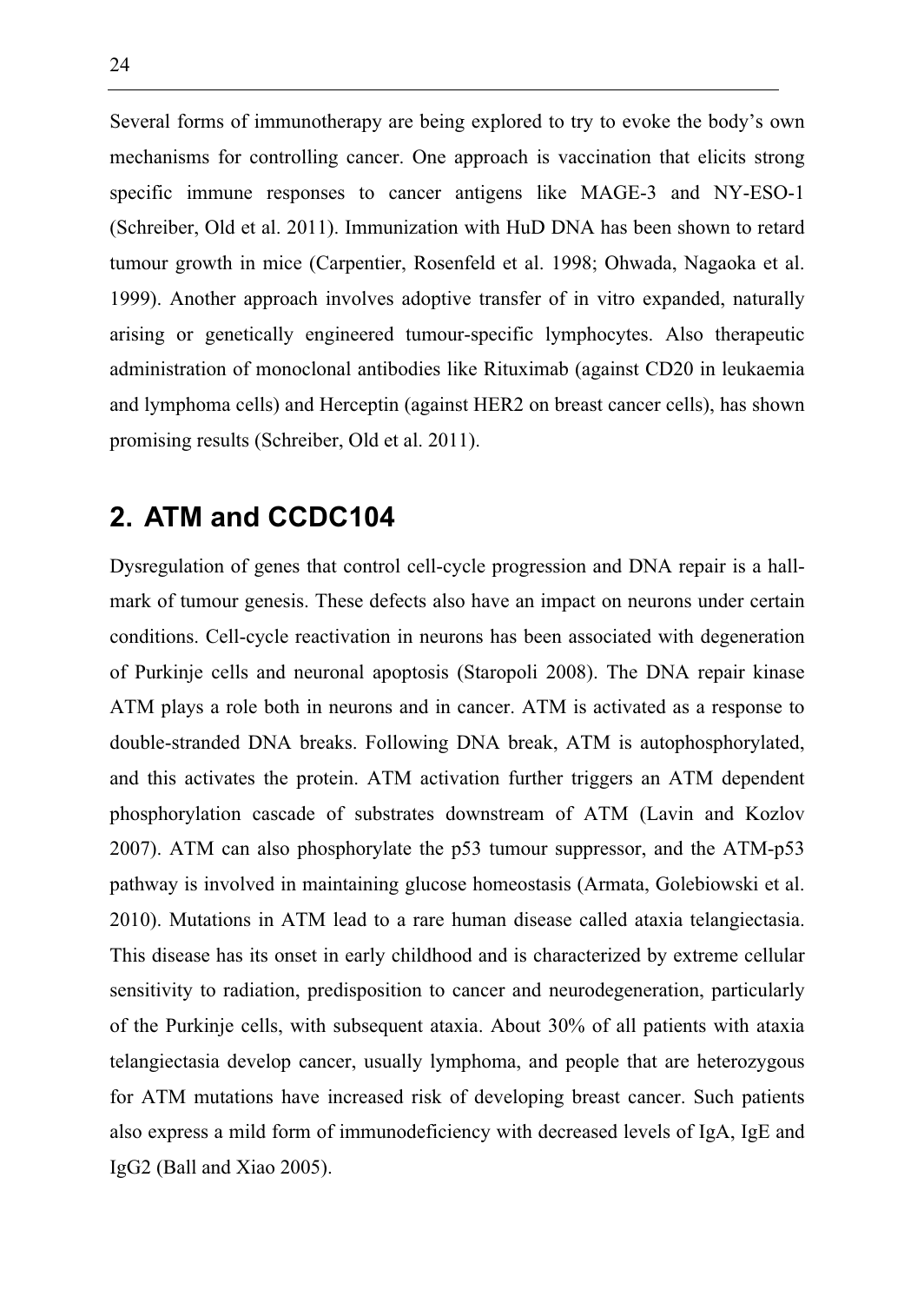Little information exists on the coiled-coil domain-containing 104 (CCDC104) protein. It is located on chromosome 2 p16.1, and two different isoforms have been verified. Isoform 1 has 342 amino acids and a molecular weight of 39 kDa, whereas isoform 2 has 367 amino acids and a molecular weight of 42 kDa (Strausberg, Feingold et al. 2002; Clark, Gurney et al. 2003; Hillier, Graves et al. 2005). In addition, there are several unverified isoforms (Ensembl geneID: ENSG00000163001) that code for proteins with estimated molecular weights of 25, 26 and 36 kDa. CCDC104 can be phosphorylated on Ser201 by ATM, which is activated as a response to double-stranded DNA breaks, or ATR (ATM-Rad3 related), which is associated with single-stranded DNA breaks (Matsuoka, Ballif et al. 2007). CCDC104 also has a potential role in the mitogen activated protein kinase (MAPK) pathway. A yeast two-hybrid screen found that CCDC104 interacted with the Rho GTPase RAC1 (Bandyopadhyay, Chiang et al. 2010). RAC1 works upstream of p38MAPK, and p38MAPK can be regulated by ATM and ATR as a response to DNA damage (Reinhardt and Yaffe 2009). Mass spectrophotometric studies have also revealed that CCDC104 can be phosphorylated on Ser85 and Ser147 in testis (Gauci, Helbig et al. 2009; Huttlin, Jedrychowski et al. 2010). These studies further showed that testis-specific phosphorylated proteins in general are involved in meiosis and cell cycle regulation and DNA damage and repair, while the nonphosphorylated testis-specific proteins are enriched in spermatogenesis and microtubule-based movements. This implicates a role for CCDC104 in cell cycle regulation.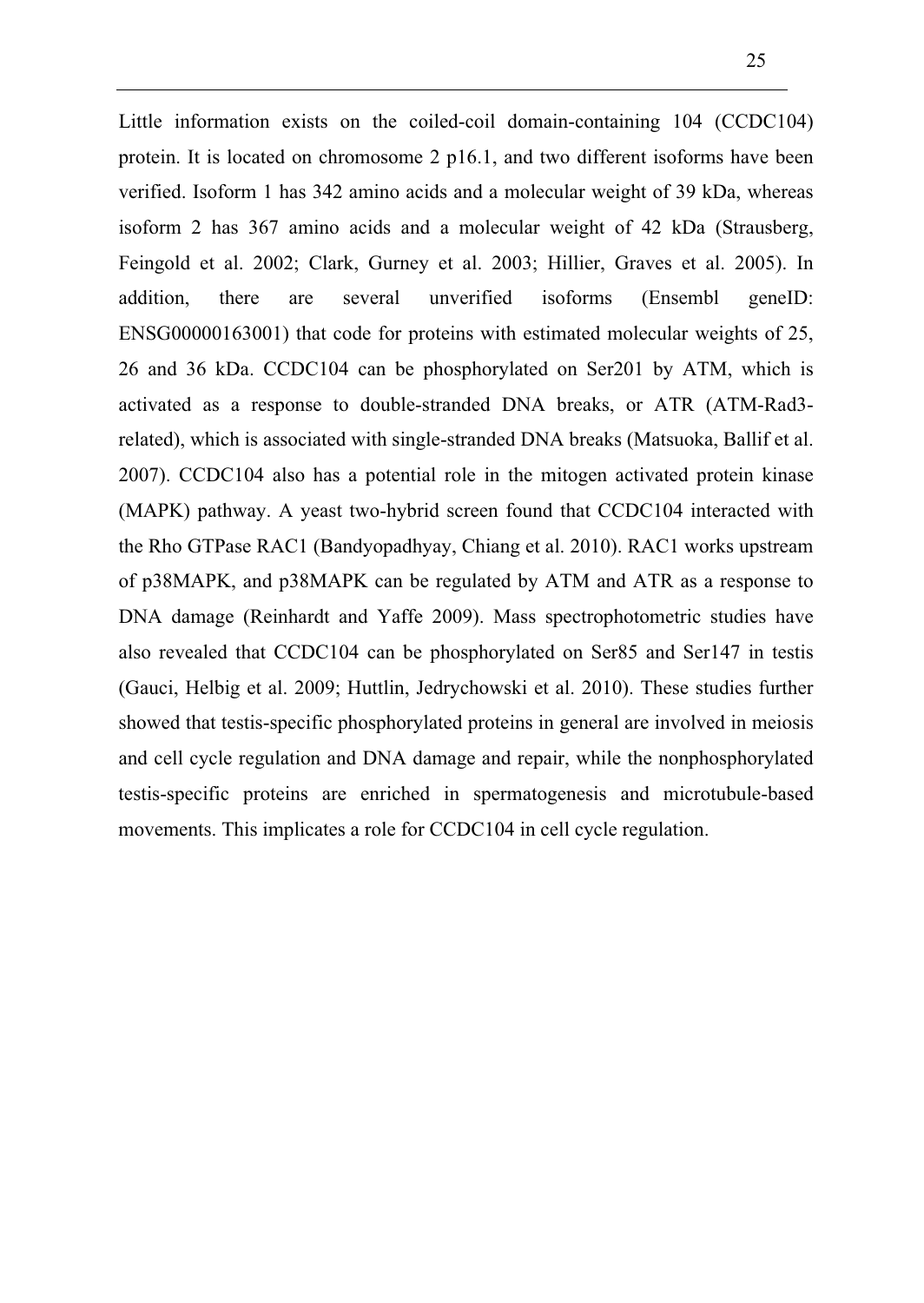## **3. Paraneoplastic neurological syndromes**

PNS are rare side effects of cancer in which the tumour expresses proteins normally only expressed in the nervous system. The tumour proteins are identical to the neuronal proteins, but for unknown reasons these proteins are identified as foreign and an immune attack is mounted. The body produces antibodies and activates T cells towards these proteins in an attempt to control tumour growth. Somehow, these antibodies and T cells cross the blood-brain barrier and cross-react with proteins in the nervous system. This cross-reaction leads to loss of neuronal cells and development of neurological symptoms (Darnell and Posner 2003). Figure 3 gives a schematic illustration of proposed pathogenic mechanisms in PNS.

The most common paraneoplastic antibodies are anti-Hu, anti-Yo, anti-CRMP5, antiamphiphysin, anti-Ma2 and anti-Ri. If a patient harbours any of these antibodies and shows neurological symptoms, the patients are diagnosed with PNS regardless of the detection of a tumour or not (Graus, Delattre et al. 2004). Tumours commonly involved in PNS express neuroendocrine proteins (e.g. SCLC and neuroblastoma), affect organs with immunomodulatory properties (thymoma) or contain mature or immature neuronal tissues (teratomas). About 3-5 % of all patients with SCLC and 15-20 % of patients with thymoma develop PNS. Less than 1 % of the patients with other types of tumour develop paraneoplastic symptoms (Dalmau and Rosenfeld 2008).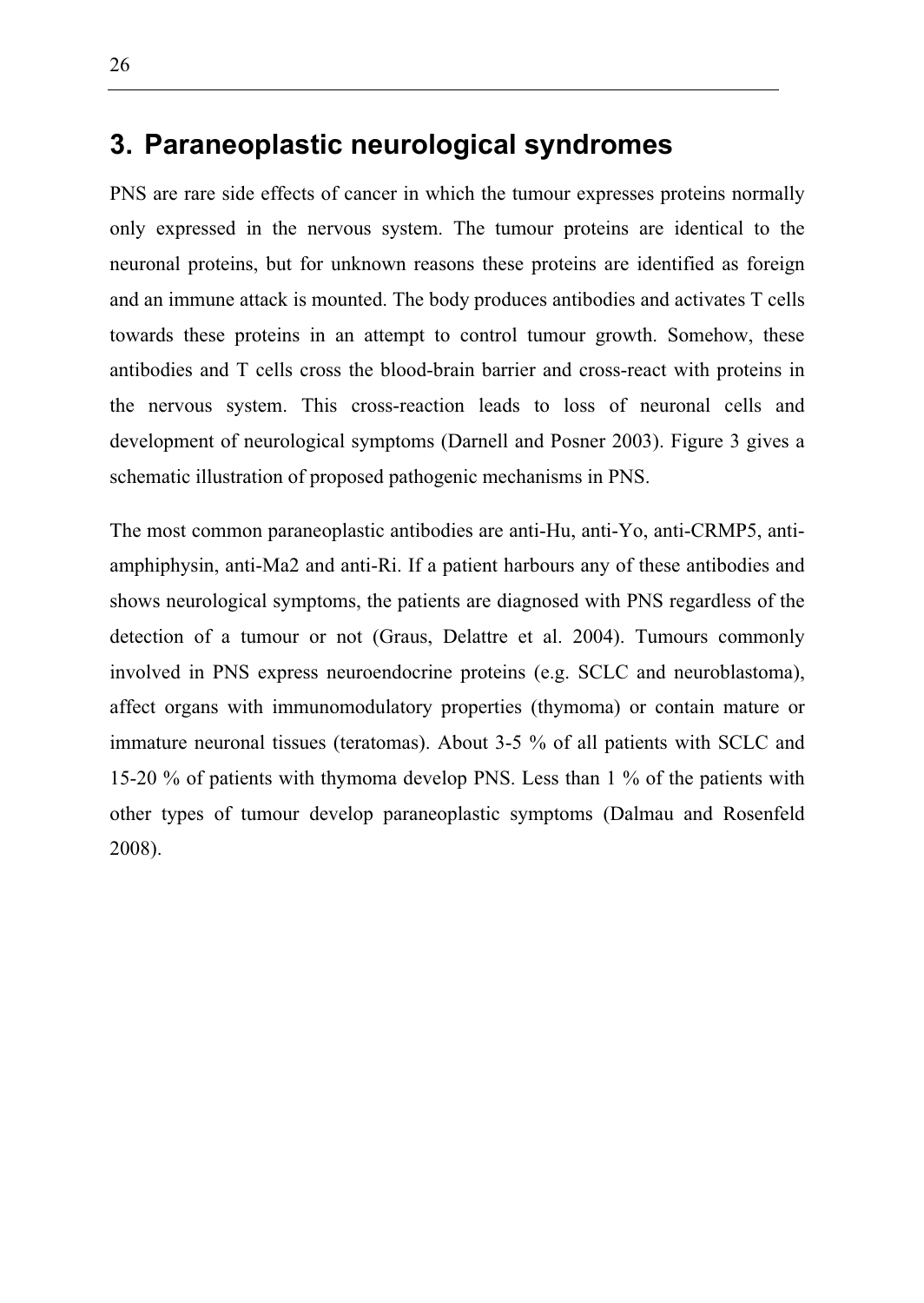

*Figure 3: Proposed mechanism for paraneoplastic neurological syndromes.* A tumour outside the nervous system expresses a neuronal protein that is recognized as nonself by the immune system. Dendritic cells (DC) phagocytose apoptotic tumour cells, migrate to the lymph nodes and activate antigen-specific CD4+, CD8+ and B cells. The B cells mature into antibody-producing plasma cells. The antibodies and the cytotoxic T cells slow the tumour growth, but they also react with the nervous system. Some antibodies react with peripheral neurones like the neuromuscular junction. Others cross the blood-brain-barrier and attack antigen expressing neurons. Image from (Darnell and Posner 2003).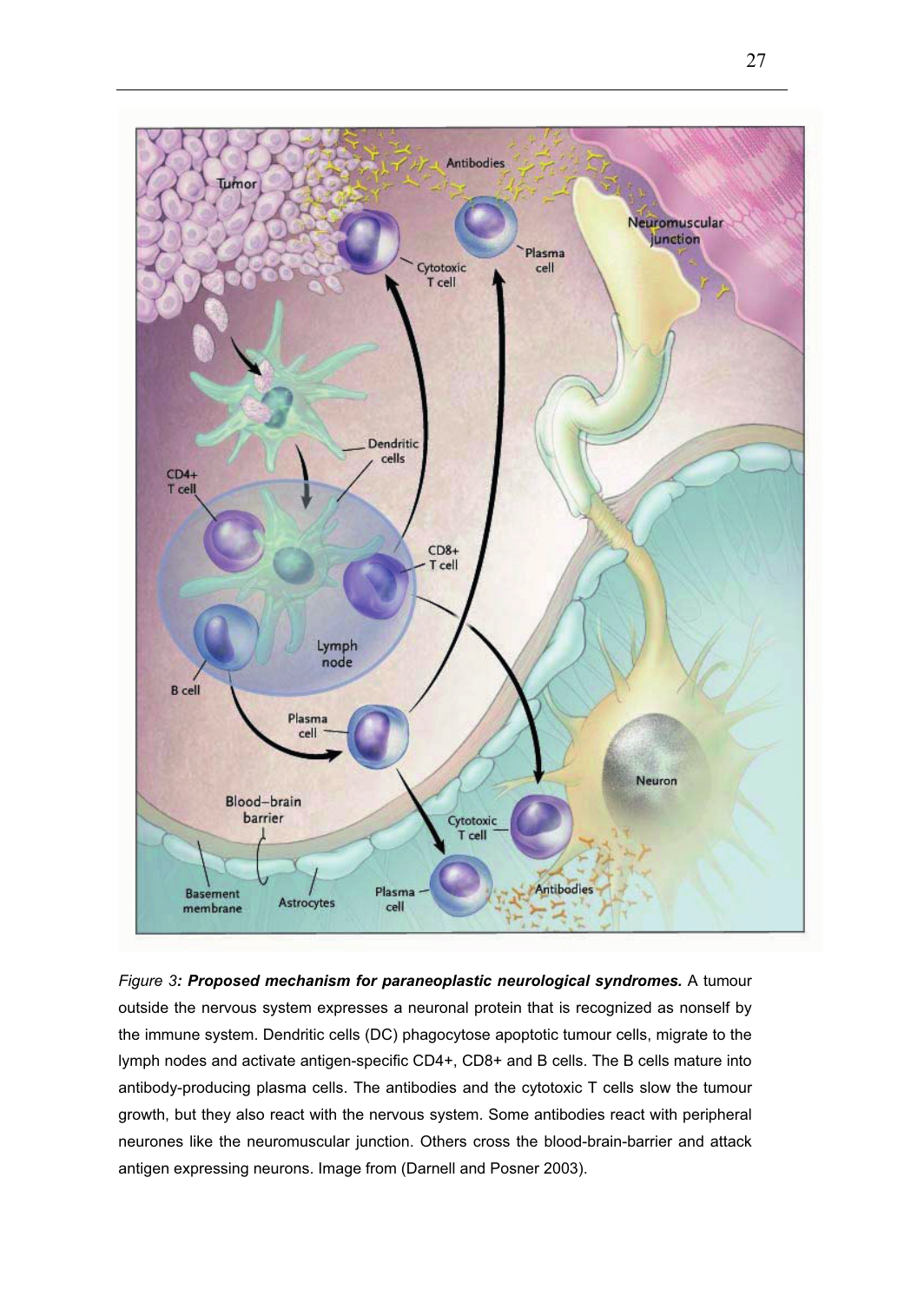Although paraneoplastic antibodies are detected in less than 1 % of all tumour patients, the detection of these antibodies is an important diagnostic tool. The clinical manifestations of PNS often appear early in the cancer development, while the cancer is still small (Graus, Keime-Guibert et al. 2001; Shams'ili, Grefkens et al. 2003), and the type of antibody can give indications as to where the cancer originated (Darnell and Posner 2003; Pittock, Kryzer et al. 2004). The tumour can then be identified at an earlier stage, specific cancer treatment can be started, and the chance for better recovery is increased. Anti-Hu and anti-Yo are the most common antibodies found (Giometto, Grisold et al. 2010). Anti-Hu is often associated with SCLC, while anti-Yo is normally associated with ovarian and breast cancer (Manley, Smitt et al. 1995; Monstad, Knudsen et al. 2009). As the detection of paraneoplastic antibodies precedes the cancer in about 2/3 of the cases, routine follow-up of patients with paraneoplastic antibodies where no cancer is detected should be performed for at least 4 years (Graus, Keime-Guibert et al. 2001; Vedeler, Antoine et al. 2006; Dalmau and Rosenfeld 2010; Giometto, Grisold et al. 2010). Table 1 lists an overview of the most common paraneoplastic antibodies and their associated cancers.

| Antibody        | Syndrome                                                   | Cancer                                                  |
|-----------------|------------------------------------------------------------|---------------------------------------------------------|
| Hu              | PCD,<br>myelitis,<br>PSN,<br>PEM.<br>autonomic dysfunction | SCLC, other                                             |
| Yo              | <b>PCD</b>                                                 | Ovarian, Breast                                         |
| CRMP5           | PEM, PCD, chorea, optic and<br>peripheral neuropathy       | SCLC, thymoma, other                                    |
| Ma2             | Different forms of encephalitis                            | Germ-cell tumours of the testis,<br>other solid tumours |
| Ri              | PCD,<br>brainstem<br>encephalitis,<br><b>POM</b>           | Breast, ovarian, SCLC                                   |
| Amphiphysi<br>n | Stiff person syndrome, PEM                                 | <b>Breast</b>                                           |

*Table 1: Overview of paraneoplastic antibodies and associated cancer*

*PEM – paraneoplastic encephalomyelitis, PCD – Paraneoplastic cerebellar degeneration, PSN – paraneoplastic sensory neuronopathy, POM – paraneoplastic opsoclonus- myoclonus, SCLC- small cell lung cancer*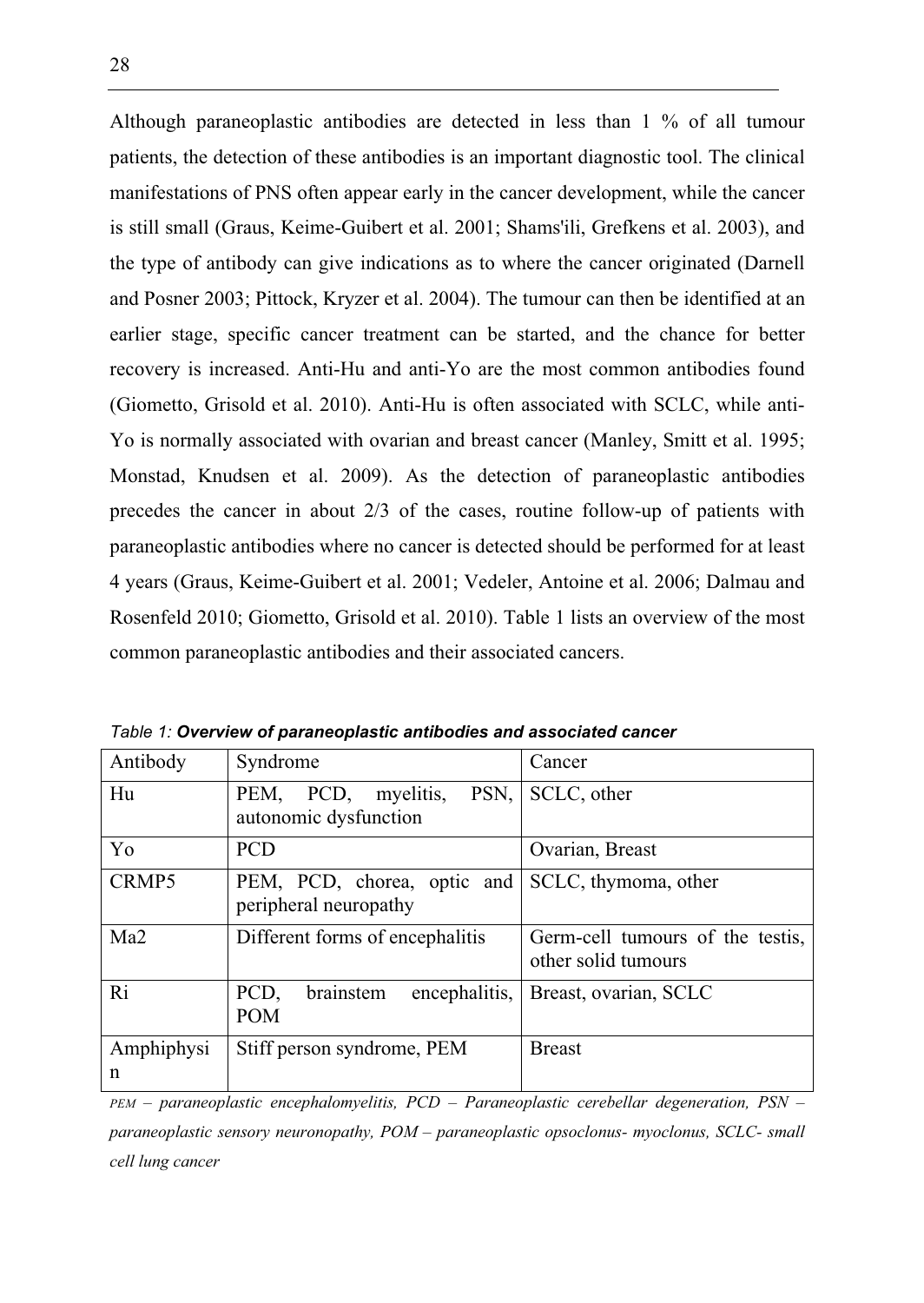PNS is a heterogeneous group of syndromes, and therefore Graus et al (2004) set up a list of criteria to define PNS. This study divided PNS into definite and possible PNS based on the detection of paraneoplastic antibodies, neurological symptoms and presence or absence of cancer. Syndromes that are often associated with cancer and paraneoplastic antibodies are defined as classical PNS. Among these are paraneoplastic encephalomyelitis, paraneoplastic limbic encephalitis, paraneoplastic cerebellar degeneration, paraneoplastic sensory neuronopathy and paraneoplastic opsoclonus-myoclonus. Lambert-Eaton myasthenic syndrome and dermatomyositis are also characterized as classical PNS, but they are less often associated with cancer (Vedeler, Antoine et al. 2006). Non-classical syndromes are diseases in which the patients show diverse neurological symptoms as a response to cancer, but paraneoplastic antibodies are not always detected (Graus, Delattre et al. 2004). Giometto et al. (2010) reported that 18 % of all patients with definite PNS had no paraneoplastic antibodies.

PNS can affect all parts of the central or peripheral nervous system. Anti-Yo mediated paraneoplastic cerebellar degeneration especially affects the Purkinje cells in the cerebellum leading to ataxia due to loss of Purkinje cells (Storstein, Krossnes et al. 2009). In limbic encephalitis, the medial temporal lobes are affected. The symptoms can be psychological (anxiety, depression), but also short-time memory loss and dementia. Paraneoplastic limbic encephalitis is associated with anti-Hu, anti-Ma2, anti-CRMP5, anti-amphiphysin and anti-Ri (Vedeler, Antoine et al. 2006; Grisold, Giometto et al. 2011). Paraneoplastic encephalomyelitis affects most of the central nervous system, especially the limbic system, cerebellum, basal ganglia, brainstem and spinal cord, and is associated with anti-Hu, anti-CRMP5, anti-Ri, anti-Ma2 and anti-amphiphysin (Graus, Delattre et al. 2004; Rosenfeld and Dalmau 2010).

Sensory and autonomic nerves can also be affected. Paraneoplastic sensory neuronopathy can affect limb, trunk and cranial nerves, and the patients complain of pain, numbness and sensory deficits. This is most often associated with anti-Hu or anti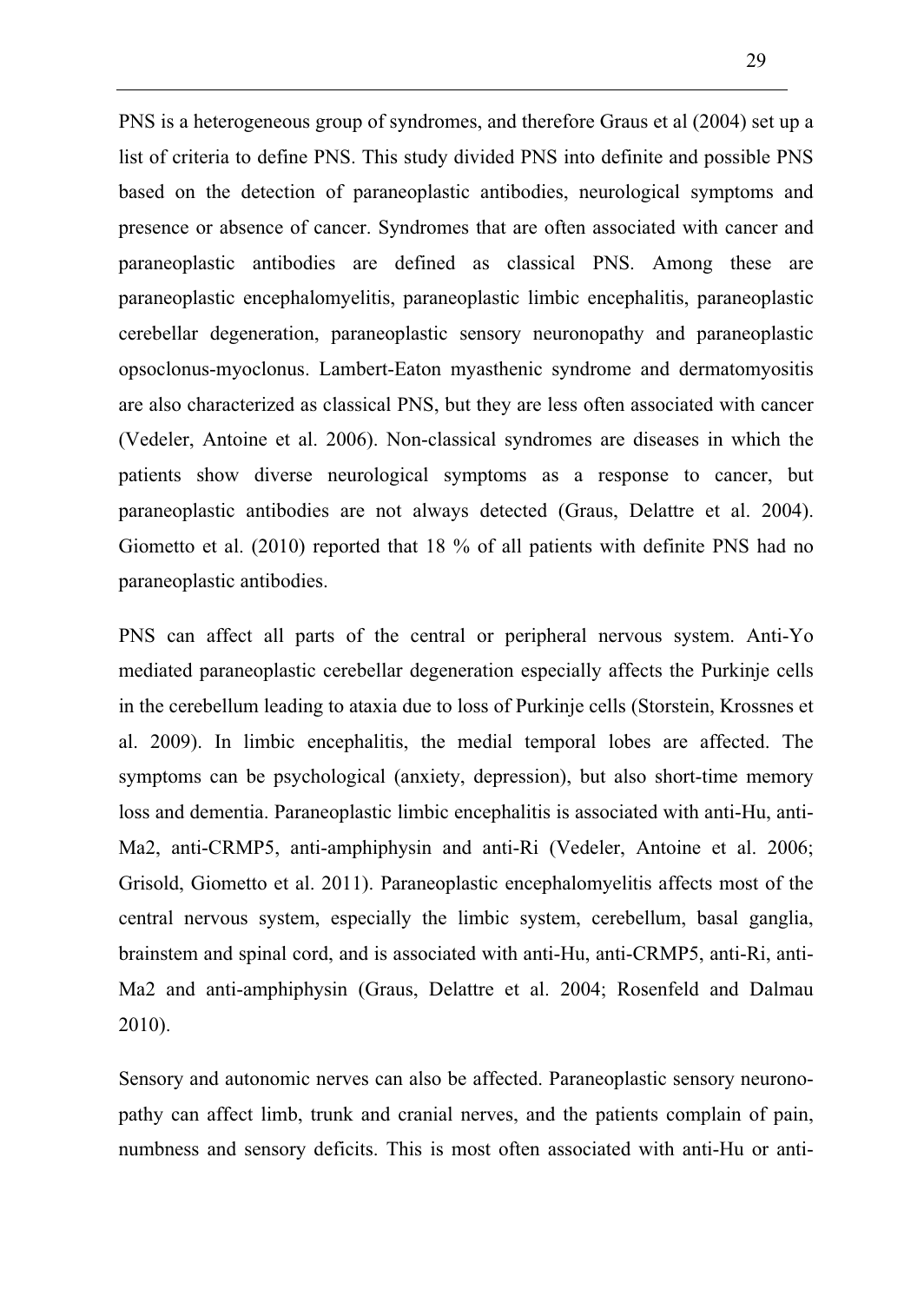CRMP5. Paraneoplastic opsoclonus-myoclonus affects eye movement, often followed by myoclonus and truncal ataxia and is most often associated with anti-Ri, anti-Hu, anti-amphiphysin or anti-Ma2 (Vedeler, Antoine et al. 2006; Rosenfeld and Dalmau 2010).

Common for most patients with PNS of the central nervous system is the rapid development of symptoms and signs of inflammation in the CSF, such as pleocytosis, increased protein concentration, high IgG index and CSF-specific oligoclonal bands. Some of these bands represent Hu or Yo antibodies (Storstein, Monstad et al. 2004). Infiltrates of mononuclear cells, neurophagic nodules, neuronal degeneration, microglia proliferation and gliosis are present, such as in paraneoplastic cerebellar degeneration (Storstein, Krossnes et al. 2009). Patients with antibodies against intracellular antigens often have CD4+ and CD8+ T cell infiltrates in the brain (Rosenfeld and Dalmau 2010). Several studies indicate that PNS is T cell mediated. Activated CD4+ T cells have been found in the cerebrospinal fluid of patients with paraneoplastic cerebellar degeneration (Albert, Austin et al. 2000), while cytotoxic T cells that recognize CDR2 have been found in the blood of anti-Yo positive patients with paraneoplastic cerebellar degeneration (Albert, Darnell et al. 1998; Tanaka, Tanaka et al. 2001; Santomasso, Roberts et al. 2007). However, the functions of the cytotoxic T cells in PNS remain uncertain. Ma1-activated CD4+ cells have been found to induce encephalomyelitis in mice (Pellkofer, Schubart et al. 2004). Tani et al. (2008) found that SCLC patients with LEMS and Hu or Yo antibodies had lower levels of  $T_{\text{res}}^{\text{Foxp3+}}$  cells than SCLC patients without PNS. They concluded that low levels of  $T_{\text{reg}}$  cells may be caused by an immune regulatory dysfunction in PNS (Tani, Tanaka et al. 2008). It has also been demonstrated that epithelial ovarian cancer patients with a high CD8+/ $T_{\text{reg}}$  ratio have improved prognosis (Sato, Olson et al. 2005).

Many tumours associated with PNS express one or more of the onconeural antigens, and some patients even harbour paraneoplastic antibodies without developing neurological symptoms (Storstein, Monstad et al. 2011). Why some patients develop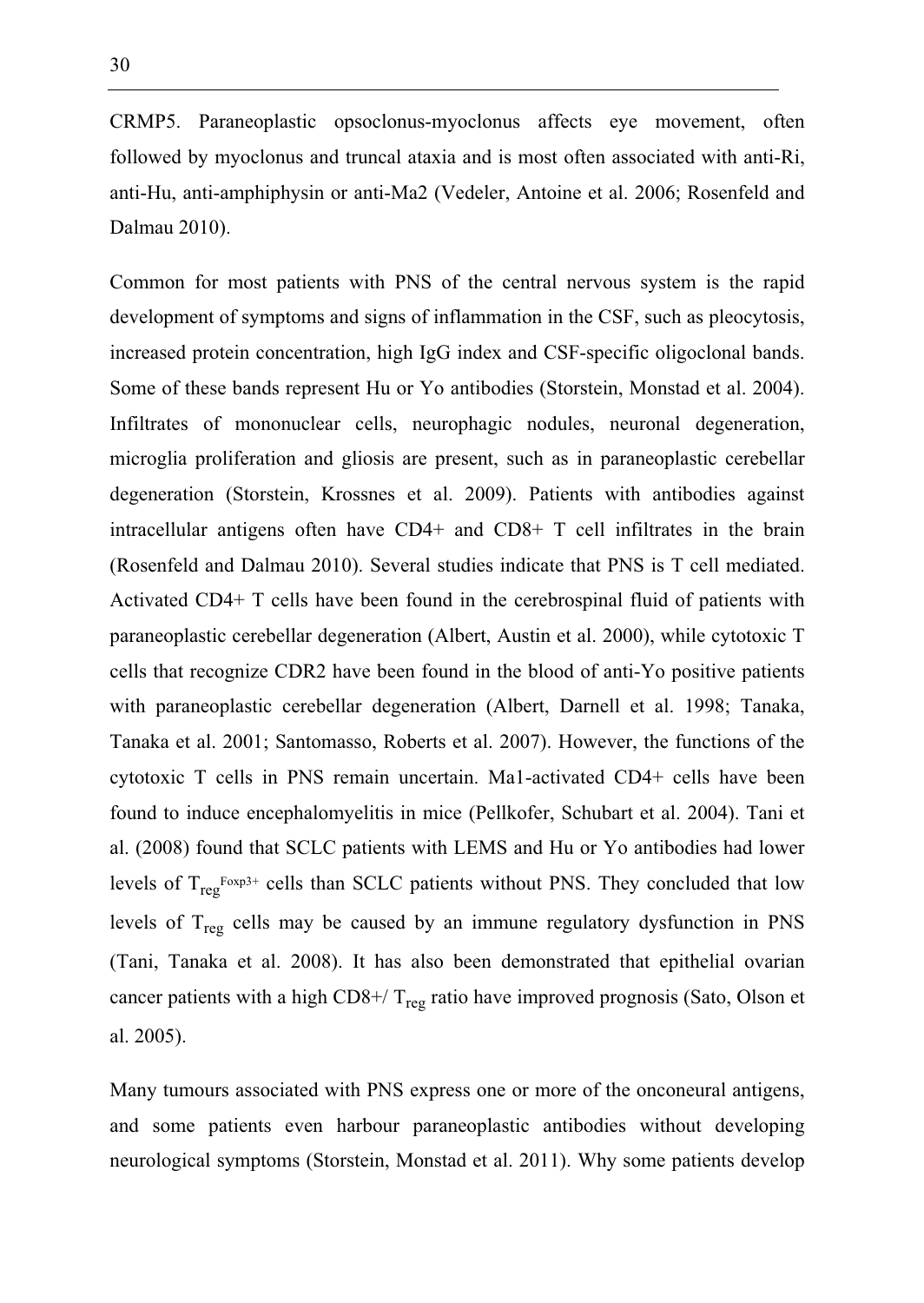PNS, while others do not, remains uncertain, but the HLA haplotype has been suggested to be important. The frequency of the  $HLA-DQ2^+$  haplotype is higher in PNS patients with anti-Hu (de Graaf, de Beukelaar et al. 2010), while the frequency of HLA-A2.1, HLA-A24 or HLA-B27 haplotypes is higher in patients with anti-Yo mediated PCD (Albert, Darnell et al. 1998; Sutton, Steele et al. 2004; Santomasso, Roberts et al. 2007; Carpenter, Vance et al. 2008).

Some studies suggest that tumour expression of onconeural antigens invoke the body's tumour immunity response. Patient with paraneoplastic antibodies often have smaller tumours, and in some cases the tumour disappears (Darnell and DeAngelis 1993; Mason, Graus et al. 1997). However, the loss of neurones is permanent, and in many cases the neuronal damage has been so devastating that the patients have severely reduced life quality or sometimes die as a consequence of the paraneoplastic disease itself.

It is difficult to treat the neurological manifestations in PNS since the neuronal damage usually is irreversible. In a study of anti-Hu positive encephalomyelitis patients only 7 % showed neurological improvement while 47 % remained stable after tumour remission (Sillevis Smitt, Grefkens et al. 2002). The best way of combating PNS is tumour removal. However, even if the tumour is successfully removed the antibodies may persist, but usually in low titres. Immunesuppressive treatment is usually beneficial in patients with PNS that affect the peripheral nerves (e.g. Lambert Eaton myasthenic syndrome, myasthenia gravis and stiff person syndrome) and in patients with antibodies directed towards ion channels and surface antigens. PNS that affect the central nervous system is more difficult to treat. Corticosteroids, intravenous IgG and plasma exchange are often used as immunotheraphy in PNS (Vedeler, Antoine et al. 2006; Rosenfeld and Dalmau 2010; Grisold, Giometto et al. 2011).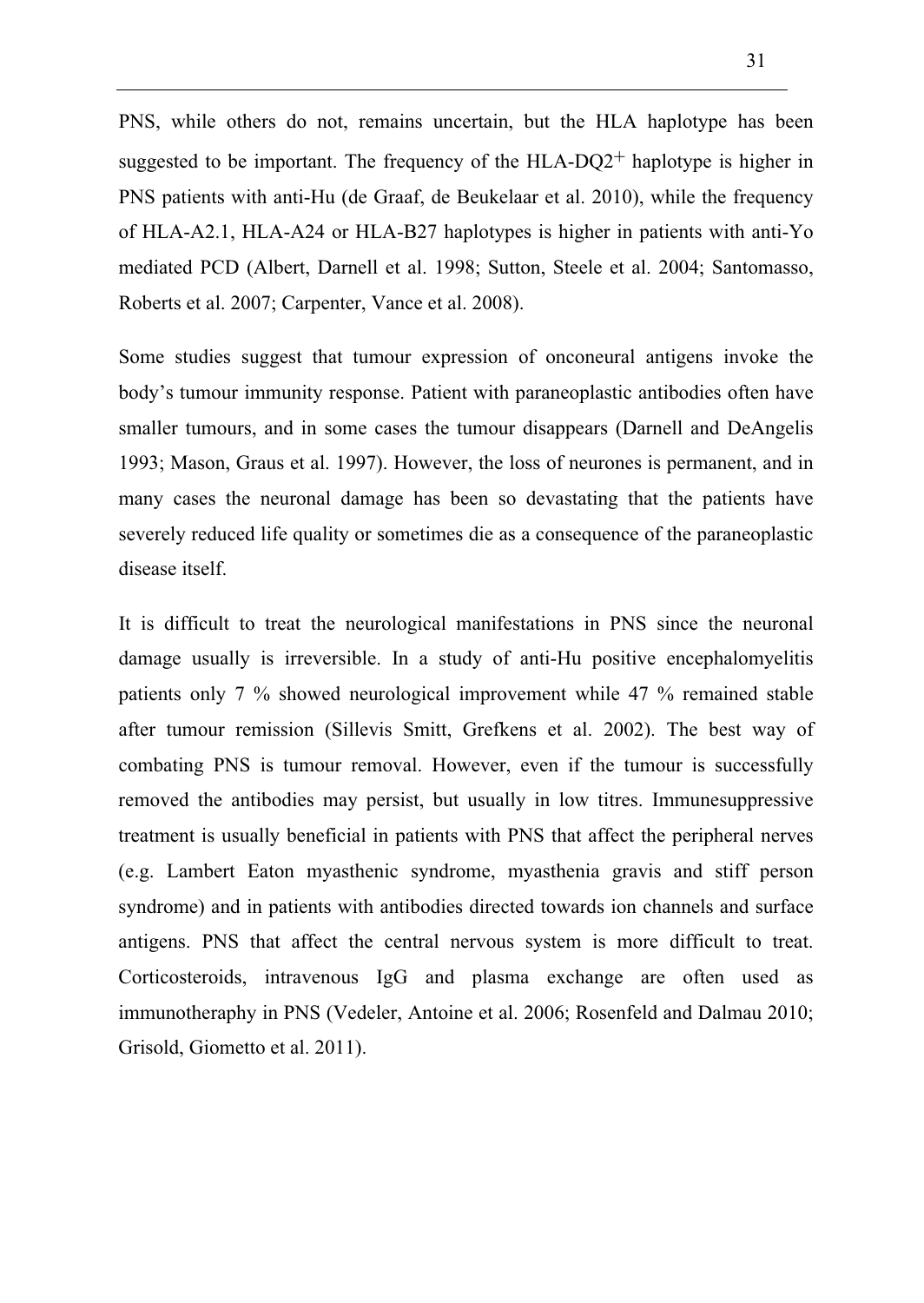#### 3.1 Paraneoplastic cerebellar degeneration

Paraneoplastic cerebellar degeneration usually affects the entire cerebellum. The symptoms appear subacutely within weeks with dizziness, nausea and vomiting followed by gait unsteadiness. The symptoms rapidly develop into ataxia, diplopia, dysarthia and dysphagia. Further on in the disease course, cerebellar atrophy can be detected by magnetic resonance imaging. The symptoms usually occur before detection of the tumour. Yo, Tr, VGCC and Zic antibodies are usually associated with paraneoplastic cerebellar degeneration, but patients with Hu, CRMP5, amphiphysin, Purkinje cell cytoplasmic antibody type 2 and ANNA-3 antibodies have also been described (Mason, Graus et al. 1997; Dalmau and Rosenfeld 2008; Rosenfeld and Dalmau 2010). Some patients with Hodgkin's disease and cerebellar ataxia harbour antibodies towards mGluR1 (Sillevis Smitt, Kinoshita et al. 2000). In many cases the paraneoplastic diagnosis precedes the tumour diagnosis (Mason, Graus et al. 1997; Shams'ili, Grefkens et al. 2003).

One of the most prominent markers of paraneoplastic cerebellar degeneration is loss of Purkinje cells. Often the granule cells are lost as well. CD8+ cells are found in the cerebellum. This may be associated with inflammatory infiltrates in the cerebellar cortex, deep cerebellar nuclei and inferior olivary nuclei, and diffuse microglial activation has been observed. In some cases there are changes in the corticospinal and spinocerebellar tracts and dorsal columns as well (Storstein and Vedeler 2007; Dalmau and Rosenfeld 2008; Storstein, Krossnes et al. 2009).

The median survival for patients with paraneoplastic cerebellar degeneration is 13-22 months. Longer survival time has been observed in patients with breast cancer than in patients with tumours in the female genital organs (100 months vs. 22 months) (Rojas, Graus et al. 2000; Shams'ili, Grefkens et al. 2003; Storstein and Vedeler 2007). While patients with anti-Hu associated paraneoplastic cerebellar degeneration have as little as 7 months median survival, patients with Ri and Tr antibodies usually have longer survival (Shams'ili, Grefkens et al. 2003). This probably reflects the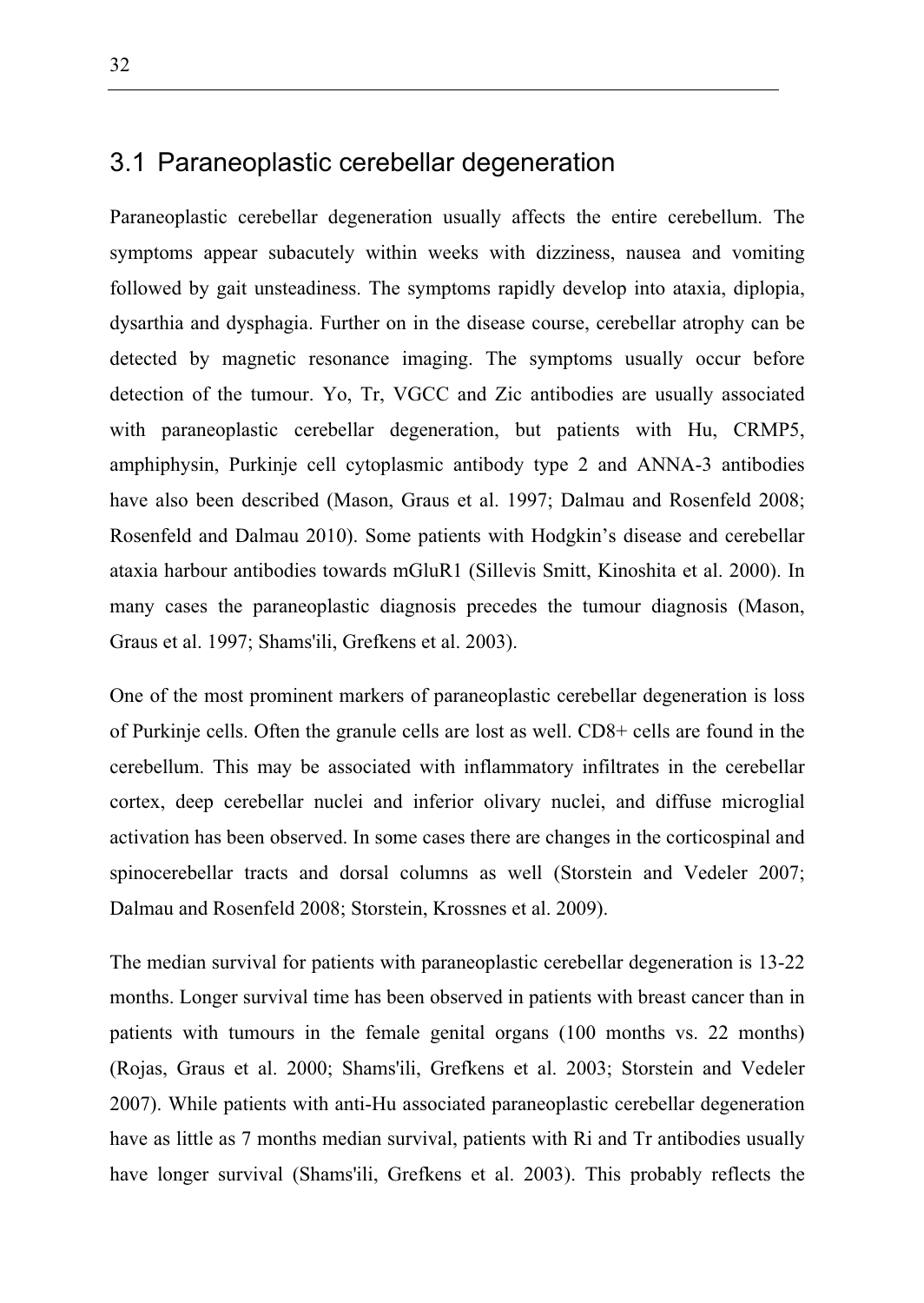underlying cancer, as anti-Hu is usually associated with SCLC. Patients with paraneoplastic cerebellar degeneration and ovarian cancer often have smaller tumours than patients without PCD, but the cancers are still at an advanced stage at the time of diagnosis. A few patients demonstrate improvement of symptoms if treated with intravenous IgG after tumour removal if the treatment is started early (Shams'ili, Grefkens et al. 2003; Schessl, Schuberth et al. 2010).

#### 3.2 Paraneoplastic antibodies and antigens

Several neuronal antibodies are associated or may be associated with cancer (Raspotnig, Vedeler et al. 2011). The well-characterized paraneoplastic antibodies that are associated with cancer in most cases are anti-Hu, anti-Yo, anti-CRMP5, anti-Ri, anti-amphiphysin and anti-Ma1/2 as well as anti-Tr and anti-recoverin (Musunuru and Darnell 2001; Sutton 2002; Graus, Delattre et al. 2004).

There are also several other neuronal antibodies that are associated with neurological diseases, but less often with tumour. An example is AChR antibodies that are associated with myasthenia gravis. Thymoma and AChR antibodies are found in approximately 15% of the cases. Titin antibodies are also associated with thymoma in these patients (Vincent, Willcox et al. 1998). VGCC antibodies are associated with Lambert Eaton myasthenic syndrome, and SCLC is found in about 60% of the cases (Takamori 2008). Antibodies against the VGKC complex, such as anti-LGI1 and anti-caspr2 are associated with limbic encephalitis and Morvan syndrome respectively, but cancer is rarely the underlying cause in these patients (Irani, Bien et al. 2011). Furthermore, NMDAR antibodies are associated with brainstem encephalitis, and in women older than 18 years teratomas may be found in 50% of the cases, whereas tumours are rarely found in children with NMDAR encephalitis. AMPA receptor, GABA receptor and Glycine receptor antibodies may also be found in patients with encephalitis and in some of these an underlying cancer can be detected (Rosenfeld and Dalmau 2010).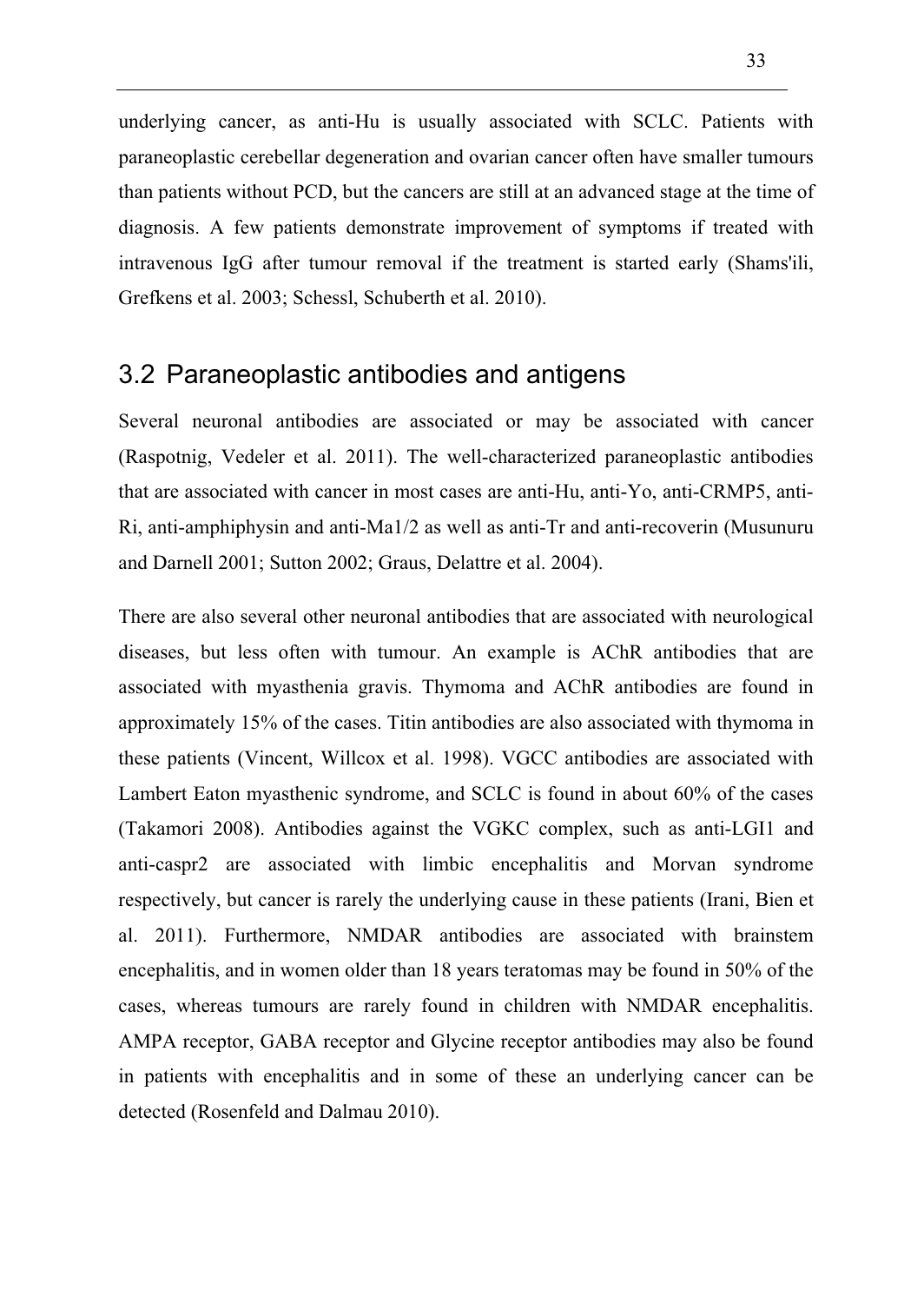In the following a brief overview of the well-characterized paraneoplastic antibodies and their respective onconeural antigens will be outlined.

The proteins involved in PNS are almost exclusively expressed in immuneprivileged tissues like the brain and the testis. Onconeural antigens are found in the tumour of all patients with antibody-mediated PNS, and many cancer patients without antibodies also express the same proteins. The genes that code for the onconeural proteins are not mutated in the tumour, so PNS can not be explained by infrequent expression or by mutations in the genes encoding for these antigens (Darnell and Posner 2003; Totland, Aarskog et al. 2011). Most paraneoplastic antibodies are directed towards intracellular proteins and common for many of these antibodies is that they are directed towards the functional domains of the onconeural proteins (Sakai, Ogasawara et al. 1993; Sodeyama, Ishida et al. 1999; Geis, Weishaupt et al. 2010).

Hu and Ri proteins are neuron-specific RNA binding proteins. RNA binding proteins are important regulators of gene expression and act at all levels: transcription, processing, transport, localization, stability and translation of RNA. In humans, there are four members of the Hu family, HuR, which is non-neuronal, and HuB, HuC and HuD, which are expressed in the brain (Musunuru and Darnell 2001). Hu antibodies recognize all members of the Hu family and specifically bind to the first two RNAbinding motifs of the Hu proteins (Manley, Smitt et al. 1995; Sodeyama, Ishida et al. 1999). This could suggest that Hu antibodies may affect the RNA-binding properties of Hu. Hu proteins have been localized to the nuclei, with weaker staining of the cytoplasm in central and peripheral nervous tissue (Dalmau, Furneaux et al. 1992). Others have reported that in the dorsal root ganglia, Hu proteins are mainly cytoplasmic and associated with the Golgi apparatus and mitochondria. Nuclear localization has been found in some, but not all, adult sensory neurons, especially in the nuclear pores, suggesting a role in nucleocytoplasmic shuttling (Fornaro, Raimondo et al. 2007).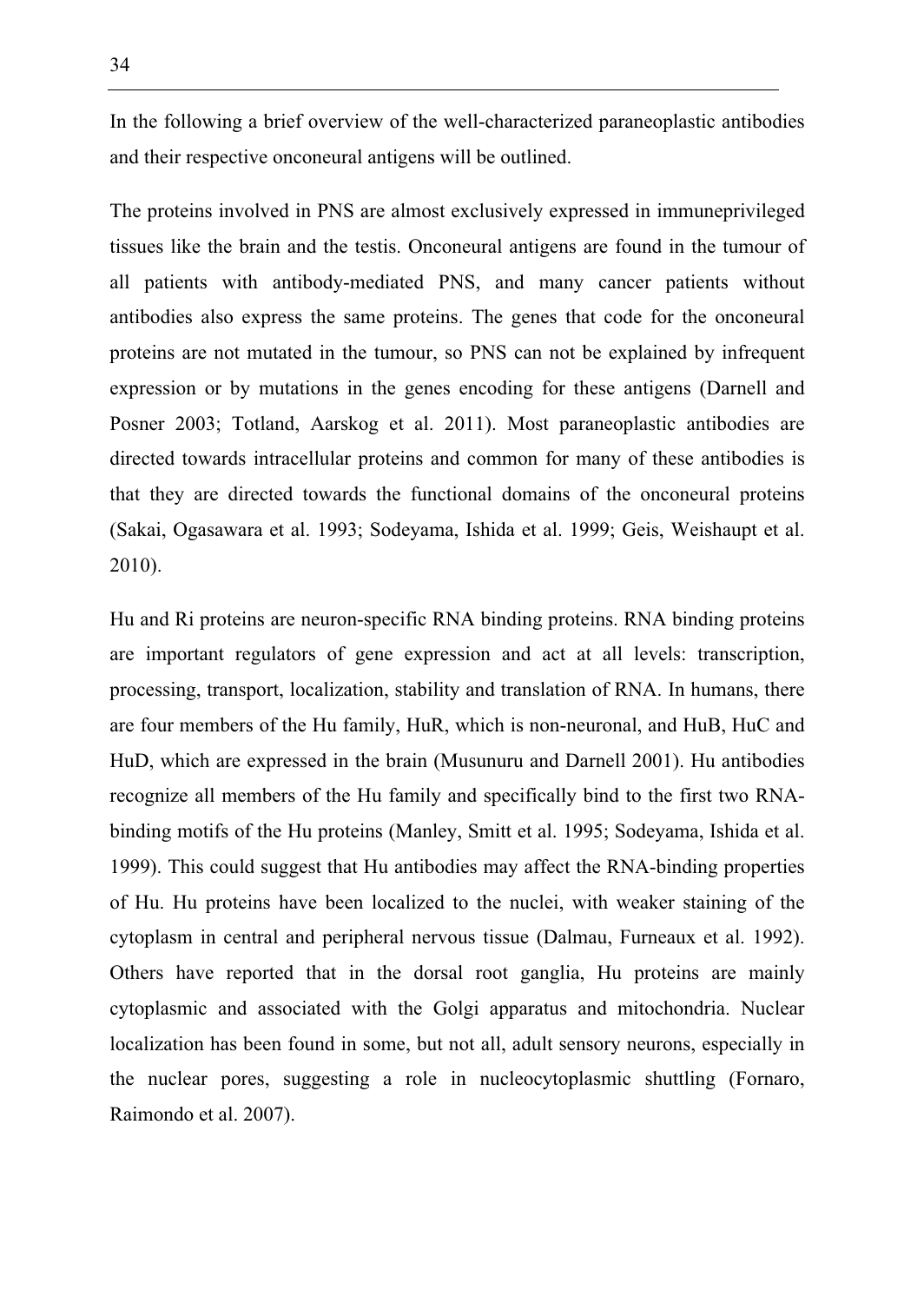HuD is the antigen that is mainly involved in paraneoplastic diseases, and it is expressed by all SCLC (Dalmau, Furneaux et al. 1992). Hu antibodies have been found in up to 25 % of all SCLC patients, and about 15 % of the patients develop Hu antibodies without showing neurological symptoms (Graus, Dalmau et al. 1997; Mason, Graus et al. 1997; Musunuru and Darnell 2001; Monstad, Drivsholm et al. 2004). These patients have limited-stage disease and some have improved clinical diagnosis. Hu antibodies are associated with various types of PNS, such as encephalomyelitis, and the patients may have symptoms where the peripheral nerves, cerebellum, brainstem and the limbic system are affected (Graus, Keime-Guibert et al. 2001; Musunuru and Darnell 2001).

The development of a SCLC mouse model has given new understanding of HuD expression in SCLC (Meuwissen, Linn et al. 2003). All mouse SCLC tumours also express HuD. Interestingly, 14 % of the mice developed antibodies towards HuD, and Hu antibodies could arise up to 100 days before the cancer was clinically detectable (Kazarian, Calbo et al. 2009).

Ri antibodies are associated with paraneoplastic opsoclonus-myoclonus and most often seen in patients with SCLC or gynaecological cancer. Anti-Ri recognizes two proteins termed Nova-1 (50-55 kDa) and Nova-2 (70-80 kDa). Nova proteins are mainly localized to the nucleus, but can also be found in somato-dendritic compartments. Nova-1 is expressed in hindbrain and spinal cord, while Nova-2 can be found where Nova-1 is not expressed. The Nova proteins contain 3 RNA-binding motifs known as the KH-domains (Musunuru and Darnell 2001). Ri antibodies recognize the KH3 domain of Nova-1 and inhibit the RNA-binding properties *in vitro* (Buckanovich, Yang et al. 1996).

CRMP5 is a 62 kDa protein that is mainly localized to the dendrites of oligodendrocytes and neurones in the cerebral cortex, hippocampus and cerebellum (Fukada, Watakabe et al. 2000; Bretin, Reibel et al. 2005). CRMP5 has been found to regulate neurite outgrowth in developing neurones and is also important for proper development of the Purkinje cells during dendritic branching of Purkinje cells (Brot,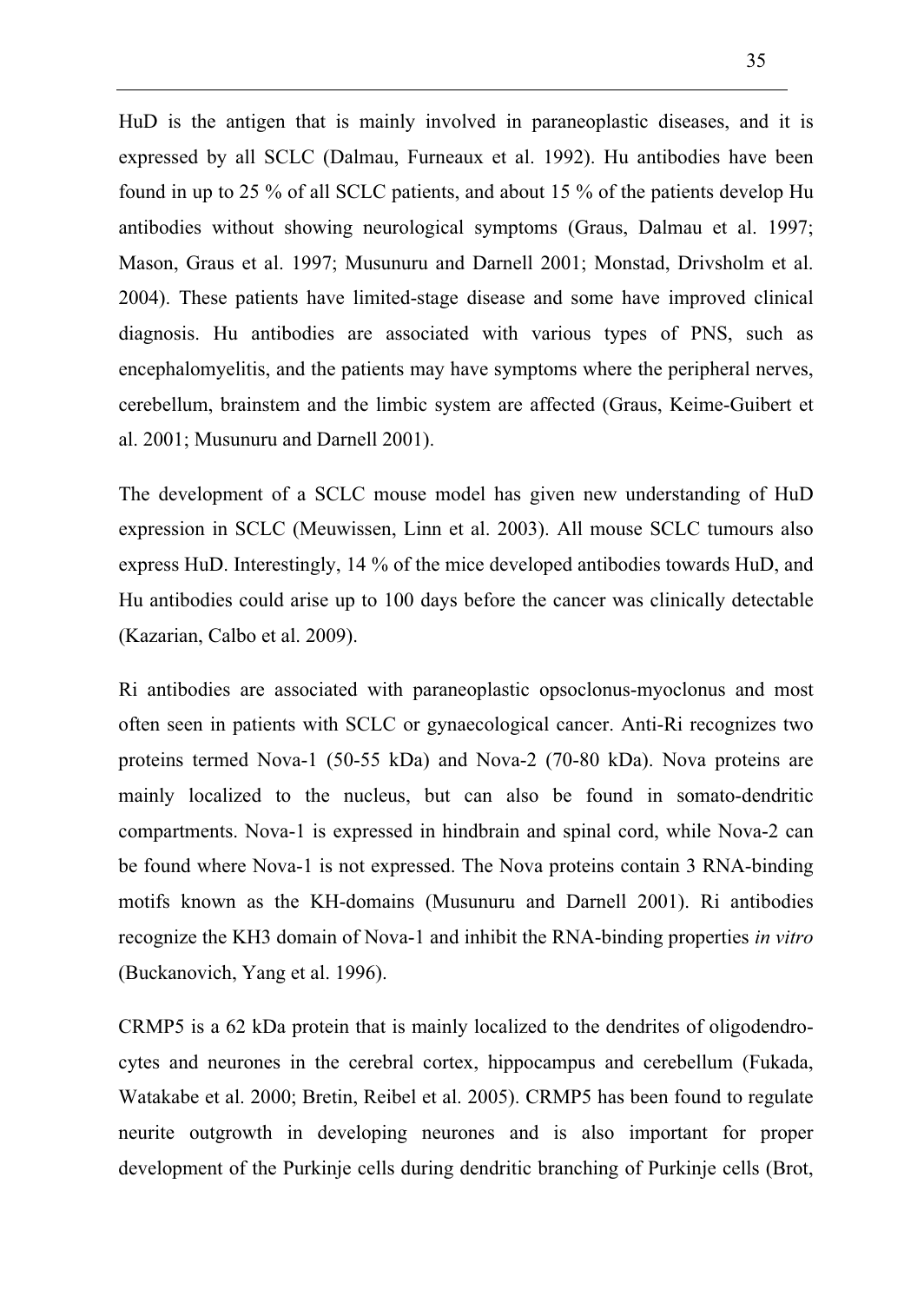Rogemond et al. 2010; Yamashita, Mosinger et al. 2011). CRMP5 antibodies are associated with cerebellar ataxia, chorea, myasthenia gravis, Lambert Eaton myasthenic syndrome, and peripheral neuropathy. SCLC and thymoma are the two types of cancer that are most often associated with CRMP5 antibodies (Monstad, Drivsholm et al. 2008; Honnorat, Cartalat-Carel et al. 2009).

Ma antibodies recognize two homologous proteins, Ma1 and Ma2. Ma1 is a 37 kDa protein that is expressed in brain and testis, and the protein is mainly localized to the nuclei and nucleoli and to a lesser degree to the cytoplasm (Dalmau, Gultekin et al. 1999). Anti-Ma1 mainly attacks the brainstem and cerebellum and is associated with several different forms of cancer (Dalmau, Gultekin et al. 1999). Ma2 is a 40 kDa protein that shows nuclear and cytoplasmic distribution in neurons in the brain, spinal cord, dorsal root ganglia, intestinal autonomic neurons and adrenal medullary ganglion. Some neurons in the cerebrum also show cytoplasmic distribution (Voltz, Gultekin et al. 1999; Sahashi, Sakai et al. 2003). Ma2 antibodies are mainly associated with testicular cancer and brain stem encephalitis or limbic encephalitis (Voltz, Gultekin et al. 1999). Anti-Ma2 has also been reported in breast cancer (Sahashi, Sakai et al. 2003). Ma2 is expresses by most small intestine neuroendocrine tumours, and about 50 % of these harbour Ma2 antibodies (Cui, Hurtig et al. 2011). The functions of Ma proteins are largely unknown, but it has recently been shown that Ma1 promotes neuronal cell death through it's BH3-like sequence (Chen and D'Mello 2010). Adoptive transfer of a Ma1 reactive Th1 effector CD4+ T cells induced encephalomyelitis in rats, but neuronal degeneration was not induced (Pellkofer, Schubart et al. 2004).

Amphiphysin is localized to the cytoplasmic side of the synaptic terminals, and shows a widespread distribution throughout the central nervous system (Lichte, Veh et al. 1992). Amphiphysin is also expressed in normal testis and in breast tumours, but low levels of amphiphysin have also been observed in normal tissue such as breast tissue (Floyd, Butler et al. 1998). Amphiphysin antibodies are associated with stiff person syndrome, and most commonly found in association with breast cancer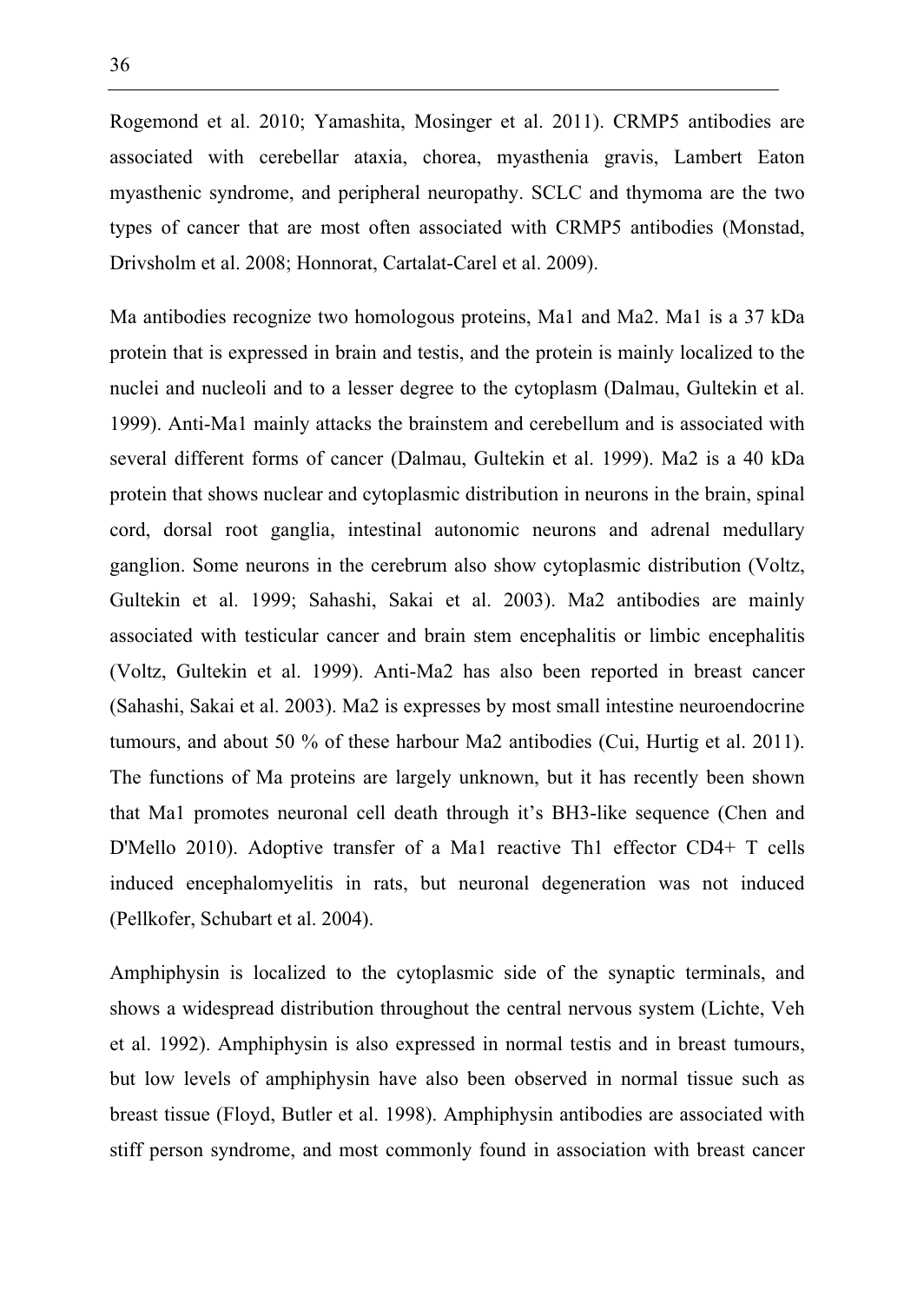(Floyd, Butler et al. 1998). The antibodies are directed towards the SH3 domain of amphiphysin leading to synaptic inhibition (Geis, Weishaupt et al. 2010). There have been many unsuccessful attempts to make an animal model for PNS, but antiamphiphysin is an exception. In a recent report, purified plasma IgG from patients with amphiphysin antibodies and stiff person syndrome were injected into the subarachnoid space of rats. The rats subsequently developed symptoms similar to those seen for stiff person syndrome (Geis, Weishaupt et al. 2010).

Paraneoplastic antibodies are mainly of the IgG1 subclass, a subclass that can fix complement. Lower levels of IgG2, IgG3 and IgG4 have also been reported in some patients with PNS (Amyes, Curnow et al. 2001; Greenlee, Boyden et al. 2001). Many patients with PNS are not positive for the well-characterized paraneoplastic antibodies (Giometto, Grisold et al. 2010). This may be because they harbour so far unidentified antibodies. It is therefore important to search for new antibodies that may be clinically significant for PNS.

It has been speculated whether the presence of paraneoplastic antibodies is associated with improved survival. Some studies indicate that patients with SCLC and anti-Hu have smaller tumours and that the tumours are restricted to the chest (Mason, Graus et al. 1997). Other studies indicate that these patients show better response to therapy and improved survival (Winter, Sekido et al. 1993; Graus, Dalmau et al. 1997). Patients with CRMP5 antibodies have longer survival than patients with Hu antibodies (Honnorat, Cartalat-Carel et al. 2009). A study of 200 SCLC patients showed no correlation between the presence of Hu or VGCC antibodies and improved survival (Monstad, Drivsholm et al. 2004). Furthermore, there has not been any correlation between the presence of Ri, CRMP5 or any paraneoplastic antibodies and survival for SCLC patients (Knudsen, Monstad et al. 2006; Monstad, Drivsholm et al. 2008; Monstad, Knudsen et al. 2009). In a study of patients with small intestine neuroendocrine tumours, those that harboured Ma2 antibodies had a lower survival rate and were more prone to tumour recurrence than those without Ma2 antibodies (Cui, Hurtig et al. 2011).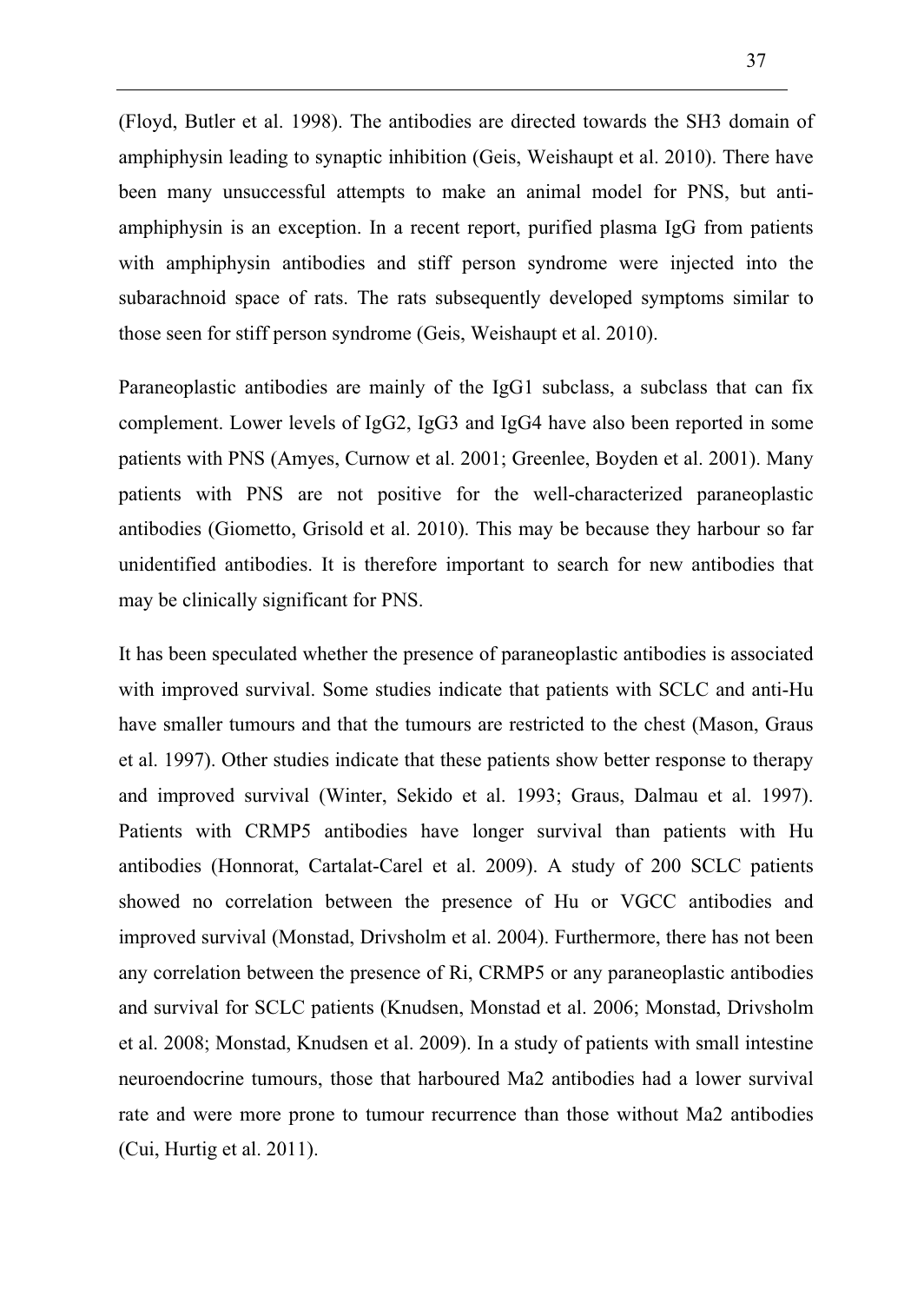#### **3.2.1 Yo antibodies**

Sera from patients with paraneoplastic cerebellar degeneration have been shown to react with proteins of 34 (CDR1) and 62 kDa (CDR2) in Purkinje cell extract (Cunningham, Graus et al. 1986; Furneaux, Dropcho et al. 1989), and antibodies towards these antigens are called Yo antibodies. They are mainly associated with ovarian or breast cancer, but they have also been found in patients with adenocarcinomas and lymphomas. Yo antibody frequency has been associated with the FIGO stage of the tumour. With higher FIGO stage, both the frequency of Yo positive patients and the amount of antibody increased (Monstad, Storstein et al. 2006).

Most patients with Yo antibodies are women, but some cases of men with Yo antibodies have also been reported (Debes, Lagarde et al. 2007; Matschke, Kromminga et al. 2007). Many of the patients have intrathecal production of Yo antibodies (Stich, Graus et al. 2003; Storstein, Monstad et al. 2004). Monstad et al. (2006) found by using a sensitive immunoprecipitation technique that 2.3 % of the patients with ovarian cancer and 1.6 % of the patients with breast cancer in their cohort harboured Yo antibodies. Yo antibodies have also been found several years after removal of the initial tumour without recurrence of a new cancer (Shams'ili, Grefkens et al. 2003) .

Yo antibodies most commonly appear alone (Pittock, Kryzer et al. 2004; Storstein, Monstad et al. 2011). Antibodies against nuclear antigens have been found in 37 % and cytoplasmic antibodies in 42 % of Yo positive sera, but no specific correlation was detected (Aguirre-Cruz, Charuel et al. 2005). However, more patients with PNS harboured nuclear antigen antibodies compared to the general population, which suggests that PNS patients have a higher risk of developing autoimmune diseases (Aguirre-Cruz, Charuel et al. 2005). Amyes et al. (2001) reported that Yo antibodies were restricted to the IgG1 subclass, while others have observed lower levels of IgG2 and IgG3 in co-existence with IgG1 (Greenlee, Boyden et al. 2001). Interestingly,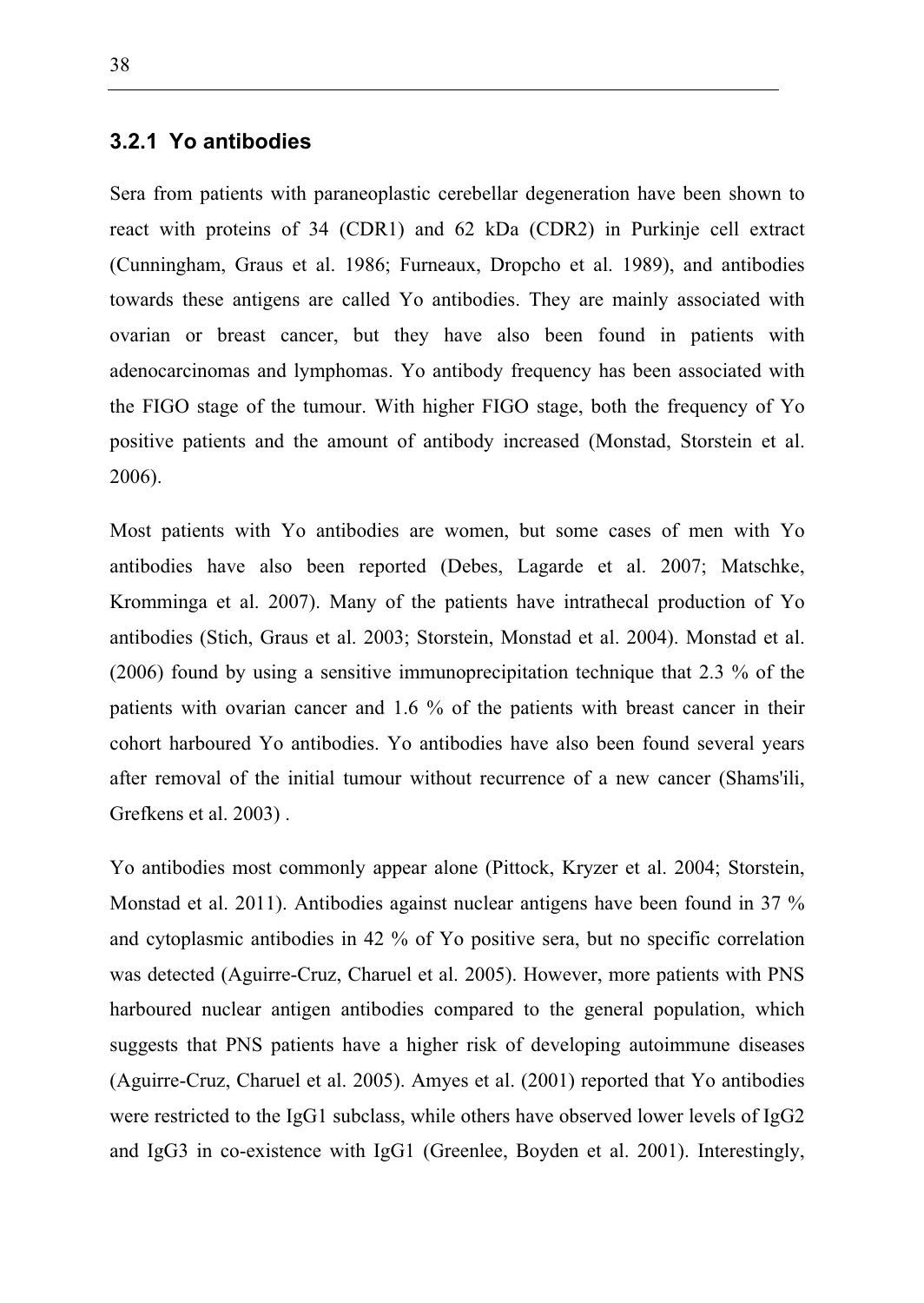one study has reported that 2 of 6 Yo-positive patients co-expressed IgG and IgM Yo isotypes, while one patient had IgG and IgA Yo isotypes (Smith, Finley et al. 1988). This suggests that the immune reaction in patients with Yo antibodies follows a normal antibody maturation pattern, but that the clinical symptoms associated with the antibodies are first detected later in the disease progress.

In immunohistochemical staining if brain sections Yo antibodies mainly bind to the cytoplasm of Purkinje cells but staining of cytoplasmic elements in hippocampal neurons, spinal cord neurons, the dorsal root ganglion, the nerve root, and Schwann cells in peripheral nerves have been reported (McKeon, Tracy et al. 2011). Ultrastructural studies have shown that Yo antibodies bind to the ribosomes of rough endoplasmatic reticulum and to free ribosomes in Purkinje cells (Hida, Tsukamoto et al. 1994). Anti-Yo recognizes the leucine-zipper motif of CDR2, and it has been suggested that Yo antibodies binding to this motif may affect gene transcription by inhibiting binding to a suitable partner protein (Sakai, Ogasawara et al. 1993). Recently, Greenlee et al. (2010) showed that Purkinje cells incorporate IgG, and that Yo antibodies accumulate in the cells and trigger Purkinje cell death in a nonapoptotic manner.

The exact function of Yo antibodies is not understood. Several studies indicate that Yo antibodies alone are not sufficient to cause disease. Establishing animal models for anti-Yo mediated paraneoplastic cerebellar degeneration have been unsuccessful. Trials where Yo antibodies were injected into the brain (in occipital cerebellar parenchyma or frontal horn of the lateral ventricle) showed that anti-Yo was taken up by the Purkinje cells, but Yo antibodies were unable to induce neurological symptoms (Graus, Illa et al. 1991; Tanaka, Tanaka et al. 1994). Immunization with recombinant CDR2 protein resulted in the production of high titer of Yo antibodies without inducing neurological symptoms in different MHC-strains of mice (Tanaka, Tanaka et al. 1994; Tanaka, Tanaka et al. 1995). Further, neither injection of CDR2 reactive lymphocytes in the brain, nor intravenous injection caused neurological damage (Tanaka, Tanaka et al. 1995).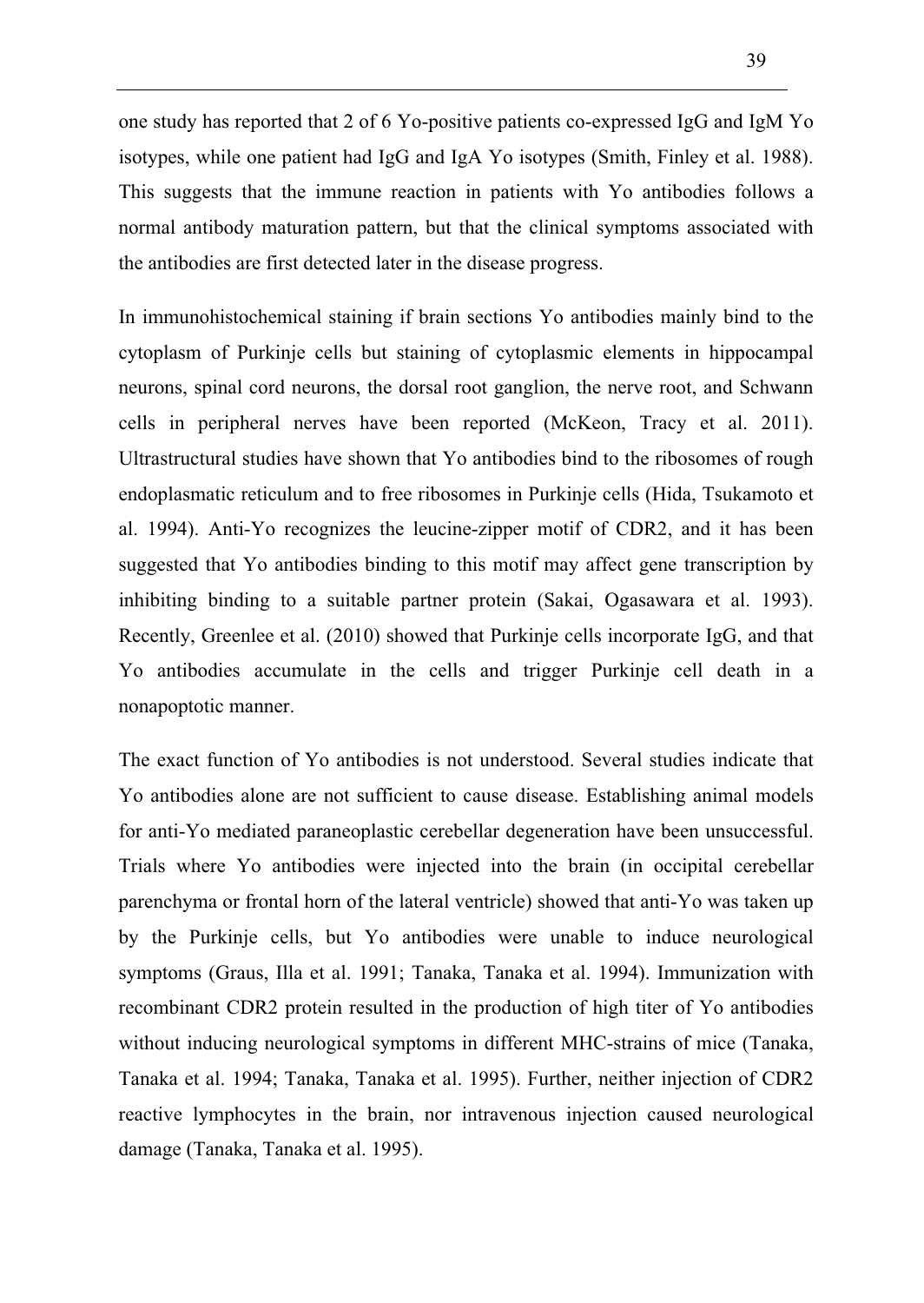Activated T cells probably play a part in the pathogenesis. Activated CD4+ T cells have been found in the cerebrospinal fluid of patients with paraneoplastic cerebellar degeneration, and treatment with immunosuppressants reduced the number of T cells and stabilized the neurological symptoms (Albert, Austin et al. 2000). Storstein et al. (2009) reported that patients with Yo and paraneoplastic cerebellar degeneration had loss of Purkinje cells and microglia activation. CD8+ T cells were found in cerebellar parenchyma, brainstem and medulla oblongata, but B cells or IgG were not found in the cerebellum. Some patients with paraneoplastic cerebellar degeneration and HLA-A2.1 haplotype harbour cytotoxic T cells that can lyse CDR2 expressing HeLa cells. In this study, purified T cells from these patients were incubated with dendritic cells pulsed with CDR2 epitopes. The most promising epitope was located at the amino acids 289-297 (Albert, Darnell et al. 1998). Other studies have not been able to replicate these results.

Sutton et al. (2004) found that patients with paraneoplastic cerebellar degeneration and anti-Yo express the HLA-A2.1 haplotype, but they found no cytotoxic T cells reactive with CDR2 epitopes. Furthermore, they found that only 2 of 9 patients had tumour infiltrating T cells. In another study, no CDR2-specific CD8+ T cells were found in paraneoplastic cerebellar degeneration (Carpenter, Vance et al. 2008). However, results from one study indicate that the most promising HLA-A2.1 T cell epitope is located at aa 290-298, not 289-297. The cytotoxic T cells that recognized aa 290-298 could also bind aa 289-297, but with lower binding affinity (Santomasso, Roberts et al. 2007). This may account for the different results. T cell clones that recognise the 290-298 epitope were also able to lyse CDR2-expressing tumour cell lines (Santomasso, Roberts et al. 2007). One study found that 2 of 3 patients with paraneoplastic cerebellar degeneration and the HLA-A24 or HLA-B27 haplotype had cytotoxic T cell activity towards a peptide (AYRARALEL) located at aa 242 (Tanaka, Tanaka et al. 2001).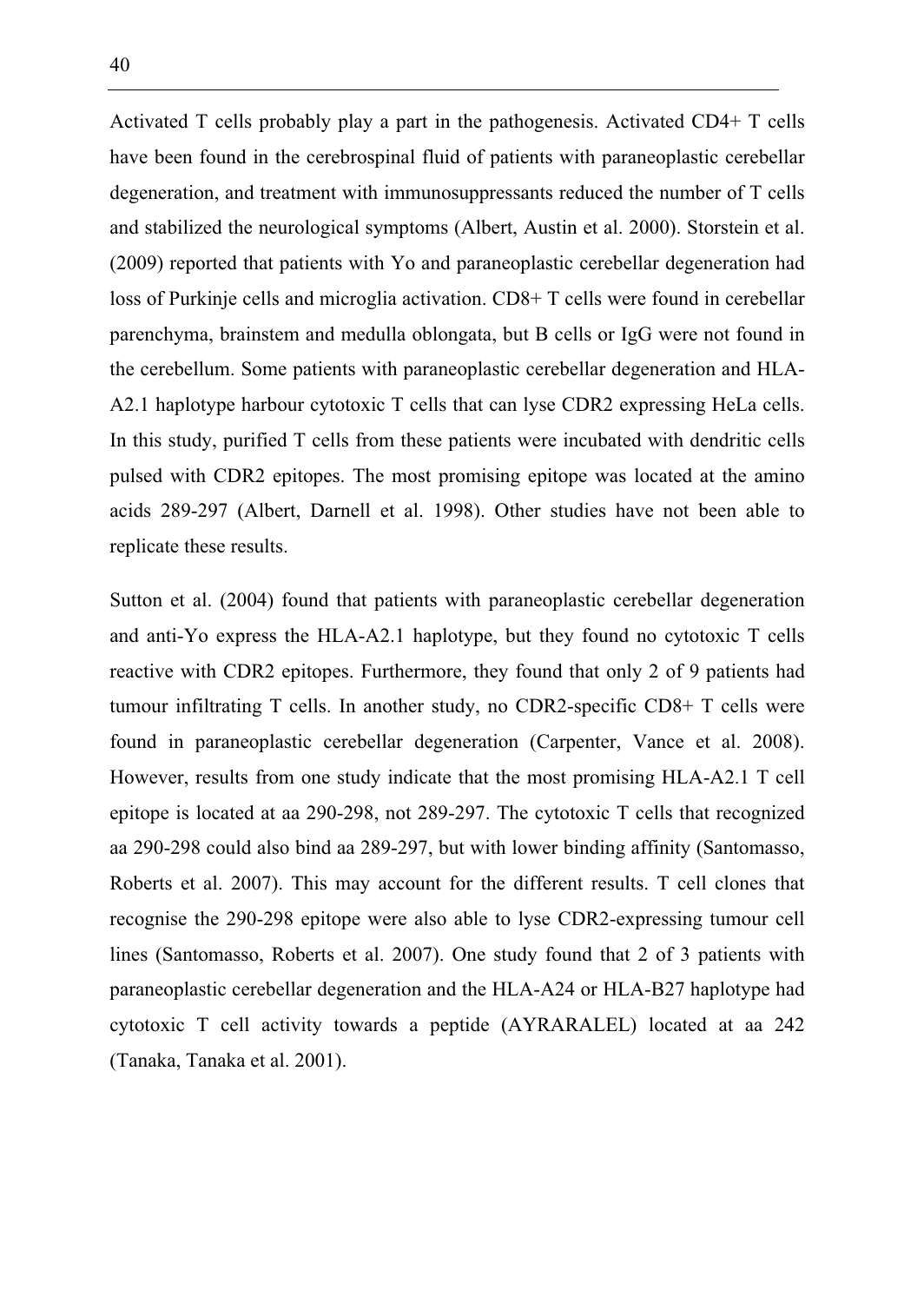## **4. The CDR proteins**

Expression cloning studies with sera from patients with Yo antibodies have lead to the identification of three cerebellar degeneration-related (CDR) antigens, CDR1, CDR2 and CDR2L.

### 4.1 CDR1

CDR1, also known as CDR34, was first identified by Dropcho et al. (1987). The gene is located at Xq27.1-q27.2 near the fragile X syndrome locus, FRAXA, and the entire protein is encoded for by a single exon (Chen, Rettig et al. 1990; Siniscalco, Oberle et al. 1991). It is highly conserved among mouse and humans. CDR1 is 262 amino acids long and the molecular weight is approximately 34 kDa. It is a unique protein and contains 34 inexact hexamer amino acid repeats. These repeats compose more than 90 % of the protein (Dropcho, Chen et al. 1987). Tandem repeats are common in many parasite proteins and are quite immunogenic (Rubio, Bolchi et al. 2009; Dangoudoubiyam, Vemulapalli et al. 2010), maybe due to increased antibody avidity caused by bivalent interactions with the repetitive segments of the proteins (Valiente-Gabioud, Veaute et al. 2010).

CDR1 mRNA is strongly expressed in human cerebellar cortex and cerebral hemisphere cortex, while in mouse the expression is stronger in the cerebellum than in the cerebrum. Small amounts of CDR1 mRNA have been found in human lung, kidney and heart muscles, but not in mice. High levels of CDR1 mRNA has also been found in several neuroblastoma cell lines, in renal cell carcinoma lines and in astrocytoma, melanoma and lung carcinoma lines (Dropcho, Chen et al. 1987). The CDR1 protein is strongly expressed in Purkinje cells, and Western blot analysis has shown that CDR1 is expressed in tumour tissue from patients with paraneoplastic cerebellar degeneration, but not in tumour tissue from patients without paraneoplastic cerebellar degeneration, or in normal tissue (Furneaux, Dropcho et al. 1989). CDR1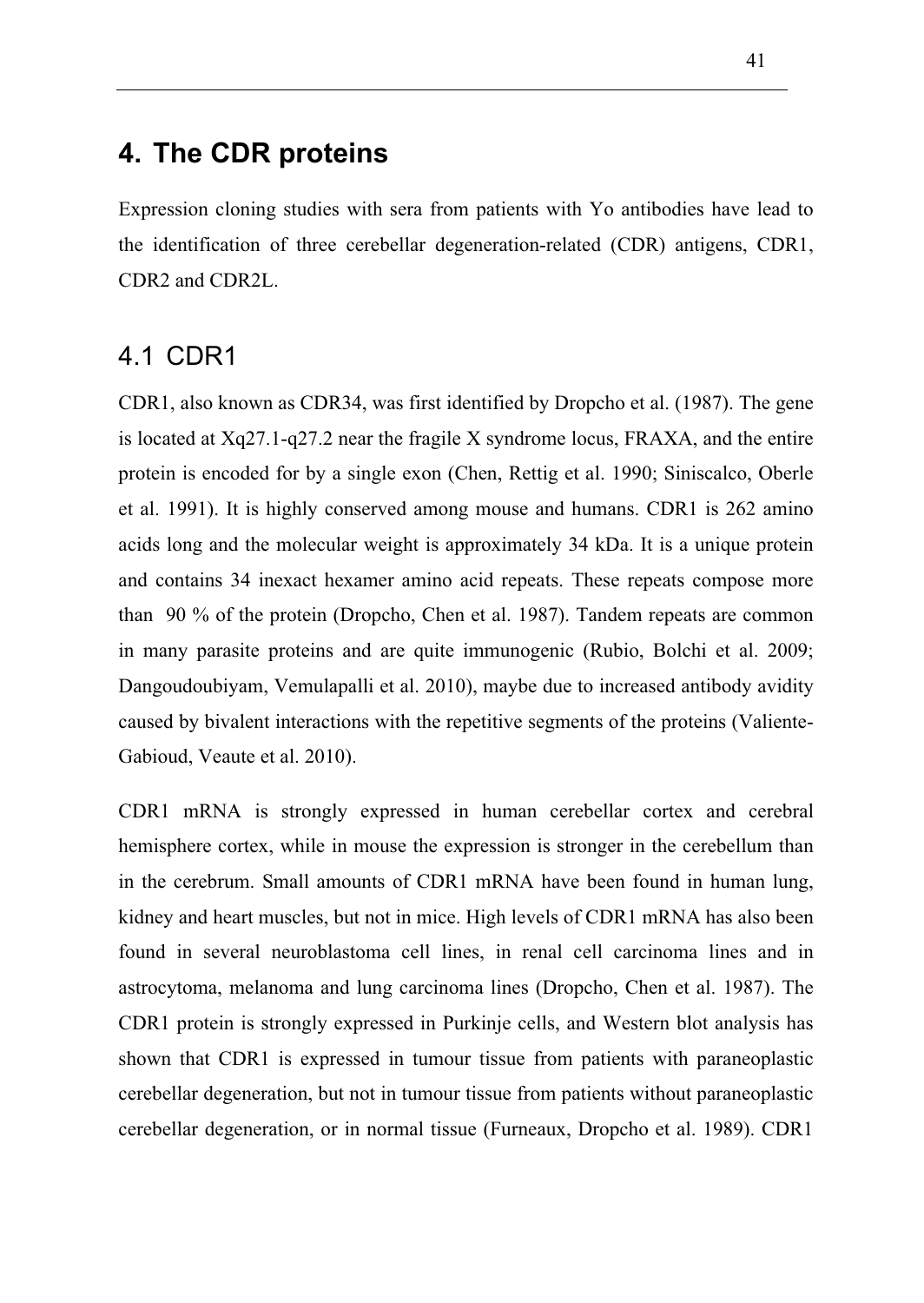mRNA upregulation has also been associated with other neurodegenerative disorders like prion diseases (Satoh and Yamamura 2004).

### 4.2 CDR2

CDR2, also known as CDR62, was first cloned by Sakai et al. (1990). It is a 454 aa long protein with an estimated molecular weight of 52 kDa, but various studies have reported it to be 52-62 kDa (Furneaux, Rosenblum et al. 1990; Sakai, Mitchell et al. 1990; Corradi, Yang et al. 1997; Darnell, Albert et al. 2000). The structure and function of the protein is largely unknown, but the protein contains a leucine-zipper motif at aa 172-192, suggesting that it might be involved in transcriptional regulation (Fathallah-Shaykh, Wolf et al. 1991). Proteins that contain a leucine-zipper motif often interact with other leucine-zipper proteins and form homodimers or heterodimers through the leucine-zipper motifs. These proteins often participate in transcriptional regulation. CDR2 lacks the typical leucine-zipper DNA binding motifs, but contains two putative DNA binding domains and has been shown to bind DNA (Fathallah-Shaykh, Wolf et al. 1991).

CDR2 mRNA is detected in many tissues, especially testis and spleen, but until now protein expression has only been reported in testis, brain and tumour tissue from patients with paraneoplastic cerebellar degeneration and ovarian or breast cancers, as well as in renal cancer (Furneaux, Rosenblum et al. 1990; Corradi, Yang et al. 1997; Balamurugan, Luu et al. 2009). Further studies have revealed mRNA and protein expression in the Purkinje cells, deep cerebellar nuclei, the brain stem and some cortical neurons, but not in hippocampus, basal ganglia and most of the neocortex (Corradi, Yang et al. 1997). In the testis, the CDR2 protein was located to the outermost cell layer in the seminiferous tubules, probably in spermatogonia (the least differentiated type in the germ-cell layer) (Corradi, Yang et al. 1997). The differences between CDR2 mRNA expression and protein expression suggest posttranslational regulation of the CDR2 protein expression. Further, Corradi et al. (1997) found that even though Yo antibodies recognize several CDR proteins, only the *CDR2* gene is transcribed in tumours from patients with paraneoplastic cerebellar degeneration.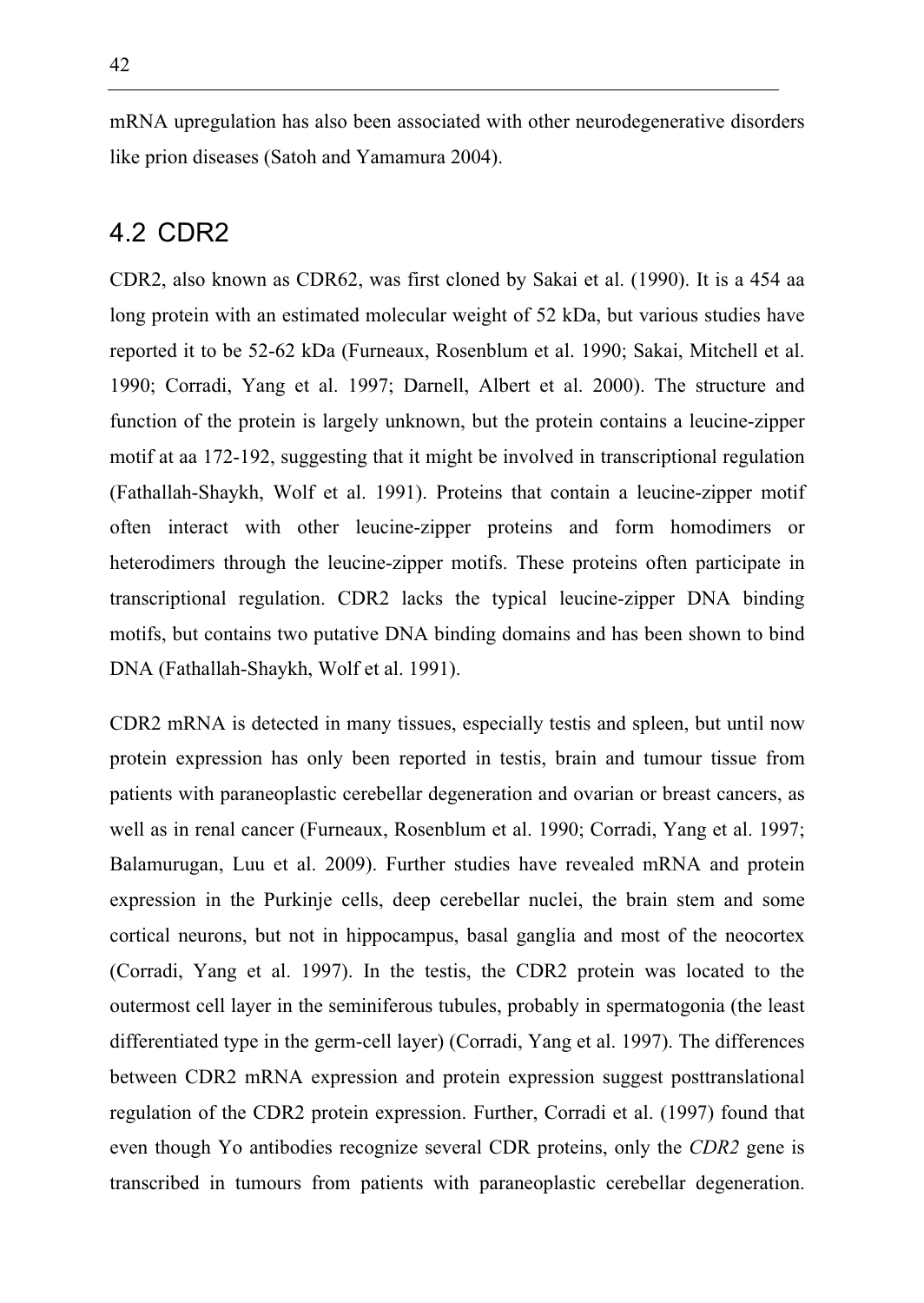This implicates CDR2 as the target in anti-Yo mediated paraneoplastic cerebellar degeneration. However, they only examined three patients. Furneaux et al. (1989) identified one patient with ovarian tumour which expressed CDR1 in addition to CDR2 (Furneaux, Dropcho et al. 1989), so one can not rule out that other tumour samples can express other CDR proteins.

Balamurugan et al. (2009) found that 54 % of the papillary renal cell carcinomas expressed CDR2. This is similar to the findings for breast and ovarian cancers where 25 % of the breast cancers and more than 60 % of the ovarian cancers expressed CDR2 protein, while normal ovarian tissue did not (Darnell, Albert et al. 2000). Even more interesting is it that they observed low levels of CDR2 in normal kidney (Balamurugan, Luu et al. 2009). CDR2 protein expression was similar in several breast carcinoma cell lines and in HeLa, colorectal, hepatoma and osteosarcoma cell lines, as it was in ovarian adenocarcinoma tumour cell lines. This indicates that CDR2 is more widely expressed than previously reported.

The function of CDR2 is largely unknown, but there is some evidence of that CDR2 can homodimerize through its leucine-zipper motif (Takanaga, Mukai et al. 1998; Okano, Park et al. 1999), and that it has transcriptional activity (Takanaga, Mukai et al. 1998; O'Donovan, Diedler et al. 2010). CDR2 has been associated with regulation of genes involved in chromosomal, chromatin and nucleosome regulation as well as in cell cycle and mitotic biology (O'Donovan, Diedler et al. 2010). It is speculated whether anti-Yo can bind to the leucine-zipper motif of CDR2, inhibit homodimerization and repress gene transcription. CDR2 has been found to interact with the serine/threonine kinase PKN that phosphorylates CDR2 (Takanaga, Mukai et al. 1998). In addition CDR2 has been found to interact with several proteins involved in transcriptional regulation, like two members of the MORF4 family (MRG X and MRG15) (Sakai, Shirakawa et al. 2002; Sakai, Kitagawa et al. 2004), NF- B (Sakai, Kitagawa et al. 2001) and PHD1 (Balamurugan, Luu et al. 2009). The transcriptional activities of these proteins are down-regulated in the presence of CDR2 (Sakai, Kitagawa et al. 2001; Sakai, Shirakawa et al. 2002; Sakai, Kitagawa et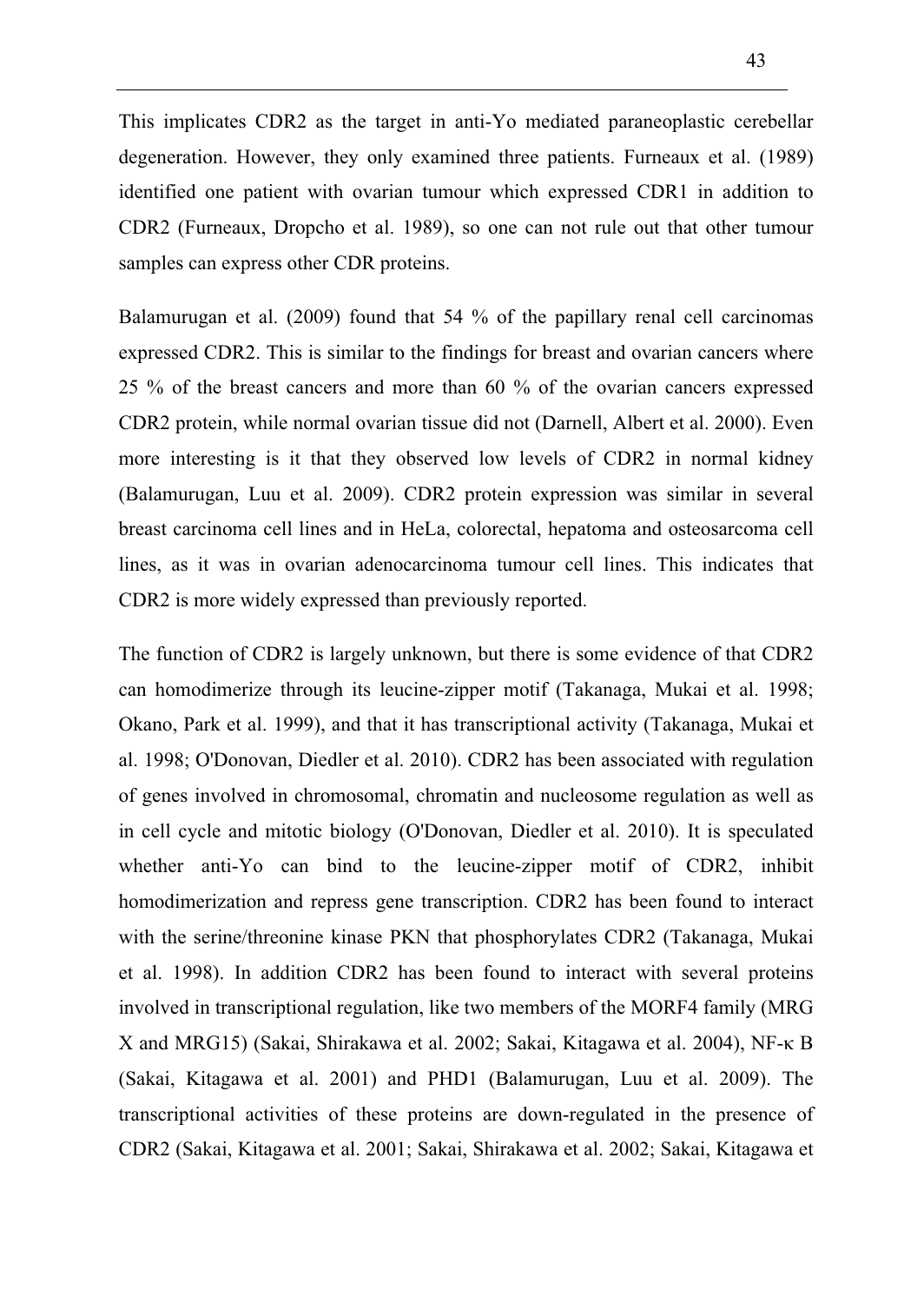al. 2004; Balamurugan, Luu et al. 2009), while presence of Yo antibodies abolishes this down-regulation (Sakai, Kitagawa et al. 2004).

CDR2 has been found to interact with c-Myc in Purkinje cells (Okano, Park et al. 1999). C-Myc is a potent transcription factor regulating many genes, and c-Myc is involved in several different processes like cell transformation, cell proliferation and apoptosis (Zornig and Evan 1996). CDR2 has recently been found to be upregulated during mitosis (O'Donovan, Diedler et al. 2010). In the interphase CDR2 is localized to the cytoplasm, while c-Myc resides in the nucleus. Confocal studies have shown that during mitosis, the nuclear envelope dissolves and c-Myc and CDR2 colocalize proximal to the spindle poles (O'Donovan, Diedler et al. 2010). CDR2 is important for proper spindle formation as CDR2 knockdown resulted in multipolar spindle formation. After mitosis CDR2 is rapidly degraded by APC/C-mediated polyubiquitination and proteosomal degradation. (O'Donovan, Diedler et al. 2010). CDR2 has three cell cycle regulated phosphorylation sites, Ser309-311, close to one of its destruction boxes. These sites are phosphorylated in HeLa cells in the G1 phase, but not in the mitotic phase (Dephoure, Zhou et al. 2008). It might be that phosphorylation of these serines is a signal for degradation, while the unphosphorylated forms can interact with c-Myc.

CDR2's interaction with c-Myc affects the transcriptional properties of c-Myc. In some cases CDR2 enhances c-Myc transcriptional activity, while in other cases c-Myc dependent transcription is down-regulated (Okano, Park et al. 1999; O'Donovan, Diedler et al. 2010). The CDR2 c-Myc interaction is regulated through the leucinezipper domains of both CDR2 and c-Myc, and c-Myc interacts with the lower band of the CDR2 double band. Anti-Yo sera binds specifically to the leucine-zipper domain, and this binding inhibits the CDR2 c-Myc interaction (Okano, Park et al. 1999).

An animal model of SV40 T antigen (Tag) transgenic mice showed ataxia and loss of Purkinje cells (Feddersen, Ehlenfeldt et al. 1992). Tag, like c-Myc, is a protooncogen with transcriptional function. In Purkinje cells Tag can reactivate the cell cycle and induce DNA synthesis which results in DNA fragmentation and subsequent cell death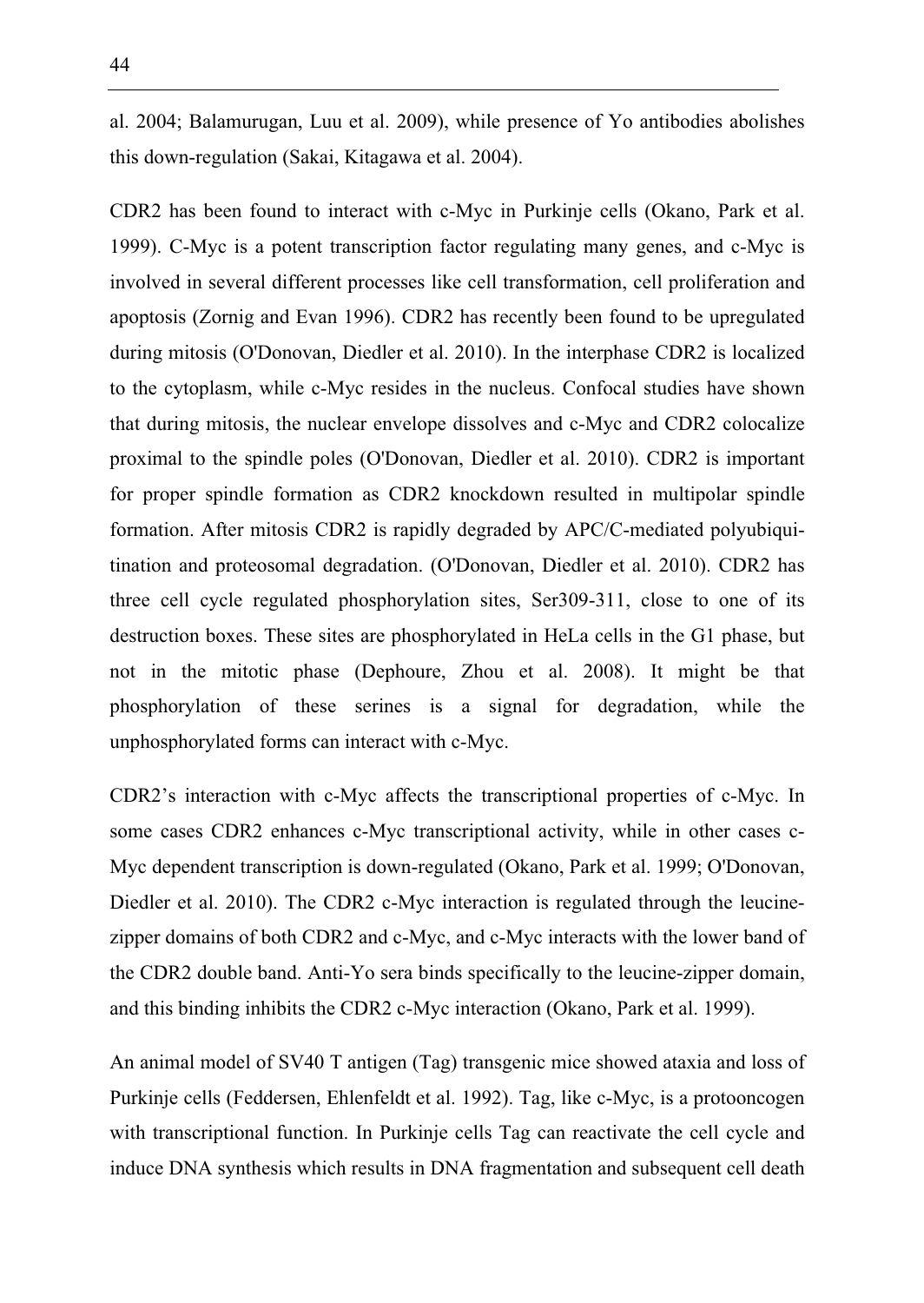in postmitotic Purkinje cells (Feddersen, Clark et al. 1995). There are many examples of that reactivation of the cell cycle in neurons is thought to be associated with cell death (Staropoli 2008). It may therefore be that CDR2 restrains c-Myc's transcriptional activity and that anti-Yo mediated disruption of this interaction activates c-Myc, with subsequent reactivation of the cell cycle, and thereby leads to Purkinje cell death.

Common for many of the association partners found for CDR2 is that they are involved in gene transcription, and CDR2 can be involved in down-regulating their transcriptional function. There are also several examples of that induction of Yo antibodies in the cells can interfere with CDR2's ability to down-regulate transcription factors. This is probably due to binding of anti-Yo to the leucine-zipper motif of CDR2. The transcription factors will then remain active and the result is unwanted and unregulated gene transcription.

### 4.3 CDR2L

The *CDR2L* gene is located at q25.1 at chromosome 17, and the nucleotide sequence has been described (Fathallah-Shaykh, Finizio et al. 1996; Strausberg, Feingold et al. 2002; Gerhard, Wagner et al. 2004; Ota, Suzuki et al. 2004). The nucleotide sequence codes for a 465 aa long protein with an estimated molecular weight of 53 kDa. The protein can be phosphorylated on several different serines (Cantin, Yi et al. 2008). CDR2 and CDR2L have approximately 50 % sequence similarity, and it is therefore reasonable to assume that Yo antibodies also recognize CDR2L. Both CDR2 and CDR2L mRNA expression has been detected in the cerebellum, but only CDR2 mRNA expression has been found in ovarian tumours from patients with paraneoplastic cerebellar degeneration. This makes CDR2 more likely to be the main target for Yo antibodies (Corradi, Yang et al. 1997). Results from the Human Protein Atlas imply that CDR2L is widely distributed in medium to low levels in many organs, but CDR2L is strongly expressed in the Purkinje cells and the digestive tract system and medium expressed in the ovaries, breast tissue and testis. Subcellular localization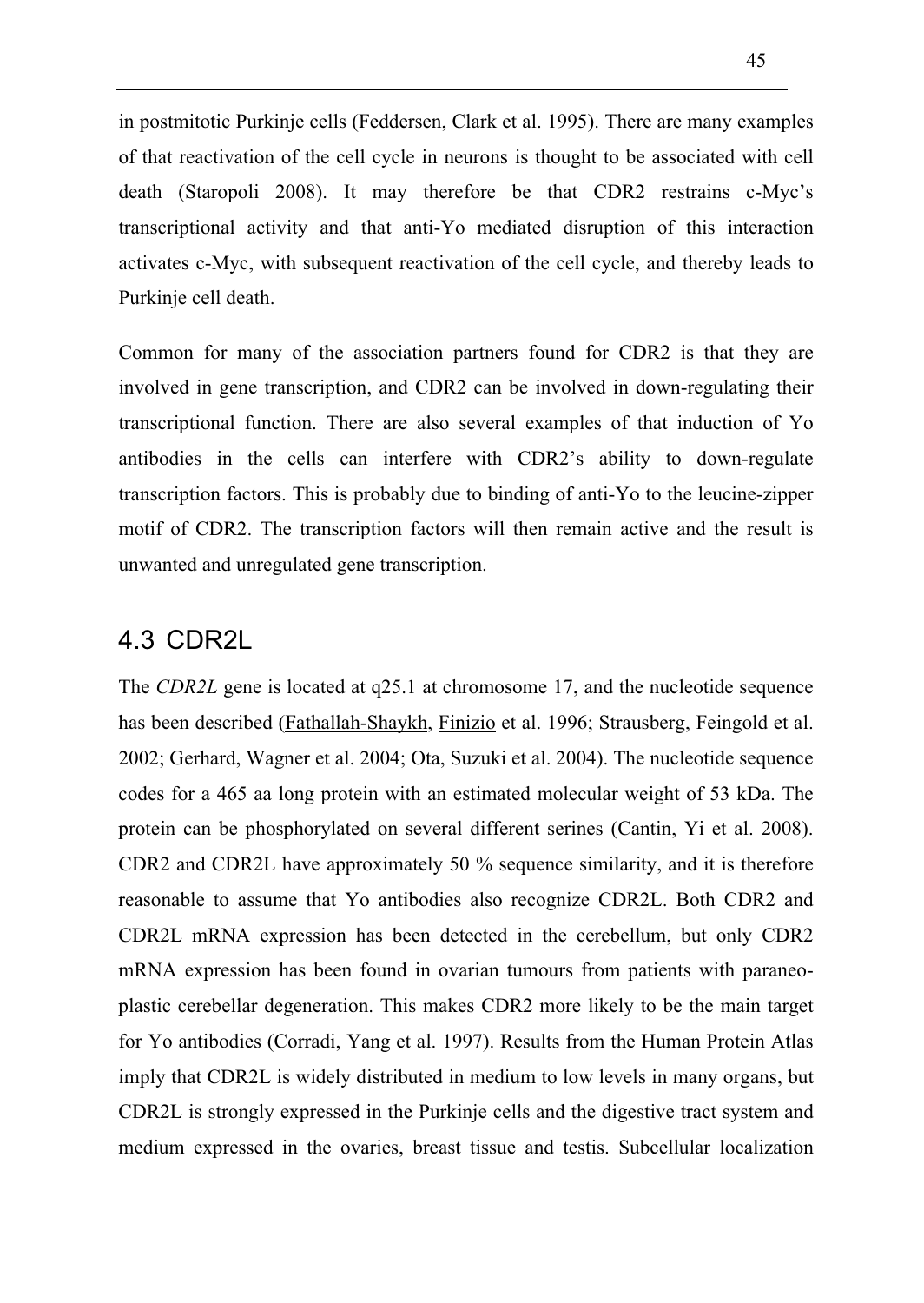studies suggest that the protein is mainly located to the cytoplasm (www.proteinatlas.org).

### **5. Immunological methods**

# **5.1.1 In vitro transcription/translation and immunoprecipitation assay**

Early detection of cancer can usually reduce cancer-related mortality. The detection of cancer-associated biomarkers is an important tool in this search. An effective screening method must have high specificity and sensitivity. In order to be universally applied it should also be cost effective and have no side effects for the patients. Autoantibodies against tumour-associated antigens are more stable and specific than other serum-derived proteins. They are therefore often used as biomarkers for cancer (Anderson and LaBaer 2005).

The most applied methods for detecting onconeural antibodies are western blot, lineblot and indirect immunofluorescence of sections of the brain. These methods have a sensitivity of approximately 30 %, and more than 95 % specificity (Tampoia, Zucano et al. 2010). With a sensitivity of only 30 % there is a huge potential for developing new, more sensitive techniques.

Routine screening for autoantibodies often rely on solid-phase assays like immunoblotting or ELISA. These methods work best for antibodies with high affinity and high titres that are not sensitive to conformational epitopes. For instance, the solidphase based assays are not reliable for detection of insulin specific autoantibodies, and for this a radioimmunopreciptitation assay (RIA) has been developed (Falorni, Ortqvist et al. 1995). We have modified this method so that it can be used to detect paraneoplastic antibodies. This is an in vitro transcription/translation and immunoprecipitation (ITT) assay (Storstein, Monstad et al. 2004; Knudsen, Monstad et al. 2006; Monstad, Storstein et al. 2006; Monstad and Vedeler 2006). In brief, recombinant 35S-labeled onconeuroproteins were produced by adding a plasmid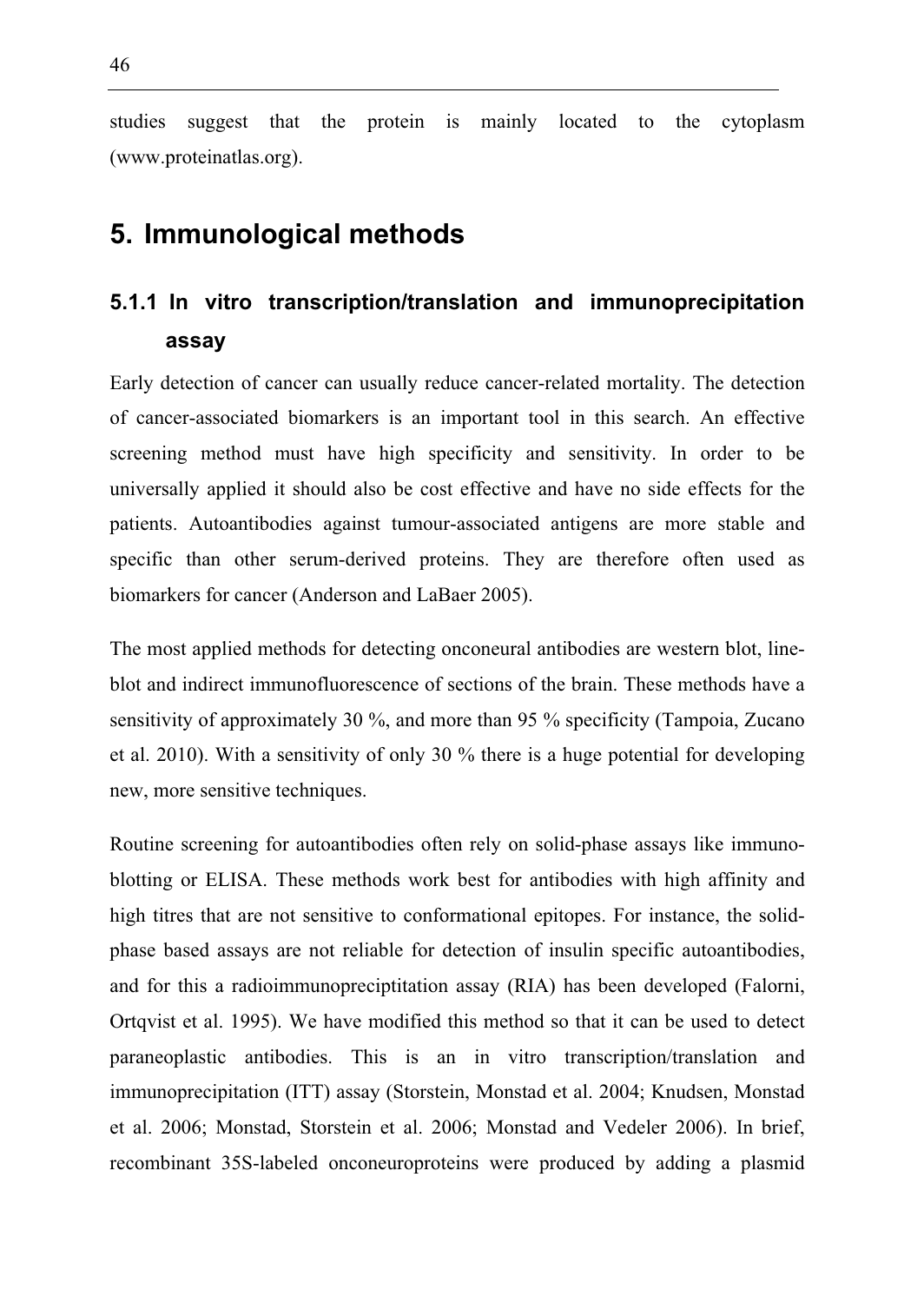containing the cDNA of interest to a rabbit reticulocyte lysate transcription/translation system (Promega). The recombinant proteins were produced in mammalian cell lysates which make the proteins more like proteins produced in mammalian cells, and the proteins probably have their native conformations. This allows the antibodies to recognize both linear and conformational epitopes. The protein is also in solution which makes every part of the protein accessible to the antibodies.

Radiolabelled proteins and patient sera diluted 1:10 were incubated over night before the bound antigen-antibody complexes were immunoprecipitated by adding an equal volume of a protein-A Sepharose mixture in 96-wells filtration plates. Each sample was tested in triplicate. The mixture was incubated at 4°C for 45 min, washed and dried. Scintillation fluid was added and the emitted radioactivity, which is a measure of the bound antibody-antigen complexes, was measured in a  $\beta$ -counter as counts per minute (cpm). Pooled sera from 100 blood donors were used as negative control, while rabbit sera containing antibodies raised against the proteins of interest were used as positive controls. An index was calculated from the following formula:

Antibody index = 
$$
\frac{cpm \, sample - cpm \, negative \, control}{cpm \, positive \, control -cpm \, negative \, control} \times 1000
$$

A selection of blood donors were tested individually and a cut-off was set to mean value of the blood donors antibody index  $+ 5$  SD. The method combines high specificity and sensitivity, and since it can be performed in 96-well plates it has huge capacity for analysing multiple samples in a short time.

The ITT assay has been successfully used to detect Hu (Monstad, Drivsholm et al. 2004; Storstein, Monstad et al. 2004), Yo (Monstad, Storstein et al. 2006), Ri (Knudsen, Monstad et al. 2006), CRMP5 (Monstad, Drivsholm et al. 2008), amphiphysin and Ma2 (Monstad, Knudsen et al. 2009) antibodies and has proven to be more sensitive than the established techniques, immunofluorescence and immunoblot. By using this assay it was found that 25 % of the SCLC patients harboured Hu antibodies compared to 19 % detected by the conventional methods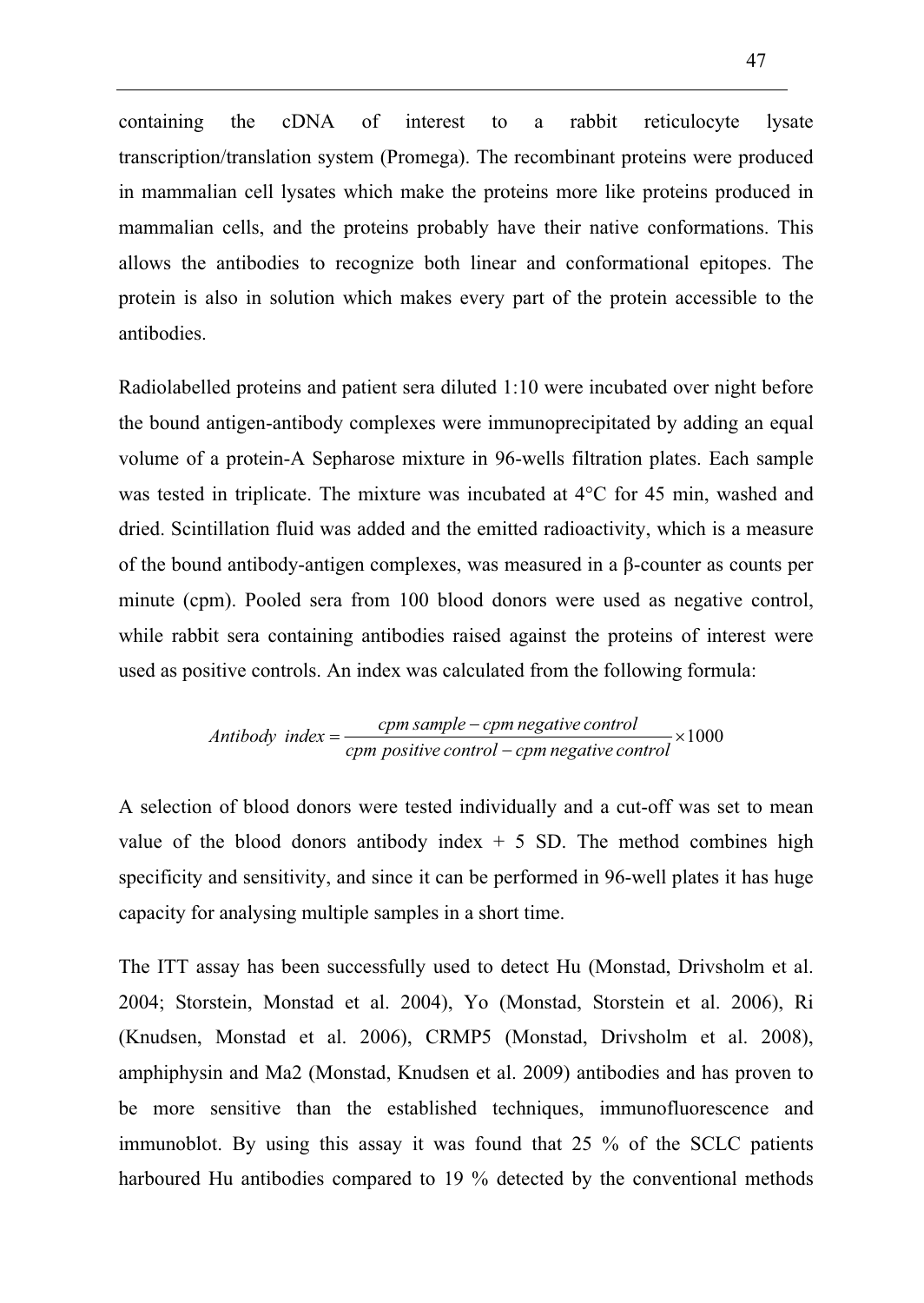(Monstad, Drivsholm et al. 2004). In ovarian cancer it was detected that 2.3 % of the patients harboured Yo antibodies compared to 0.9 % detected by established methods (Monstad, Storstein et al. 2006). The ITT assay correlated best with the other methods when Ri antibodies were detected. The ITT method detected Ri antibodies in 4.5 % of the patients with SCLC, 0.8% of the patients with breast cancer and 0.2 % of the patients with ovarian cancer. All but one of the positive sera was confirmed by at least one of the other immune assays (Knudsen, Monstad et al. 2006; Storstein, Monstad et al. 2011). The ITT assay detected CRMP5 antibodies in 5 % of the SCLC patients and 12 % of the patients with thymoma, and was proven to be far more sensitive than line blot and immunofluorescence (Monstad, Drivsholm et al. 2008). In a large retrospective study of paraneoplastic antibodies in cancer patients it was found that the ITT technique detected paraneoplastic antibodies in 11.9 % of the sera compared to 7 % of the sera by immunofluorescence and 6.3 % by immunoblot. The ITT assay detected paraneoplastic antibodies in 45 % more sera than the established techniques (Storstein, Monstad et al. 2011).

The diagnostic value of the ITT technique can be debated. Even though the technique detects more positive sera than the other immunological methods only a few of the patients showed neurological signs. Most of these antibodies were also found by the established techniques. However, CRMP5 is an exception. In a case study of a patient with limbic encephalitis and high levels of CRMP5 antibodies, the antibodies could only be detected by ITT (Monstad, Nostbakken et al. 2009). Further, in a retrospective study of paraneoplastic antibodies in cancer patients the ITT technique detected 18 sera with CRMP5 antibodies. Immunofluorescence and immunoblot did not pick up 13 of these. Eight of the patients had PNS, six of them classical (Storstein, Monstad et al. 2011). This suggests that the current techniques used to identify CRMP5 antibodies are not sensitive enough. It may be that CRMP5 antibodies are directed towards conformational epitopes that will not be picked up by solid phase assays. In addition conventional methods did not detect 3 of 5 patients with anti-amphiphysin and PNS, 4 of 21 patients with anti-Yo and PNS, 2 of 20 patients with anti-Hu and PNS and 1 of 5 patients with anti-Ma2 and PNS (Storstein,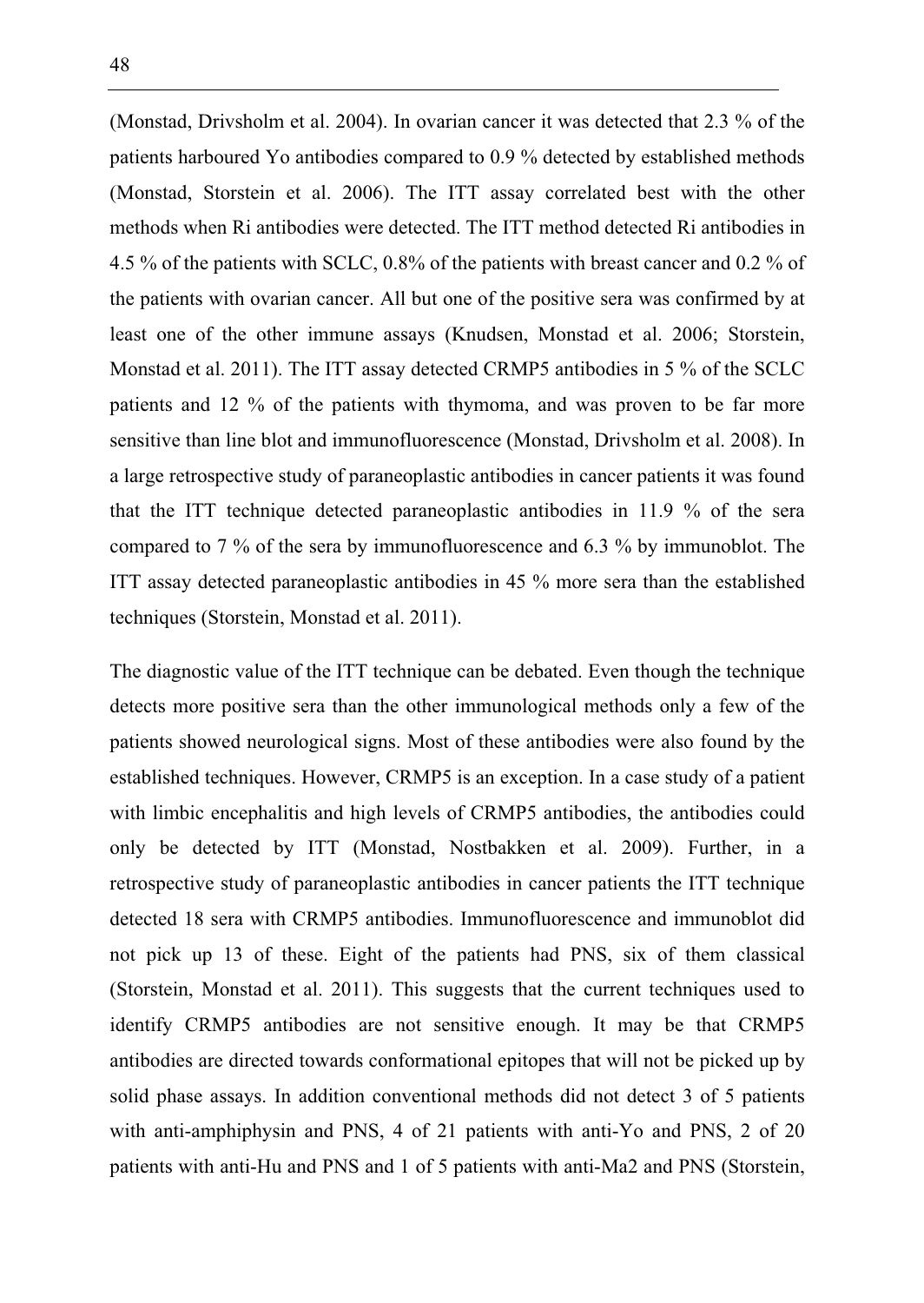Monstad et al. 2011). These results suggest that improvement of the current techniques is important for better diagnostics in PNS.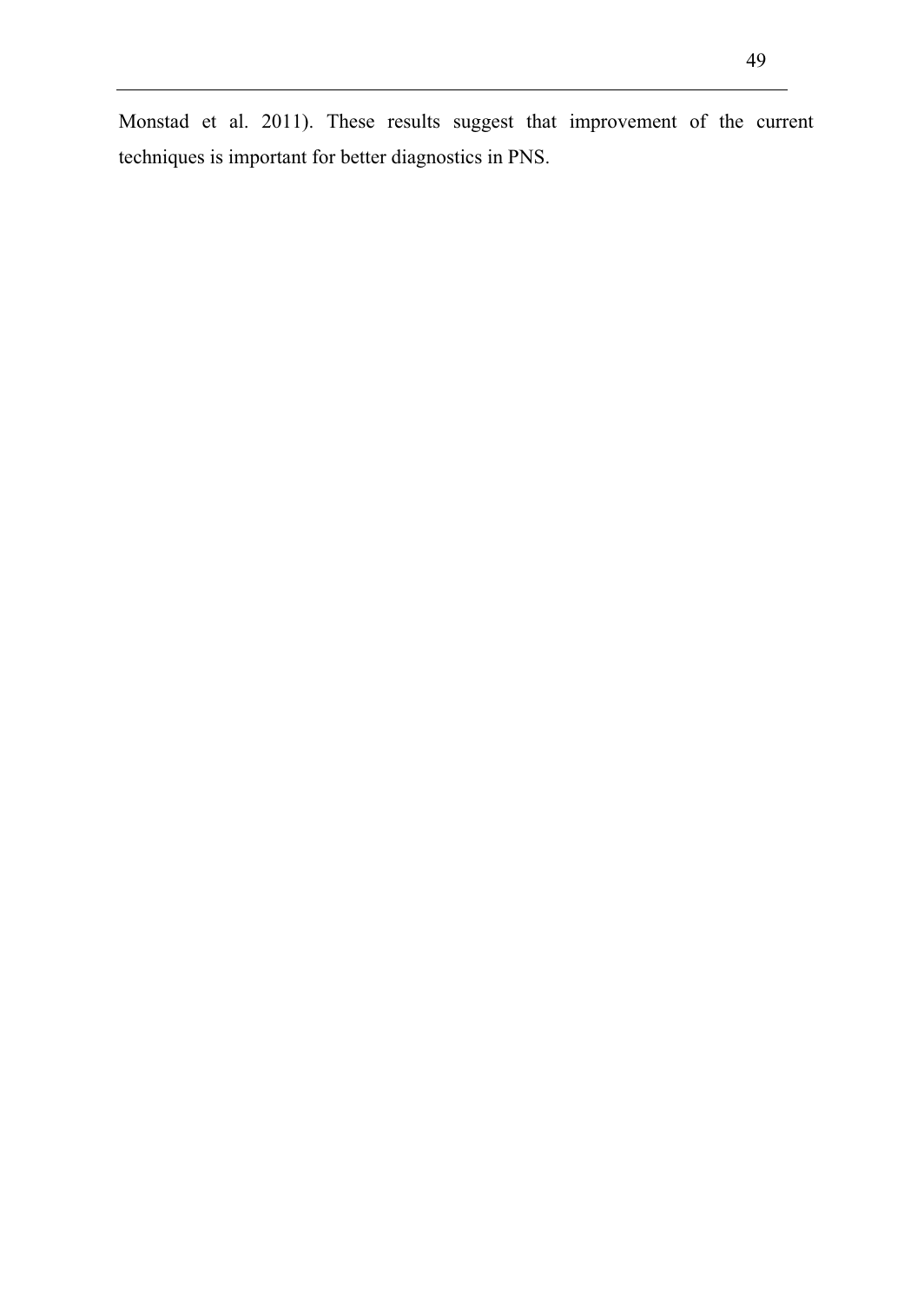# **6. Aims (papers 1 - 3)**

Aim 1: The functional relevance of paraneoplastic antibodies is unclear. Since high avidity antibodies may be of pathogenic importance, the aim of paper 1 was to study the avidity of Yo and Hu antibodies.

Aim 2: The reason why only some tumour patients produce paraneoplastic antibodies is not known. The aim of paper 2 was therefore to study if the production of Yo antibodies was related to differences in the CDR2 cDNA sequence, mRNA or protein levels in ovarian cancer.

Aim 3: As the functional role of paraneoplastic antibodies is largely unknown, insight gained by identifying associated antibodies may help to clarify the pathogenesis of PNS. The aim of paper 3 was therefore to identify antibodies that could be associated with anti-Yo.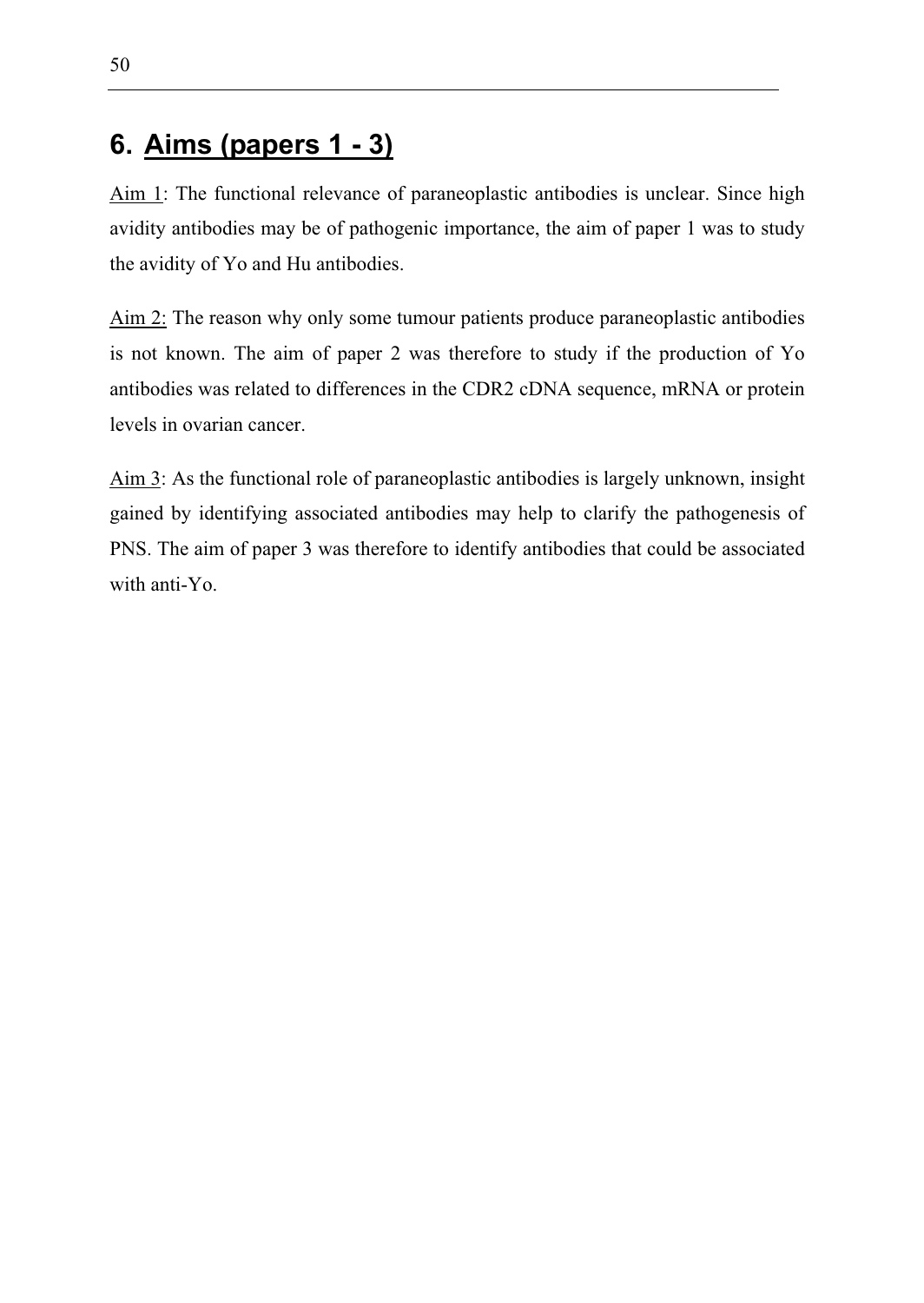# **Results and discussion**

# 6.1 Paper I: Hu and Yo antibodies have heterogeneous avidity

The aim of paper I was to study the avidity of Yo and Hu antibodies. Avidity measurements of paraneoplastic antibodies had never been performed before this study. Other studies have shown that pathogenic antibodies often have high avidity and are associated with disease onset (Comin, Yuki et al. 2006) or that increasing avidity can predict the duration of the disease (Hedman, Lappalainen et al. 1989). We therefore studied if the avidity of paraneoplastic antibodies could give more information about the antibodies role in PNS. Since anti-Hu and anti-Yo are the most common paraneoplastic antibodies (Giometto, Grisold et al. 2010), we chose to compare the avidity of these antibodies.

We compared the differences in avidity among patients with Hu or Yo antibodies by adding a washing step with various concentrations of urea in two techniques that is used to test for paraneoplastic antibodies, namely immunofluorescence of rat brain and ITT (Storstein, Monstad et al. 2004; Monstad, Storstein et al. 2006). Urea dissociation studies for determining antibody avidity has been performed in both ELISA and immunofluorescence studies previously (Gray 1995; Rossi 1998). We found great variability in the avidity within each patient group which suggests that patients have heterogeneous anti-Hu or anti-Yo avidity. This may reflect differences in the patient's immune response, the severity of the disease or different time points of sampling.

In the urea immunofluorescence approach fixed rat cerebellum sections were incubated over night with anti-Hu or anti-Yo containing patient sera diluted 1/500. The slides were washed the following day and treated with various concentrations of urea. From our studies we found that 8M urea gave highest discrepancy between high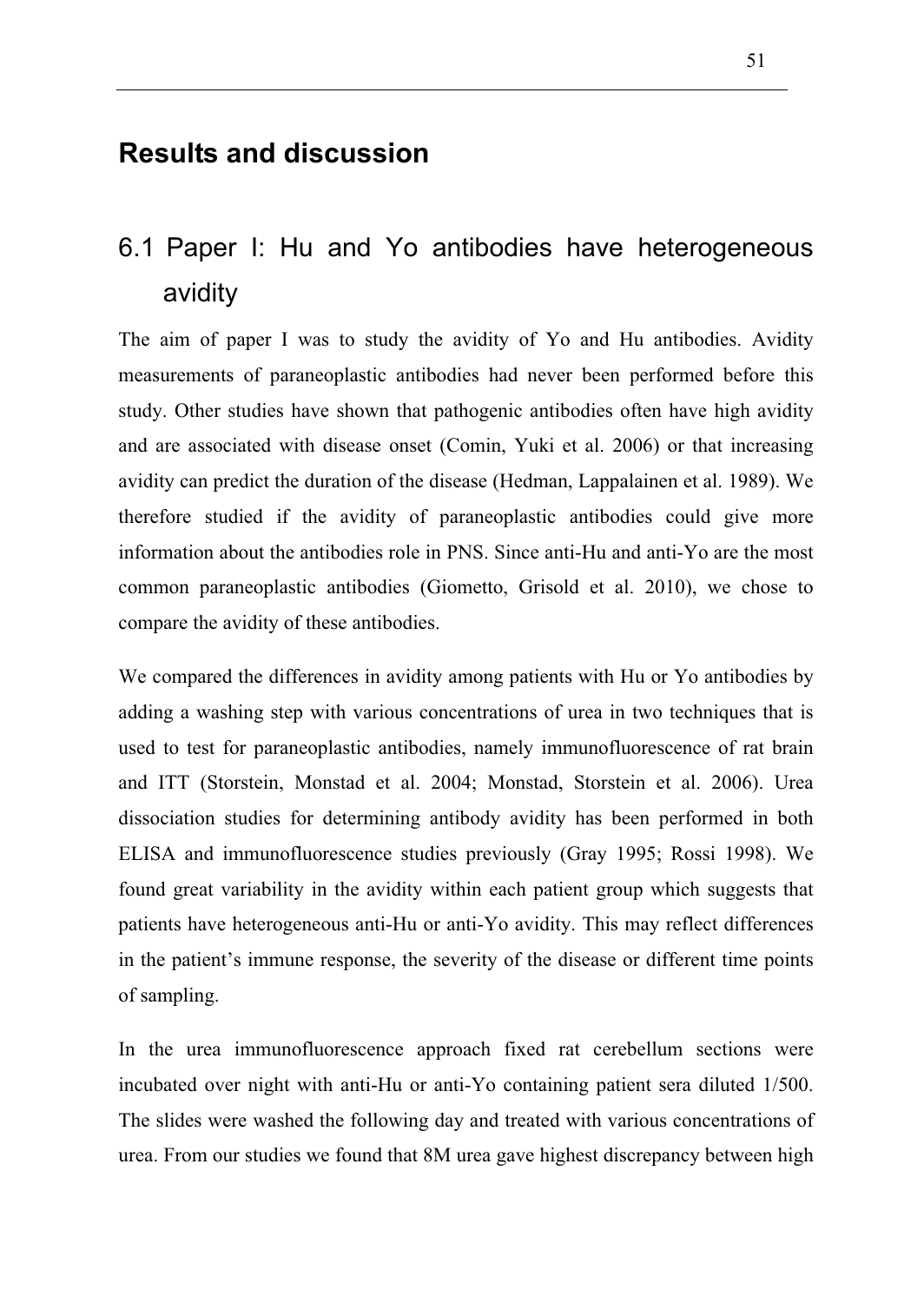and low avidity antibodies. 8M urea has also been the chosen urea concentration in other studies for determining avidity by immunofluorescence (Gray 1995). At 8M urea the immunofluorescence signal was lost for 11 of the anti-Hu positive sera, while the other 10 were unaffected. Binding was abolished for 2 of the Yo-positive sera while 12 anti-Yo sera showed no change in binding at 8M urea. The differences in avidity was significantly greater for Hu than for Yo antibodies ( $p=0.034$ ).

The ITT immunoprecipitation method was used to obtain a more quantitative value of the antibody avidity. The ITT-method was performed as previously described, but we added an extra washing step with various concentrations of urea. Again, 1M and 4M urea had little effect on dissociation of the antigen-antibody complex, while 8M urea gave a significant effect and was chosen for determining avidity. Yo antibodies in general had higher avidity than Hu antibodies. Low avidity antibodies have previously been defined as antibodies with an avidity index of  $\leq 30$  % while high avidity antibodies have an avidity index of  $\geq$  50 %. (Hedman, Lappalainen et al. 1989). There was a significant association between the results from the avidity immunofluorescence assay and the avidity ITT assay. The lowest avidity indexes coincided with the negative immunofluorescence findings  $(p=0.008$  for anti-Hu and  $p= 0.02$  for anti-Yo). The avidity index was  $\leq 30$  % for anti-Hu and  $\leq 24$  % for anti-Yo antibody binding that was abolished at 8M urea in the avidity immunofluorescence test. In both groups we found patients that harboured high avidity antibodies, but patients with Yo antibodies in general had higher avidity than patients with Hu antibodies. By avidity ITT we found that 11 of 21 Hu positive patients harboured low avidity antibodies while 4 of 21 had high avidity. In comparison, 2 of 14 Yo positive patients had low avidity antibodies, while 7 of 14 had high avidity antibodies. The other patients had intermediate avidity antibodies. We therefore concluded that the avidity of Hu and Yo antibodies are heterogeneous.

Heterogeneous avidity variances in patients with antibodies towards the same antigen are not uncommon. For instance, sera from patients with aquaporin-4 antibodies showed different binding affinities (Crane, Lam et al. 2011). The heterogeneous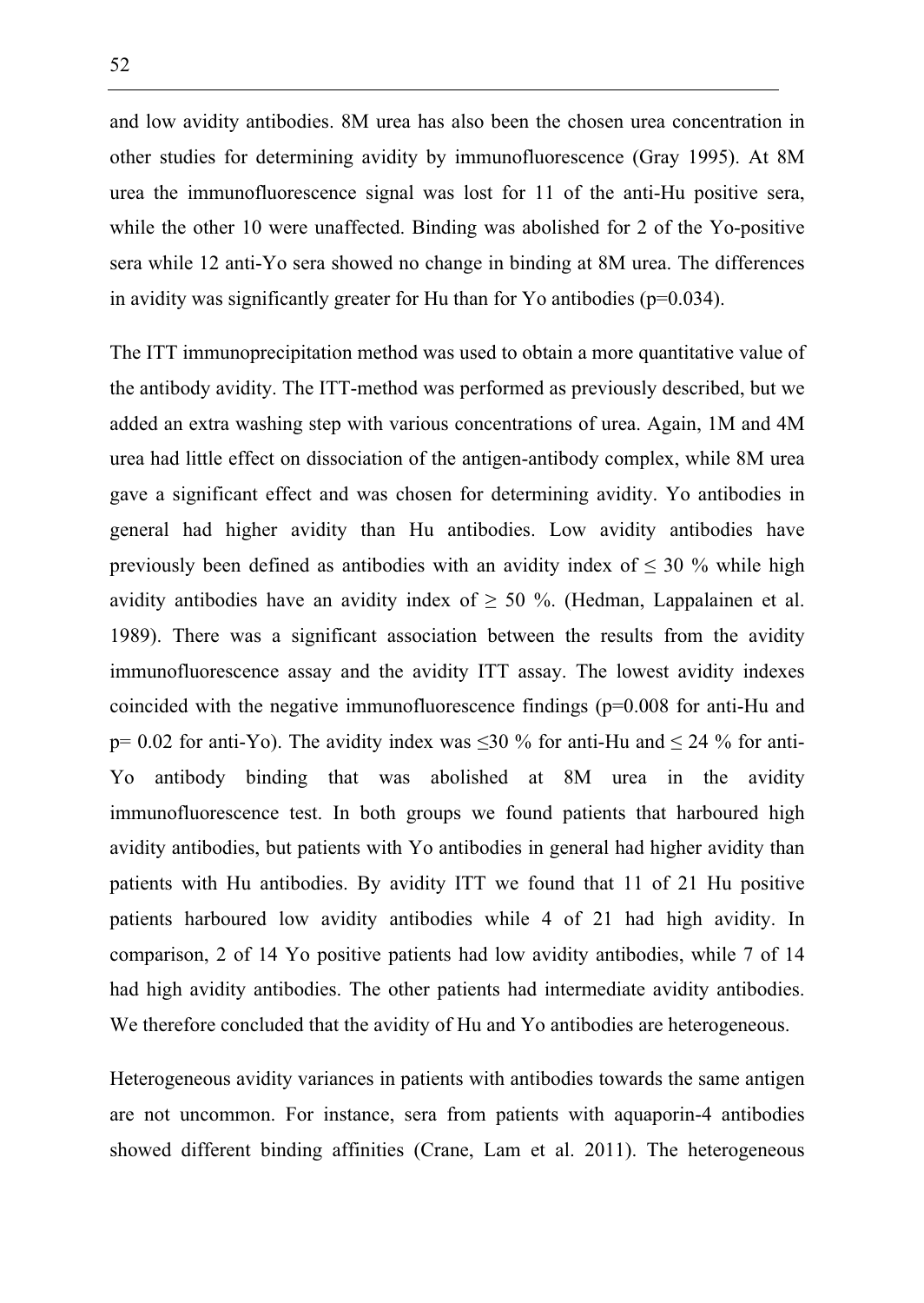avidity may reflect that the disease has progressed for a longer period in patients with Yo antibodies and in patients with high avidity anti-Hu as the avidity of antibodies often increase with time from onset. Low-avidity antibodies are usually found within the first months after onset, while high avidity antibodies develop further out in the course of the disease (Hedman and Seppala 1988; Hedman, Lappalainen et al. 1989; Blackburn, Besselaar et al. 1991; Gray 1995; Rossi 1998).

There are many examples of patients developing paraneoplastic antibodies before the underlying cancer is detected (Graus, Keime-Guibert et al. 2001; Shams'ili, Grefkens et al. 2003). In a mouse model of SCLC, Hu antibodies were detected up to 100 days before a cancer could be detected (Kazarian, Calbo et al. 2009). It is reasonable to assume that the same can be true for anti-Yo associated cancers. In this context it is interesting to observe that one study found that of 6 patients with paraneoplastic cerebellar degeneration with IgG Yo antibodies, 2 of these also had IgM antibodies and one had IgA antibodies (Smith, Finley et al. 1988). This implies that the antibody avidity maturation in patients with PNS follow the general antibody maturation pattern. Other studies have only been able to detect paraneoplastic antibodies of IgG isotypes, mainly IgG1 (Amyes, Curnow et al. 2001; Greenlee, Boyden et al. 2001). The symptoms of PNS probably occur after the switch from IgM to IgG, and may be the reason why other isotypes are not observed.

The higher avidity of Yo antibodies can also indicate that Yo antibodies are more pathogenic than Hu antibodies. Pathogenic antibodies often have high avidity, and in a mouse model of Guillain-Barré syndrome it was found that the presence of highavidity antibodies coincided with onset of disease (Comin, Yuki et al. 2006). High avidity anti- $\beta$ 2-GPI antibodies have been associated with thrombosis and kidney disease in anti-phospholipid syndrome, while patients with pure systemic lupus erythematosus harboured low avidity antibodies (Cucnik, Kveder et al. 2004). High affinity insulin antibodies increased the risk of developing diabetes (Achenbach, Koczwara et al. 2004). Greenlee et al. (2010) showed that anti-Yo uptake in Purkinje cells on cerebellar slices killed the Purkinje cells in less than 72 hours. This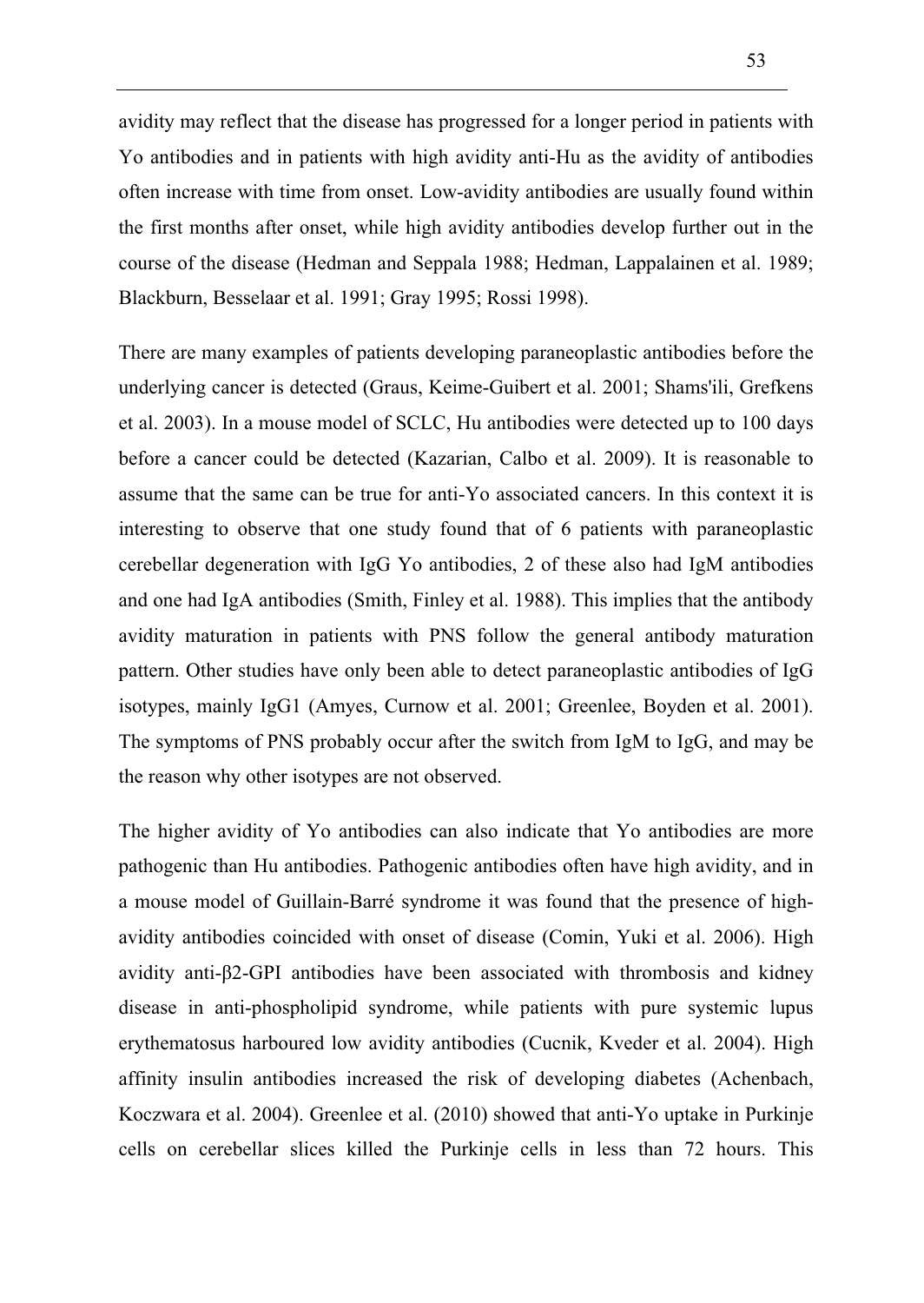implicates that Yo antibodies are pathogenic. In this context it is also of interest to measure the antibody avidity of patients with paraneoplastic antibodies, but without neurological symptoms.

We also measured the time-dependent avidity changes in some patients with Hu and Yo antibodies. These studies showed that while the avidity indexes increased with time for most patients with Hu antibodies, the avidity indexes for patients with Yo antibodies were fairly constant. This further indicates that one may discover Hu antibodies at an earlier time point in the disease progress, while the Yo antibodies have persisted for a while before the neurological symptoms develop.

8M urea was used to break antigen-antibody complexes. Urea is a chaotrop that can disrupt the hydrogen bonds in the antigen-antibody complexes. It can also partially unfold the tertiary structure of proteins. We used 8M urea which can be quite harsh for proteins. However, it is not likely that these conditions had a significant impact on the results. In both the Hu and Yo groups we found patients with antibodies that were unaffected at 8M urea which makes it unlikely that the differences in avidity was due to harsh conditions. Both Hu and Yo antibodies can bind to linear epitopes (Sakai, Ogasawara et al. 1993; Manley, Smitt et al. 1995; Sodeyama, Ishida et al. 1999). It is therefore unlikely that the antibody-antigen binding would be affected by a potential unfolding. 8M urea has also been used successfully to disrupt antigen-antibody binding without causing irreversible changes to the antigen in other avidity assays (Hedman and Seppala 1988; Blackburn, Besselaar et al. 1991; Gray 1995; Ono, Lafer et al. 2004; Smolander, Koskinen et al. 2010). Furthermore, we have recently done a Biacore study were we measured the antigen-antibody binding capacity of purified IgG from anti-Yo positive patients to purified recombinant CDR2 (manuscript in preparation). This study showed a significant correlation between the Biacore and ITT avidity measurements. It is therefore likely that the heterogeneity seen in patients with Yo and Hu antibodies was due to differences among the patients and not the strong urea concentration. An ITT-urea test is therefore reliable for measuring onconeural antibody avidity.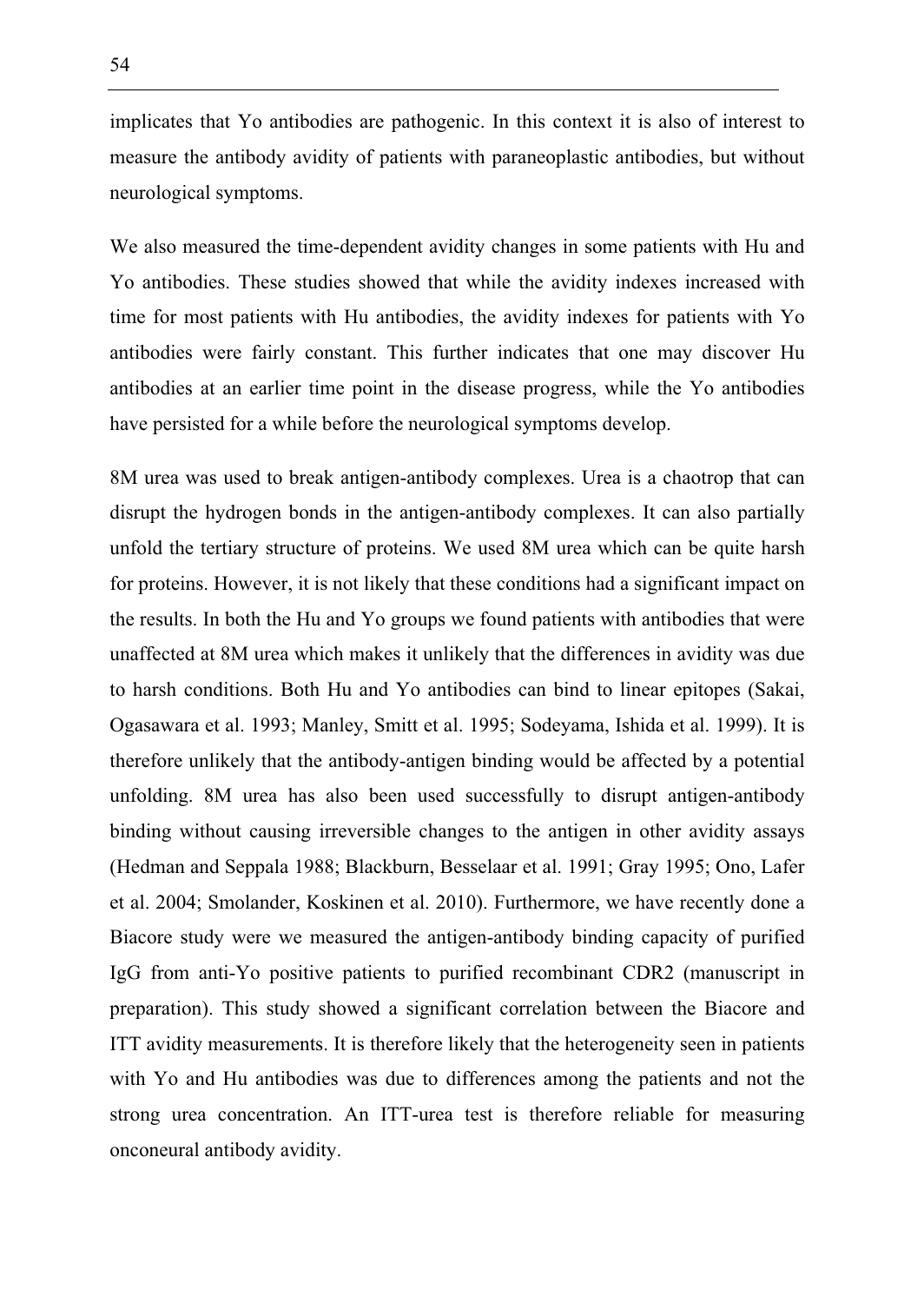One problem with avidity measurements is the variation in different techniques used to measure avidity. Some use a fixed serum dilution and determine the avidity index as the difference between the measured signals in the wells with urea compared to the signal in the wells without urea (Rossi 1998; Cucnik, Kveder et al. 2004). Others suggest that the avidity index is dependent on serum dilution and recommend using end-point titrations for avidity testing (Hedman, Lappalainen et al. 1989; Romero-Steiner, Holder et al. 2005; Smolander, Koskinen et al. 2010). This observation probably had minor impact on our results since we used high dilutions of the serum samples, i.e. 1/500 in the immunofluorescence and 1/1000 in the ITT-avidity assay.

### 6.2 Paper II: CDR2 antigen and Yo antibodies

CDR2 mRNA is widely distributed in several tissues, but protein expression has only been described in immuneprivileged tissues like the brain and testis, in ovarian, breast and renal cell tumour tissues and some cancer cell lines (Corradi, Yang et al. 1997; Darnell, Albert et al. 2000; Balamurugan, Luu et al. 2009). It is speculated whether this discrepancy between the mRNA distribution and the observed protein expression is due to posttranslational modifications in the tissues. While more than 60 % of the patients with ovarian cancer express CDR2, only 2.3 % of these patients develop Yo antibodies (Darnell, Albert et al. 2000; Monstad, Storstein et al. 2006). In paper II we investigated whether the production of Yo antibodies in some ovarian cancer patients was related to variants in the cDNA sequence or to differences in the CDR2 mRNA or protein levels among the patients.

In SCLC various levels of HuD expression reflecting the degree of neuroendocrine differentiation of the tumours have been reported (King 1997), and several mutations in the HuD gene in neuroendocrine tumours have been observed (D'Alessandro, Muscarella et al. 2009). We wanted to investigate whether there were similar differences in the CDR2 gene and if such differences could explain why some patients develop Yo antibodies and some do not. In our study we enrolled 16 patients with ovarian cancers, 5 had Yo antibodies and 2 of these had paraneoplastic cerebellar degeneration. We found no differences in the CDR2 cDNA among the 16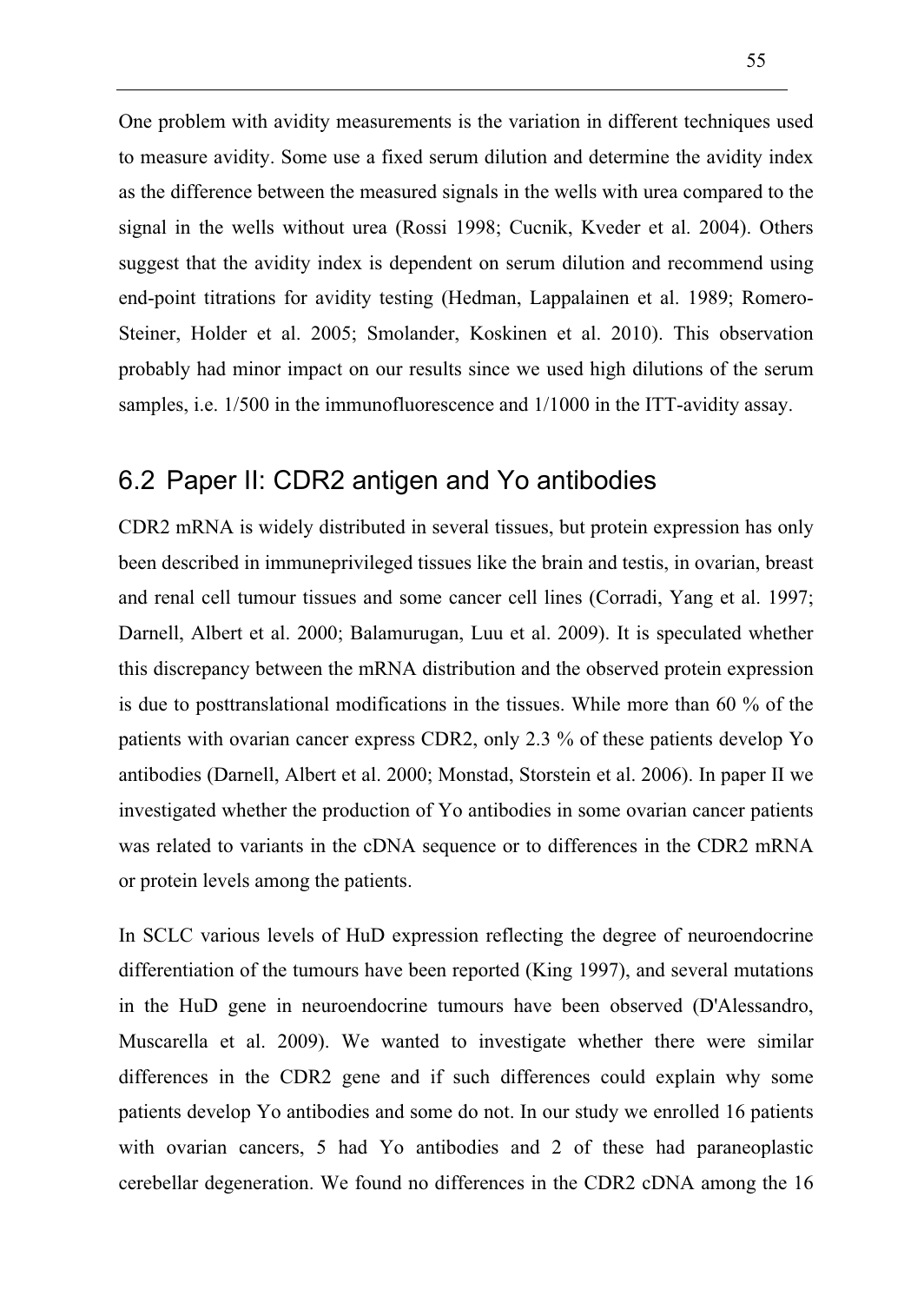patients that could indicate an alternative CDR2 protein variant for any of the examined patients. However, we did not examine the CDR2 promoter regions so we can not rule out that these areas contain mutations important for changes in CDR2 expression.

The tissues from the two patients with paraneoplastic cerebellar degeneration were formalin fixed and we did not purify RNA from these samples. Total RNA was extracted from the 14 other ovarian cancers, but no differences in CDR2 mRNA levels could be observed among the patients. Also various normal human tissues expressed similar levels CDR2 mRNA. This is in accordance with a previous study where CDR2 mRNA was found to be evenly distributed in mouse tissue (Corradi, Yang et al. 1997). We found that all 16 ovarian cancers examined expressed CDR2 protein. This result differs slightly from previous findings where only 62 % of all ovarian cancers expressed CDR2 (Darnell, Albert et al. 2000). This may be due to the fact that Darnell et al. (2000) used Yo sera from patients with paraneoplastic cerebellar degeneration to identify the CDR2 protein in western blot. To avoid the interference of the 55 kDa human IgG band they had to deplete the human IgG. We used a monoclonal mouse antibody against CDR2 and could therefore avoid the IgG depletion step. It may therefore be that some of the CDR2 expression in Dalmau's experiments was lost during the IgG depletion. Another reason why we found that CDR2 was present in various tissues could be that the monoclonal antibody was more sensitive than Yo sera. It is, however, not surprising that CDR2 was found in all tumour samples, since CDR2 is expressed in almost all forms of renal carcinomas (Balamurugan, Luu et al. 2009) and HuD in all SCLC tested (Dalmau, Graus et al. 1995).

By western blot we did not find any differences in the protein expression levels among the patients. CDR2 expression was similarly strong in patients with Yo antibodies as in those without Yo antibodies. This suggests that other mechanisms are involved in the development of paraneoplastic cerebellar degeneration. Dysregulation of B and T cells has been suggested as mediators of paraneoplastic pathogenesis. In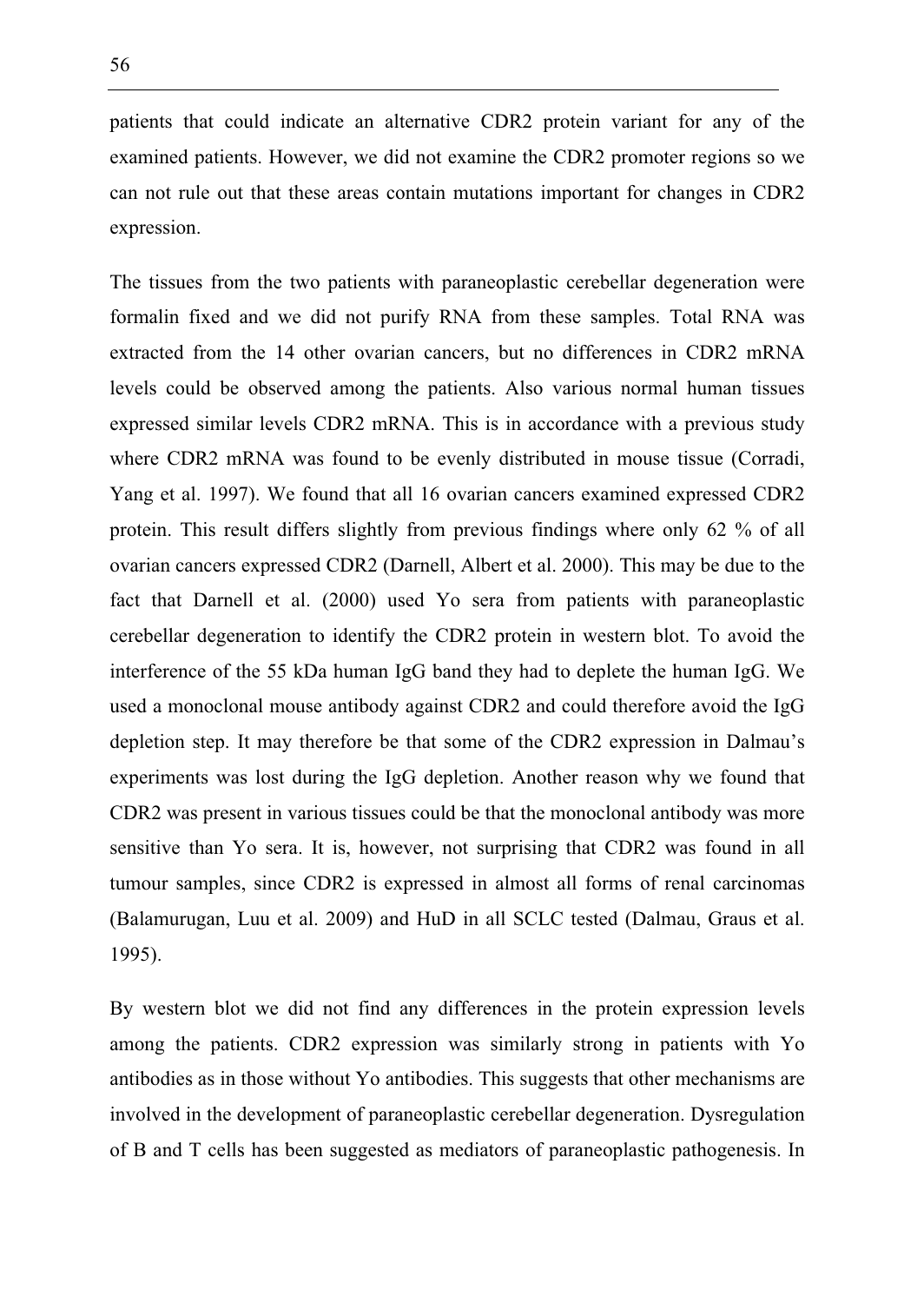anti-Hu associated syndromes both dysregulation of regulatory T cells and association of specific HLA-class alleles have been implicated (Tani, Tanaka et al. 2008; de Graaf, de Beukelaar et al. 2010). In patients with paraneoplastic cerebellar degeneration activated CD4+ and CD8+ cells as well as microglia activation in the neural tissue have been found (Albert, Austin et al. 2000; Storstein, Krossnes et al. 2009). A higher frequency of HLA-A2.1, HLA-A24 or HLA-B27 haplotypes have been observed among patients with anti-Yo mediated paraneoplastic cerebellar degeneration (Albert, Darnell et al. 1998; Sutton, Steele et al. 2004; Santomasso, Roberts et al. 2007; Carpenter, Vance et al. 2008). These patients have been shown to harbour cytotoxic T cells that have the potential to lyse CDR2 expressing cells (Albert, Darnell et al. 1998; Sutton, Steele et al. 2004; Santomasso, Roberts et al. 2007).

We found that western blot with a monoclonal CDR2 antibody on 3 different cancer cell extracts (ovarian, lung and neuroblastoma) recognized CDR2 expression as a double band. The highest one, with a molecular weight of 62 kDa, was the strongest for all three cell extracts. Such double bands have been observed in lysates of other cancer cell lines (Balamurugan, Luu et al. 2009), but the exact identity of these bands have not been described. The double bands could suggest modifications of CDR2 in the cells. It may also be that these antibodies recognize both CDR2 and CDR2L. The leucine-zipper domain of CDR2 and CDR2L has high sequence similarity, and antibodies directed towards this domain would probably identify both proteins. A weaker band in the same height as the highest band in the cell extracts was observed in cerebellum, while no CDR2 expression was observed in the cerebrum. These findings are consistent with previous findings as CDR2 expression has been found in many cancer cell lines, as well as in Purkinje cells in the cerebellum (Corradi, Yang et al. 1997; Balamurugan, Luu et al. 2009).

We found that intracellular localization studies of CDR2 with a polyclonal antibody confirmed that CDR2 was expressed in both the ovarian and lung cancer cell line as well as in HeLa cells. In all cell lines, the CDR2 antibody showed a granular staining,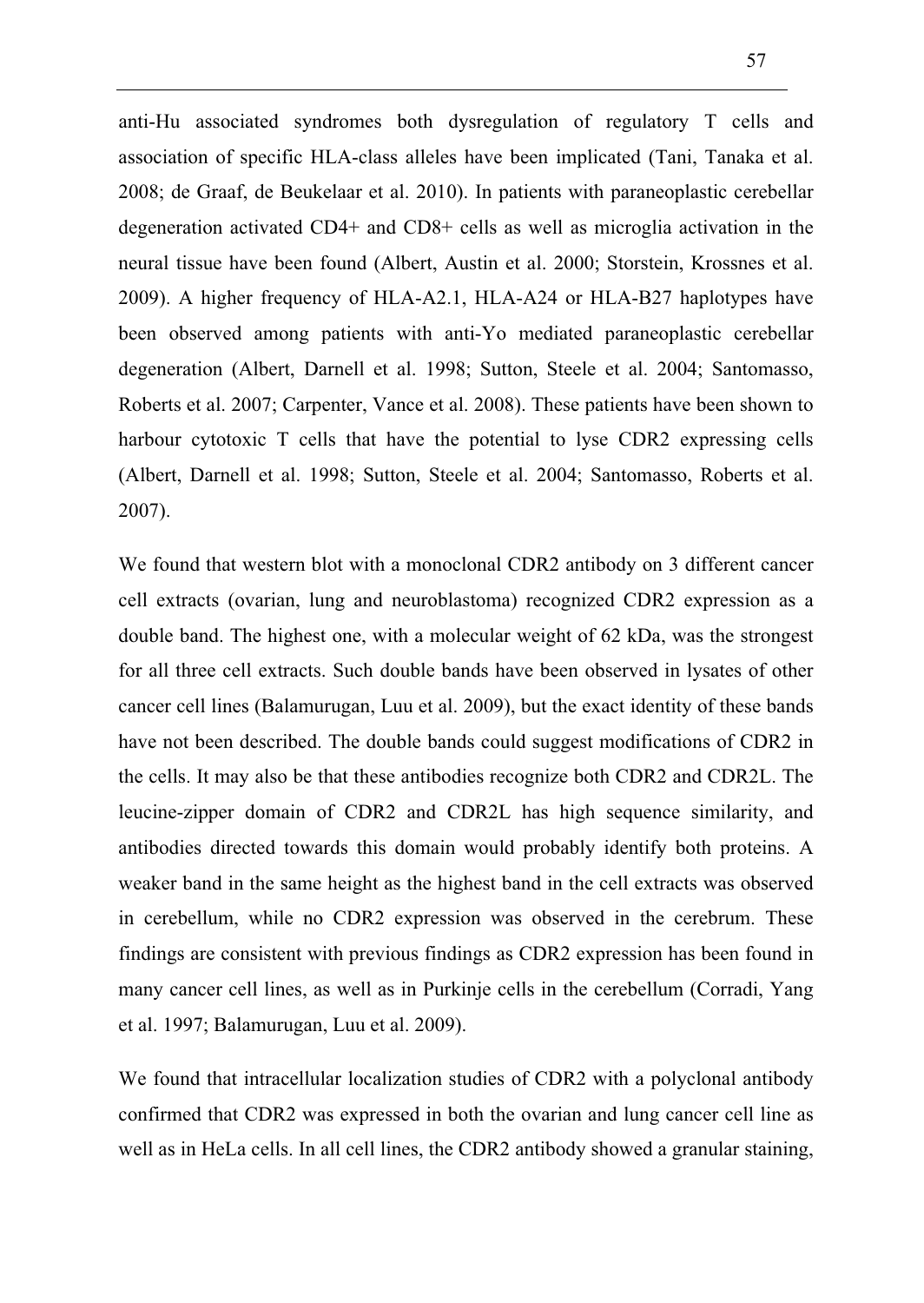mainly in the cytoplasm. These findings are in accordance with Hida et al. (1994) who found that Yo antibodies localised to the ribosomes of rough endoplasmatic reticulum and to free ribosomes in Purkinje cells. Staining of HeLa cells with a monoclonal antibody showed similar results.

In ovarian and colon cancer biopsies from patients without paraneoplastic cerebellar degeneration we found nuclear and cytoplasmic CDR2 staining of cancer cells with the polyclonal CDR2 antibody. Ovarian tissue from two patients with paraneoplastic cerebellar degeneration and Yo antibodies showed nuclear CDR2 staining of the cancer cells. The monoclonal CDR2 antibody 4F5 (Abnova) that O´Donovan et al. (2010) used to stain HeLa cells is directed against the same peptide sequence as sc-100320 (Abcam) that we used to stain HeLa cells. Both antibodies showed cytoplasmic CDR2 localization. Interestingly, patient sera with antibodies towards both CDR2 and CDR2L stained nucleus in some cells, but the cytoplasm in other cells, while the monoclonal antibody and a T7CDR2 construct both localized CDR2 to the cytoplasm (O'Donovan, Diedler et al. 2010). This indicates that CDR2 is transported to the nucleus during cell division.

The ovarian biopsies used in our study also contained normal stromal and epithelial cells. We found weak CDR2 staining of the normal stromal cells and strong staining of the normal epithelial cells. These findings were confirmed by the fact that western blot of normal ovarian tissue lysate also showed CDR2 expression. However, these results are not surprising. Amphiphysin has been found in both normal and breast cancer tissue (Floyd, Butler et al. 1998). Weak CDR2 staining has been observed in normal kidney lysate (Balamurugan, Luu et al. 2009), and according to the Human Protein Atlas, CDR2 is widely expressed in normal tissue, including normal ovary follicle and stromal cells. This suggests that we have to re-evaluate the dogma that CDR2 is only expressed in cancer tissue and immuneprivileged sites, and that the model for PNS is even more complicated than previously thought.

The pathogenesis of paraneoplastic cerebellar degeneration is probably not only related to the CDR2 expression and Yo antibody synthesis, but also to immune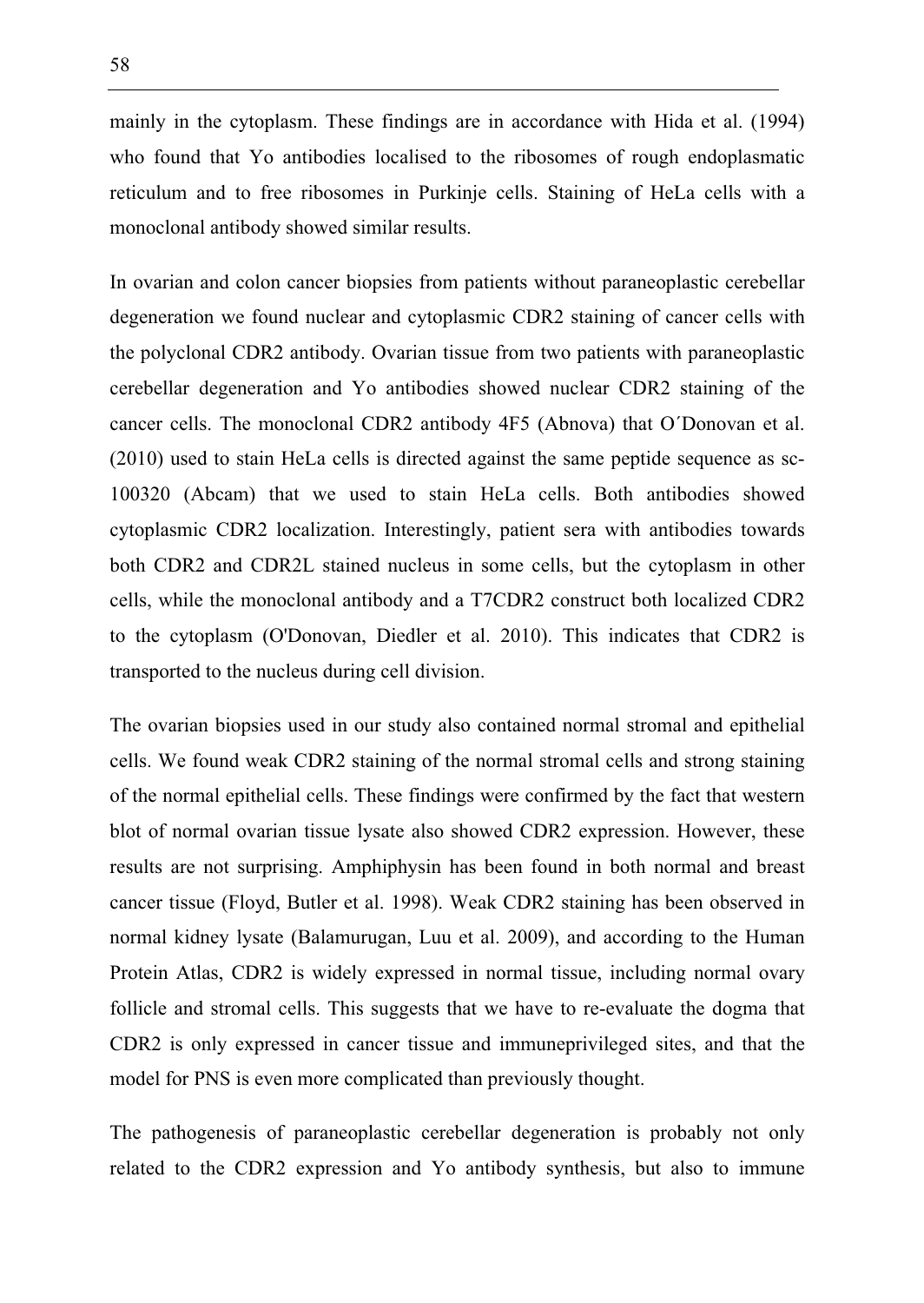dysregulation, such as antigen presentation and cooperation between B and T cells. Several reports have suggested that patients with specific HLA alleles are more prone to PNS and activated T cells directed towards paraneoplastic antigens have been found in many patients with PNS (Albert, Darnell et al. 1998; Albert, Austin et al. 2000; Tanaka, Tanaka et al. 2001; Pellkofer, Schubart et al. 2004; Santomasso, Roberts et al. 2007; Tani, Tanaka et al. 2008; de Graaf, de Beukelaar et al. 2010).

# 6.3 Paper III: Antibody to CCDC104 is associated with a paraneoplastic antibody to CDR2 (anti-Yo)

Identification of new antibodies is very important in the search for new antigens that can be used as cancer biomarkers, as they may give improved insight into the etiology of PNS. In paper III we described a patient with Yo antibodies and ovarian cancer who also harboured antibodies towards an unidentified protein. Anti-Yo positivity was observed by immunohistochemistry on rat cerebellum, and was confirmed by a line blot with recombinant onconeural proteins. A western blot screening of the patient's serum on rat cerebellar extract revealed a distinct band of approximately 39 kDa in addition to the expected Yo band of 52 kDa. To identify this unknown protein the patient serum was used to screen a cDNA expression library from rat cerebellum. Such expression libraries have been used to identify many new antigens (Dropcho, Chen et al. 1987; Sakai, Mitchell et al. 1990; Fathallah-Shaykh, Wolf et al. 1991; Lichte, Veh et al. 1992).

The screening resulted in the identification of a protein called coiled-coil domain containing 104 (CCDC104). Very little is known about this protein. By sequence alignment it was found that the protein is highly conserved among mammalians with 85 % sequence identity and 93 % amino acid sequence conservation. When proteins show such a degree of conservation it often implies that they have important biological functions.

No expression studies of CCDC104 had ever been done before, and we wanted to investigate which tissues the protein was expressed in. We expressed recombinant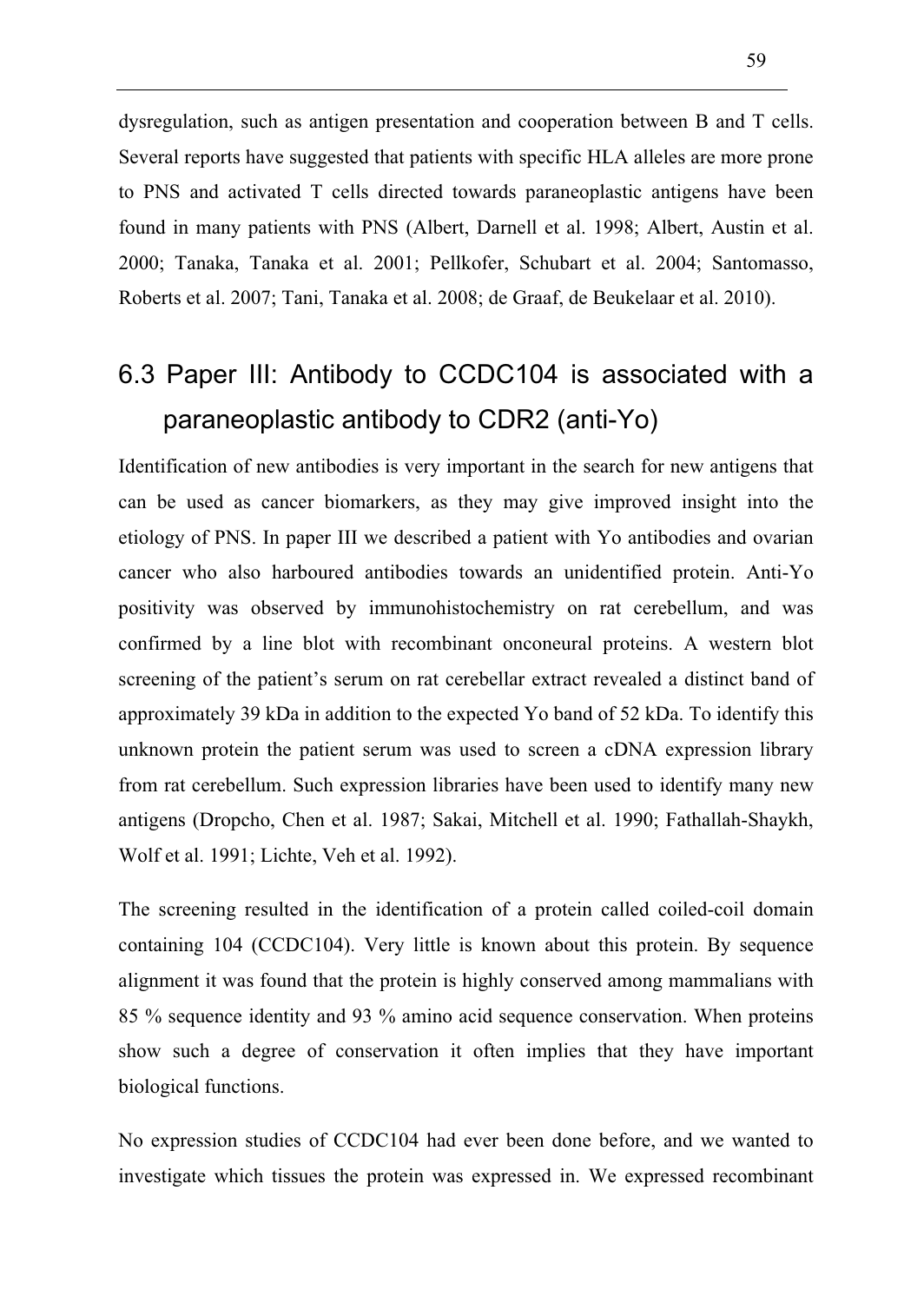full-length CCDC104 protein, and this protein was used to produce antibodies in rabbits. Due to the similarities between the different CCDC104 isoforms this antibody can probably recognize all CCDC104 isoforms. We found that the CCDC104 protein was widely expressed in several different tissues. Expression of the 39 kDa isoform was especially strong in the testis and spleen, but could also be observed in various parts of the brain. This is in accordance with the findings of the Human Protein Atlas that finds strong staining of cells in the seminiferous ducts. The seminiferous ducts are located in the testes, and the meiosis take place here. In this context it is interesting to notice that CCDC104 is heavily phosphorylated in the testis and that testis-specific phosphorylated proteins often are involved in meiosis, cell cycle regulation and DNA damage repair (Gauci, Helbig et al. 2009; Huttlin, Jedrychowski et al. 2010).

We also observed several isoforms of CCDC104. A 42 kDa band was observed in the lung and pancreas and a 36 kDa band was seen in the heart. The observation of the 36 kDa variant in the heart is further supported by findings of the Human Protein Atlas where an antibody that only identifies the 39 and 42 kDa isoforms does not stain heart muscle cells, while an antibody that also recognizes the three other potential isoforms shows strong staining of myocytes. In the brain we found that the 39 kDa isoform was widely expressed in almost all sections of newborn rat brain with the exception of the spinal cord and the frontal cortex. The main expression pattern of CCDC104, i.e. testis and brain, was similar to the expression pattern of many other paraneoplastic proteins such as CDR2, amphiphysin and Ma1 (Corradi, Yang et al. 1997; Floyd, Butler et al. 1998; Dalmau, Gultekin et al. 1999).

Determination of the intracellular localization of CCDC104 was done in a neuroblastoma cell line. A rabbit peptide antibody raised towards CCDC104 was used for specific detection. The study showed that CCDC104 is mainly localized to the nucleus, but parts of the cytoplasm were also weakly stained. Later studies of the CCDC104 expression in other cell lines, like ovarian cancer, HeLa and a lung cancer cell line showed a similar staining pattern (unpublished results). Subcellular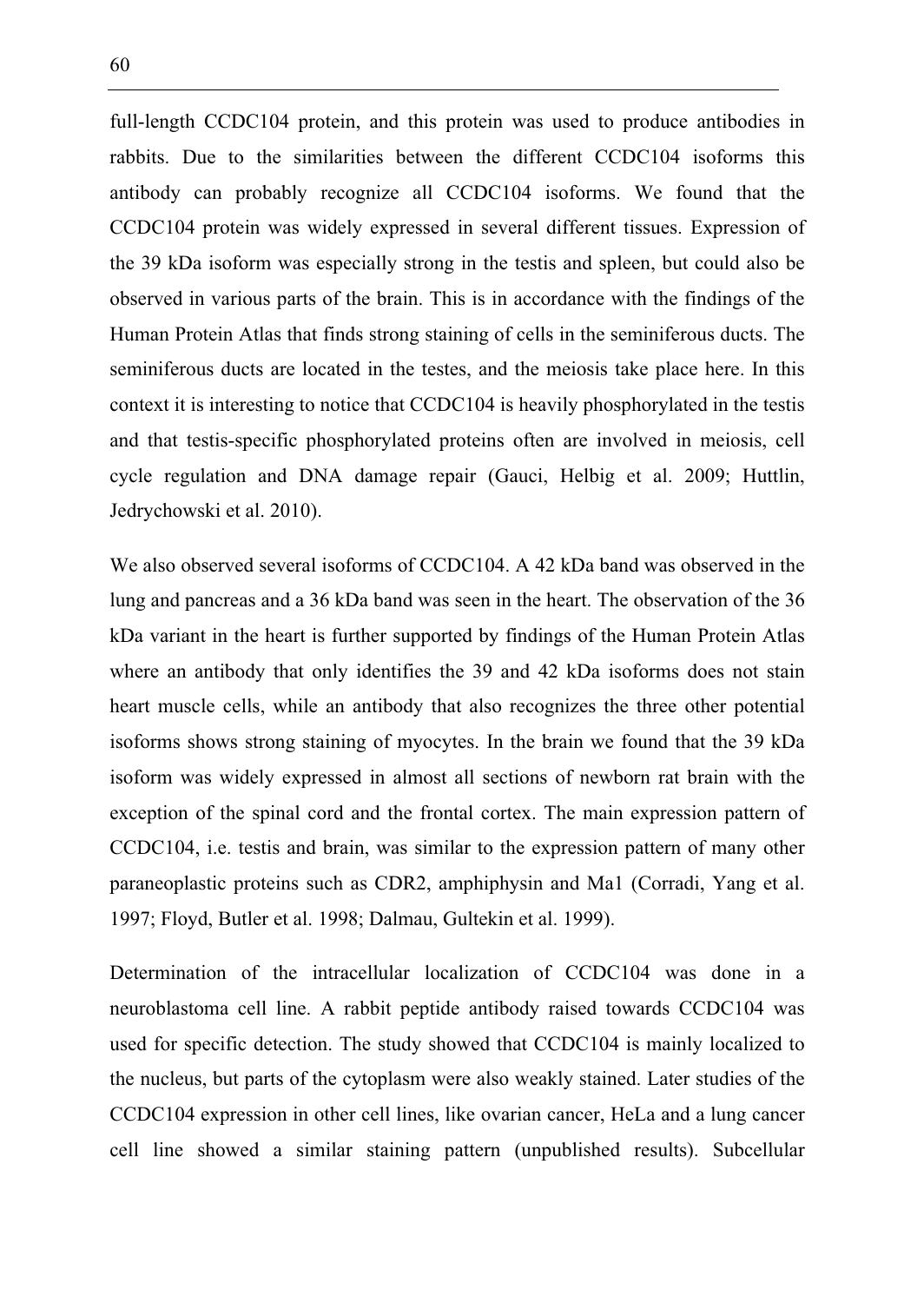localization studies, published by the Human Protein Atlas also showed similar results in other cell lines. This implies that CCDC104 is a protein that is widely distributed in many different cell lines and organs.

To investigate whether CCDC104 antibodies could be a new paraneoplastic marker, we collected serum samples from patients with the most common forms of cancers that are associated with PNS, namely breast, lung and ovarian cancer. About 25 % of these sera contained other paraneoplastic antibodies. Sera from 300 blood donors were used as negative controls. The reason why we picked 5 SD as cut-off value instead of 3 SD as has been done in other assays (Knudsen, Monstad et al. 2006; Monstad, Storstein et al. 2006; Monstad, Drivsholm et al. 2008; Monstad, Knudsen et al. 2009) was that the mean value of the blood donors was very low. When we used only 3 SD many "positives" turned out not to react with recombinant CCDC104 in western blot. When we used a cut-off with 5 SD, most of the positive patients reacted with recombinant CCDC104, while none of the patients below the cut-off did.

All sera were screened for CCDC104 antibodies by the ITT assay. Nine of the ten patients that were positive by the ITT technique bound specifically to recombinant CCDC104 in western blot. CCDC104 antibodies were found in 10.5 % (4 of 38 sera) of the patients with Yo antibodies. CCDC104 antibodies were not found in the 158 patients with other paraneoplastic antibodies. We also found CCDC104 antibodies in 1.1 % of the patients with different forms of cancer. To be able to confirm that an antibody has a diagnostic relevance one needs to identify the right group of patients, and examine a large number of patients. The detection of CCDC104 antibodies was not correlated to any specific form of cancer, no neurological symptoms were reported for the patients who only harboured CCDC104 antibodies and CCDC104 antibodies were also detected in 2 of 300 (0.7 %) of the blood donor controls. However, the presence of paraneoplastic antibodies has also been observed in other controls. CRMP5 antibodies have been detected in 2 of 300 blood donors while anti-Ma2 and anti-amphiphysin were detected in 1 of 300 blood donors (Monstad, Knudsen et al. 2009). CCDC104 antibodies are probably not directly related to PNS,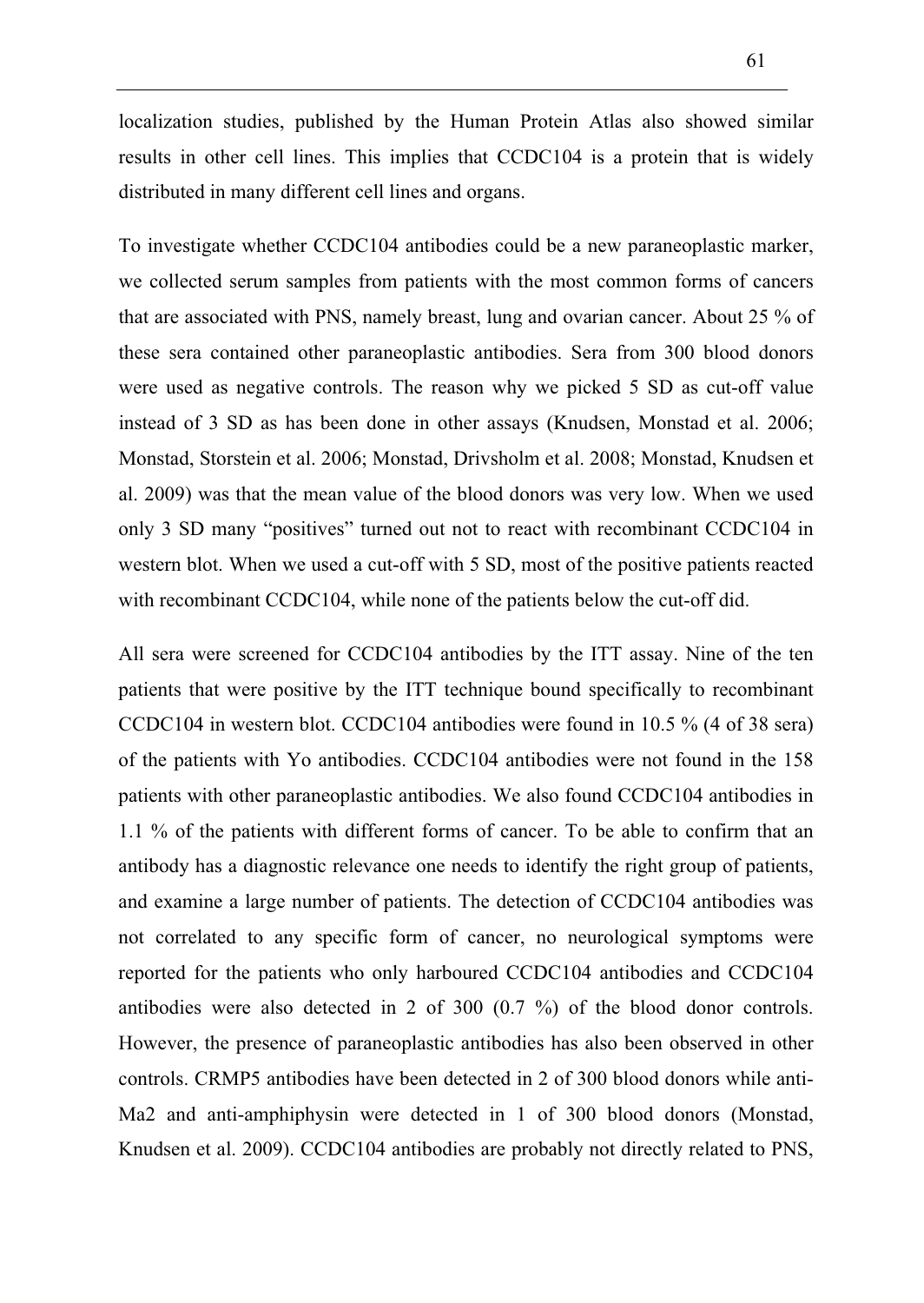but we only examined a limited number of patients within each cancer group and we only examined groups of patients with cancers that are commonly associated with PNS.

CCDC104 has been shown to be phosphorylated by ATM and ATR, two proteins that are both associated with various forms of DNA break repair. Furthermore, it has been shown that patients with ataxia telangiectasia have loss of Purkinje cells and ataxia, symptoms that are common in patients with Yo antibodies. We do not know the function of CCDC104, but the fact that it is regulated by ATM, and that ATM dysregulation gives increased risk of cancer and loss of Purkinje cells, makes it likely that CCDC104 also has a role in cancer development and maintenance of Purkinje cells. In this context it is interesting that we found two antibodies towards proteins that may have regulating functions in the same cells. Both CDR2 and CCDC104 are highly expressed in the seminiferous ducts (Corradi, Yang et al. 1997), and CDR2 is expressed during mitosis (O'Donovan, Diedler et al. 2010). It is not unlikely that they both have a role in mitosis and meiosis. We have recently detected an accumulation of CCDC104 around the spindle poles in dividing cells (manuscript in preparation) which supports this assumption. It is also interesting to note that CDR2 is important for proper spindle formation. CDR2 knockdown results in an increased number of spindle poles in single cells (O'Donovan, Diedler et al. 2010). This further strengthens the relationship between CDR2 and CCDC104, and supports our findings that CCDC104 and CDR2 antibodies co-exist. It would therefore be very interesting to further see if knockdown of CCDC104 would give similar findings as shown for CDR2.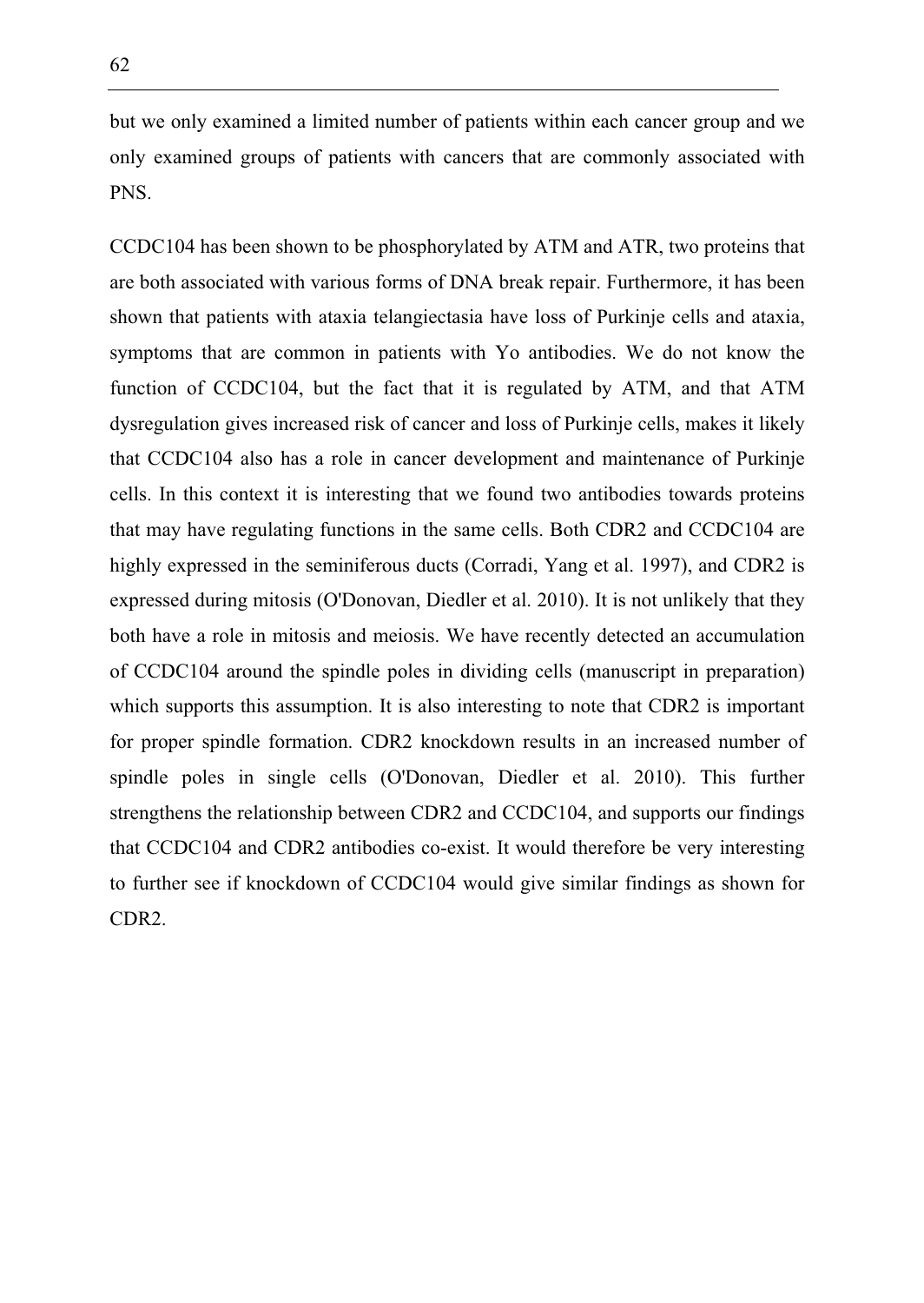## **7. Summary and future perspectives**

Paraneoplastic antibodies and their association with specific forms of cancer have been known for decades, but still very little is know about the mechanisms behind the diseases, why only some people develop PNS, the role of the antibodies and the main functions of the onconeural proteins. In this study we have tried to further elucidate the properties of Yo antibodies, potential antibodies that coexist with anti-Yo and whether mutations in the CDR2 gene or differences in CDR2 transcription and expression could explain why some patients develop PNS.

**Paper I:** In this study the avidity of 21 patients with Hu antibodies and 14 patients with Yo antibodies was compared. We found that Yo antibodies generally had higher avidity than Hu antibodies, but there was great avidity variance within each group. We found no association between antibody avidity and type of cancer. However, when we measured avidity changes in patients over time, we saw that Hu antibodies followed normal avidity maturation pattern with low avidity index in the earliest samples and a time-dependent increase in the avidity index. The Yo antibody avidity, however, remained high. This suggests that Hu antibodies are detected at an earlier time-point than Yo antibodies, and this finding may have a prognostic importance.

Paper 1 reported a small study of the avidity of Hu and Yo antibodies. A larger study may be performed to see if this trend is significant. Surface-plasmon resonance studies would give a more functional approach for studying the avidities of these and other paraneoplastic antibodies (manuscript in preparation). Furthermore, we now have more serum samples from patients for a longitudinal study where it is possible to look for the avidity during the course of PNS. However, this is only known from the onset of the neurological disease because the onset of cancer is unknown.

**Paper II:** Ovarian tumours from 16 patients were screened for differences in CDR2 cDNA sequence, mRNA expression level and protein expression. Five of the 16 patients had Yo antibodies, and two of the anti-Yo positive patients had paraneoplastic cerebellar degeneration. We found no difference in the CDR2 cDNA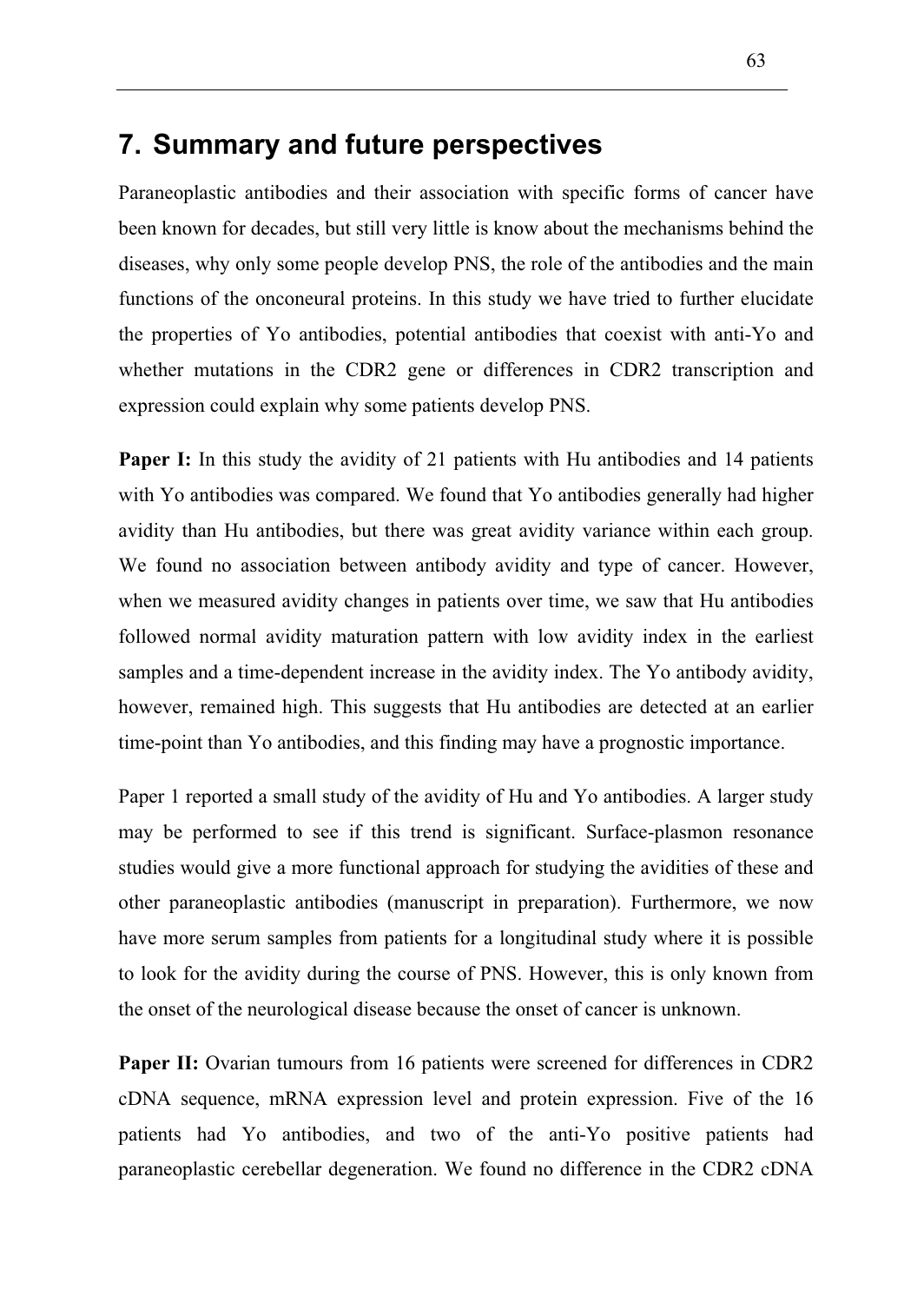sequence in the tumours of any of the patients that could explain a possible alternative transcription of the CDR2 gene. Neither did we see any difference in the mRNA expression levels in the ovarian tumours compared to various normal tissues. CDR2 protein expression was approximately similar in all tumours. Interestingly, we found CDR2 protein expression in several cancer cell lines, in prostate cancer and in normal ovarian tissue. This suggests that CDR2 expression is more abundant than previously reported, and it is even expressed in normal tissue. Differences in the immune regulation may therefore be of importance in the development of paraneoplastic antibodies and PNS.

Even though we have some knowledge about CDR2, much remains to be resolved. There is still uncertainty about which tissues that express CDR2, its exact intracellular location, its functional role and potential interaction partners and pathways. Even less is known about the role of Yo antibodies in paraneoplastic cerebellar degeneration. With new commercial antibodies available it is reasonable to re-evaluate previous results about CDR2 expression, localization and function.

So far there is almost no knowledge about the other CDR proteins. A few explorational studies about CDR1 have been performed, but since the early nineties no new information has been revealed. It is reasonable to assume that CDR1 also has a role in paraneoplastic cerebellar degeneration, since some patients with this disease harbour antibodies against CDR1. CDR1 mRNA has also been found to be upregulated in several neurodegenerative diseases. There are no commercial antibodies available for CDR1. Developing functional CDR1 antibodies is therefore necessary to characterize CDR1. Furthermore, production of CDR1 protein is necessary to screen for CDR1 antibodies in sera from patients with various tumours. Identifying potential interaction partners would also give a better understanding of the functions of CDR1. A yeast two-hybrid system may be used to identify such interaction partners.

Little is also known about CDR2L. We know that the protein shares high amino acid sequence similarity with CDR2. A search in web-based databases implies that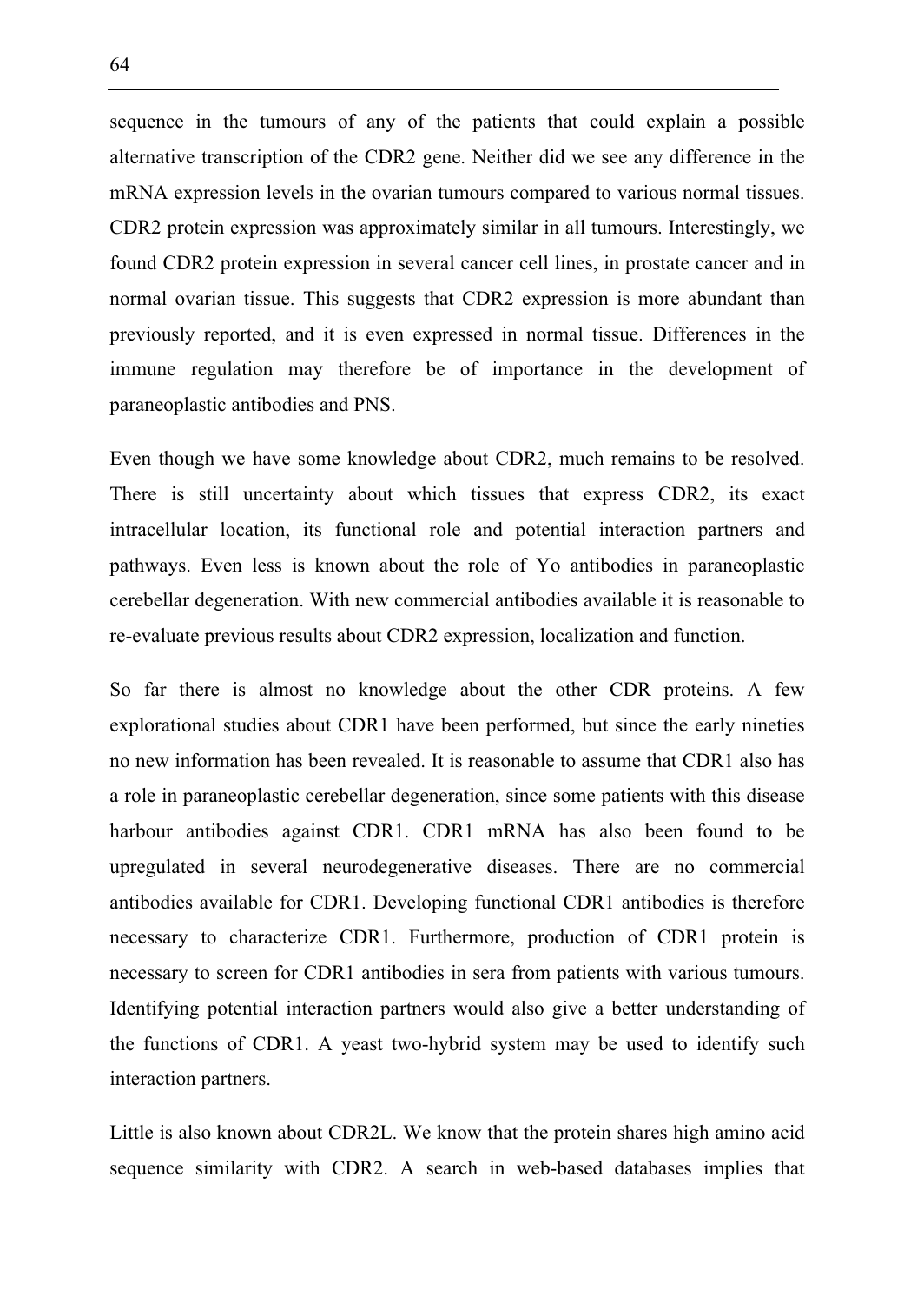CDR2L has a higher expression in the Purkinje cells than CDR2, and that CDR2L localization pattern resembles that seen for Yo antibodies. We have recently found that patients with paraneoplastic cerebellar degeneration also harbour CDR2L antibodies (manuscript in preparation). A better characterization of CDR2L is therefore also important for the understanding of paraneoplastic cerebellar degeneration. However, the functions of CDR2L are not known. This can be further studied by using a yeast two-hybrid system to look for possible interaction partners with CDR2L.

**Paper III:** A patient with Yo-associated paraneoplastic cerebellar degeneration also harboured antibodies to an unknown protein. This protein was identified as CCDC104. CCDC104 is a well conserved protein that is mainly localized in the nucleus, and it is expressed in many tissues, especially in brain and testis. We found CCDC104 antibodies in the sera of 8 of 756 cancer patients and in 2 of 300 blood donors. There was no association between cancer or PNS and CCDC104 antibodies. However, there was a significant association between anti-Yo and anti-CCDC104. 10.5 % of the anti-Yo positive patients also harboured CCDC104 antibodies. The coexistence of these antibodies indicates similar biological functions and recent studies suggest that they are both involved in the cell cycle.

CDR2 is probably associated with correct spindle formation during mitosis. Recent findings in our laboratory imply that CCDC104 is localized to the centeromers during mitosis (manuscript in preparation). The fact that a significant proportion of patients with Yo antibodies also harbour CCDC104 antibodies, the observation that CDR2 and CCDC104 have similar distribution pattern and that they are both involved in mitosis makes CCDC104 an interesting interaction partner for CDR2. Unfortunately, there is presently little information available also for this protein. One approach would be to investigate CCDC104's function in mitosis, for example by knocking down CCDC104 in cell cultures.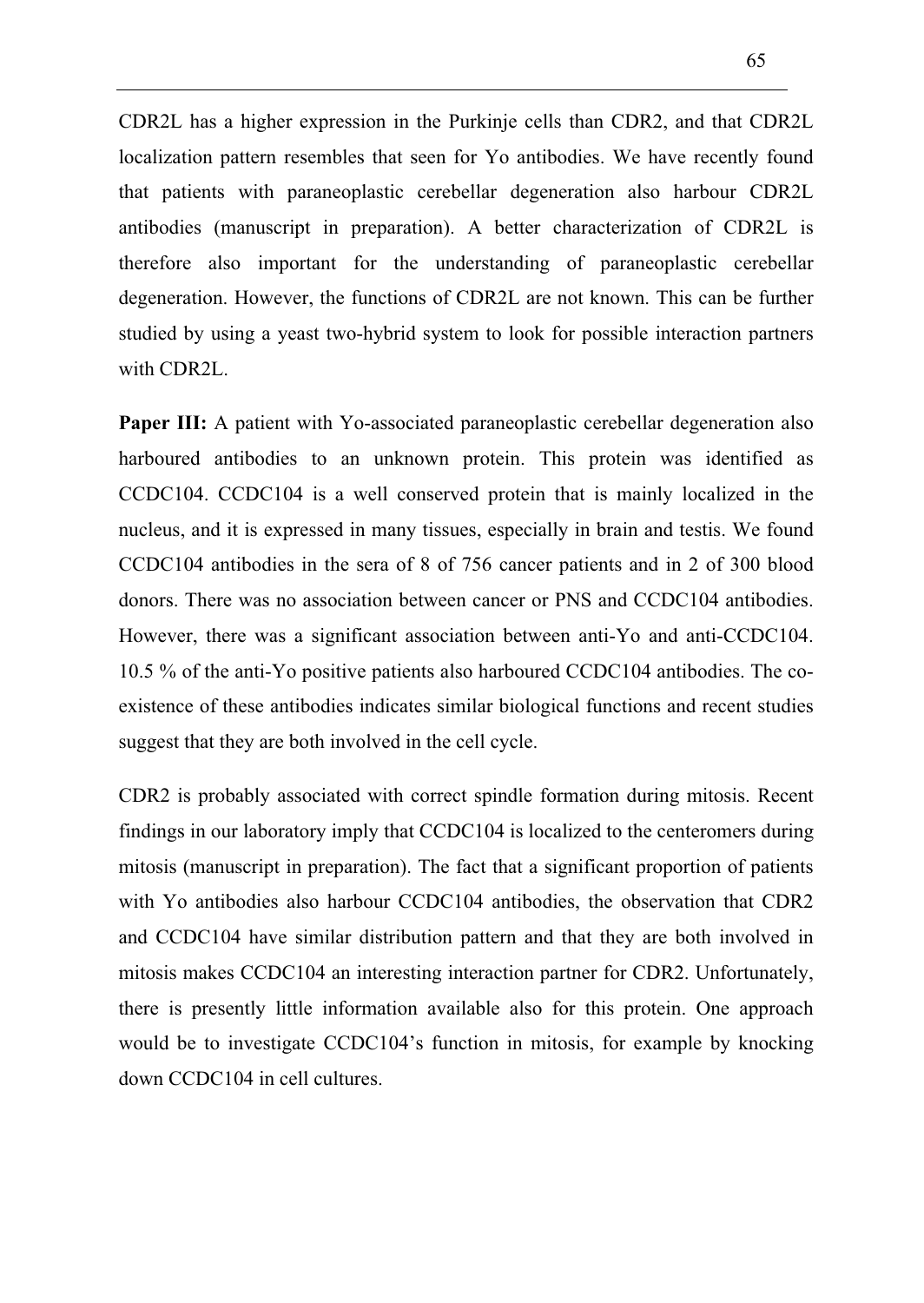# **References**

- Achenbach, P., K. Koczwara, et al. (2004). "Mature high-affinity immune responses to (pro)insulin anticipate the autoimmune cascade that leads to type 1 diabetes." J Clin Invest **114**(4): 589-97.
- Aguirre-Cruz, L., J. L. Charuel, et al. (2005). "Clinical relevance of non-neuronal autoantibodies in patients with anti-Hu or anti-Yo paraneoplastic diseases." J Neurooncol **71**(1): 39-41.
- Alarcon-Segovia, D. (2001). "Antinuclear antibodies: to penetrate or not to penetrate, that was the question." Lupus **10**(5): 315-8.
- Albert, M. L., L. M. Austin, et al. (2000). "Detection and treatment of activated T cells in the cerebrospinal fluid of patients with paraneoplastic cerebellar degeneration." Ann Neurol **47**(1): 9-17.
- Albert, M. L., J. C. Darnell, et al. (1998). "Tumor-specific killer cells in paraneoplastic cerebellar degeneration." Nat Med **4**(11): 1321-4.
- Amyes, E., J. Curnow, et al. (2001). "Restricted IgG1 subclass of anti-Yo antibodies in paraneoplastic cerebellar degeneration." J Neuroimmunol **114**(1-2): 259-64.
- Anderson, K. S. and J. LaBaer (2005). "The sentinel within: exploiting the immune system for cancer biomarkers." J Proteome Res **4**(4): 1123-33.
- Ang, C. W., B. C. Jacobs, et al. (2004). "The Guillain-Barre syndrome: a true case of molecular mimicry." Trends Immunol **25**(2): 61-6.
- Armata, H. L., D. Golebiowski, et al. (2010). "Requirement of the ATM/p53 tumor suppressor pathway for glucose homeostasis." Mol Cell Biol **30**(24): 5787-94.
- Balamurugan, K., V. D. Luu, et al. (2009). "Onconeuronal cerebellar degeneration-related antigen, Cdr2, is strongly expressed in papillary renal cell carcinoma and leads to attenuated hypoxic response." Oncogene **28**(37): 3274-85.
- Ball, L. G. and W. Xiao (2005). "Molecular basis of ataxia telangiectasia and related diseases." Acta Pharmacol Sin **26**(8): 897-907.
- Bandyopadhyay, S., C. Y. Chiang, et al. (2010). "A human MAP kinase interactome." Nat Methods **7**(10): 801-5.
- Bhat, R. and L. Steinman (2009). "Innate and adaptive autoimmunity directed to the central nervous system." Neuron **64**(1): 123-32.
- Blackburn, N. K., T. G. Besselaar, et al. (1991). "Differentiation of primary cytomegalovirus infection from reactivation using the urea denaturation test for measuring antibody avidity." J Med Virol **33**(1): 6-9.
- Bretin, S., S. Reibel, et al. (2005). "Differential expression of CRMP1, CRMP2A, CRMP2B, and CRMP5 in axons or dendrites of distinct neurons in the mouse brain." J Comp Neurol **486**(1): 1-17.
- Brot, S., V. Rogemond, et al. (2010). "CRMP5 interacts with tubulin to inhibit neurite outgrowth, thereby modulating the function of CRMP2." J Neurosci **30**(32): 10639- 54.
- Buckanovich, R. J., Y. Y. Yang, et al. (1996). "The onconeural antigen Nova-1 is a neuronspecific RNA-binding protein, the activity of which is inhibited by paraneoplastic antibodies." J Neurosci **16**(3): 1114-22.
- Cantin, G. T., W. Yi, et al. (2008). "Combining protein-based IMAC, peptide-based IMAC, and MudPIT for efficient phosphoproteomic analysis." J Proteome Res **7**(3): 1346- 51.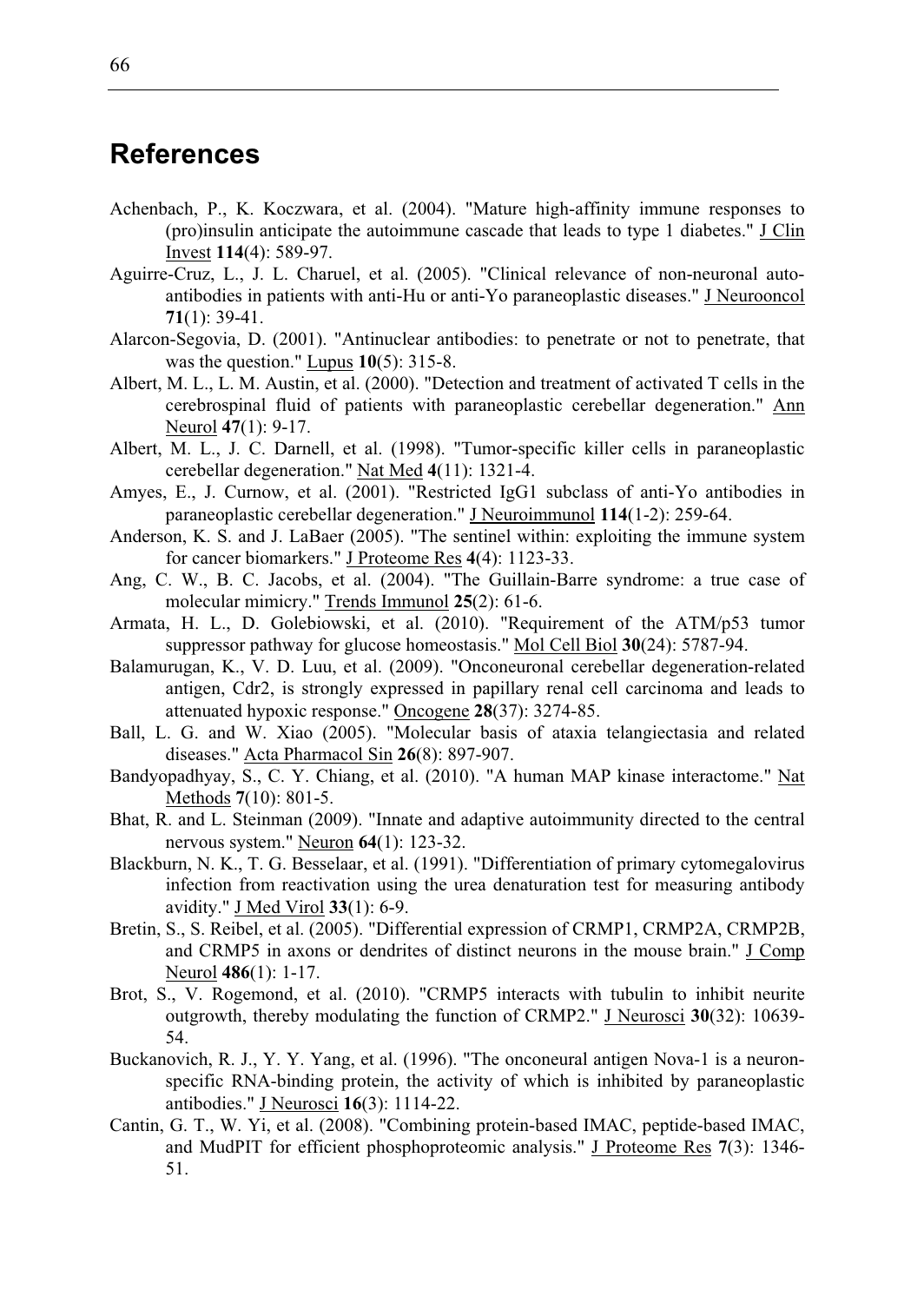- Caponi, L., C. Anzilotti, et al. (2007). "Antibodies directed against ribosomal P proteins cross-react with phospholipids." Clin Exp Immunol **150**(1): 140-3.
- Carpenter, E. L., B. A. Vance, et al. (2008). "Functional analysis of CD8+ T cell responses to the onconeural self protein cdr2 in patients with paraneoplastic cerebellar degeneration." J Neuroimmunol **193**(1-2): 173-82.
- Carpentier, A. F., M. R. Rosenfeld, et al. (1998). "DNA vaccination with HuD inhibits growth of a neuroblastoma in mice." Clin Cancer Res **4**(11): 2819-24.
- Chen, H. L. and S. R. D'Mello (2010). "Induction of neuronal cell death by paraneoplastic Ma1 antigen." J Neurosci Res **88**(16): 3508-19.
- Chen, Y. T., W. J. Rettig, et al. (1990). "Cerebellar degeneration-related antigen: a highly conserved neuroectodermal marker mapped to chromosomes X in human and mouse." Proc Natl Acad Sci U S A **87**(8): 3077-81.
- Chistiakov, D. A. (2003). "Thyroid-stimulating hormone receptor and its role in Graves' disease." Mol Genet Metab **80**(4): 377-88.
- Christen, U., E. Hintermann, et al. (2009). "Viral triggers for autoimmunity: is the 'glass of molecular mimicry' half full or half empty?" J Autoimmun **34**(1): 38-44.
- Clark, H. F., A. L. Gurney, et al. (2003). "The secreted protein discovery initiative (SPDI), a large-scale effort to identify novel human secreted and transmembrane proteins: a bioinformatics assessment." Genome Res **13**(10): 2265-70.
- Comin, R., N. Yuki, et al. (2006). "High affinity of anti-GM1 antibodies is associated with disease onset in experimental neuropathy." J Neurosci Res **84**(5): 1085-90.
- Corradi, J. P., C. Yang, et al. (1997). "A post-transcriptional regulatory mechanism restricts expression of the paraneoplastic cerebellar degeneration antigen cdr2 to immune privileged tissues." J Neurosci **17**(4): 1406-15.
- Crane, J. M., C. Lam, et al. (2011). "Binding affinity and specificity of neuromyelitis optica autoantibodies to aquaporin-4 m1/m23 isoforms and orthogonal arrays." J Biol Chem **286**(18): 16516-24.
- Cucnik, S., T. Kveder, et al. (2004). "High avidity anti-beta 2-glycoprotein I antibodies in patients with antiphospholipid syndrome." Ann Rheum Dis **63**(11): 1478-82.
- Cui, T., M. Hurtig, et al. (2011). "Paraneoplastic antigen Ma2 autoantibodies as specific blood biomarkers for detection of early recurrence of small intestine neuroendocrine tumors." PLoS One **5**(12): e16010.
- Cunningham, J., F. Graus, et al. (1986). "Partial characterization of the Purkinje cell antigens in paraneoplastic cerebellar degeneration." Neurology **36**(9): 1163-8.
- D'Alessandro, V., L. A. Muscarella, et al. (2009). "Molecular analysis of the HuD gene in neuroendocrine lung cancers." Lung Cancer.
- Dalmau, J., H. M. Furneaux, et al. (1992). "The expression of the Hu (paraneoplastic encephalomyelitis/sensory neuronopathy) antigen in human normal and tumor tissues." Am J Pathol **141**(4): 881-6.
- Dalmau, J., F. Graus, et al. (1995). "Major histocompatibility proteins, anti-Hu antibodies, and paraneoplastic encephalomyelitis in neuroblastoma and small cell lung cancer." Cancer **75**(1): 99-109.
- Dalmau, J., S. H. Gultekin, et al. (1999). "Ma1, a novel neuron- and testis-specific protein, is recognized by the serum of patients with paraneoplastic neurological disorders." Brain **122 ( Pt 1)**: 27-39.
- Dalmau, J. and M. R. Rosenfeld (2008). "Paraneoplastic syndromes of the CNS." Lancet Neurol **7**(4): 327-40.
- Dalmau, J. and M. R. Rosenfeld (2010). "Update on paraneoplastic neurologic disorders." Community Oncol **7**(5): 219-224.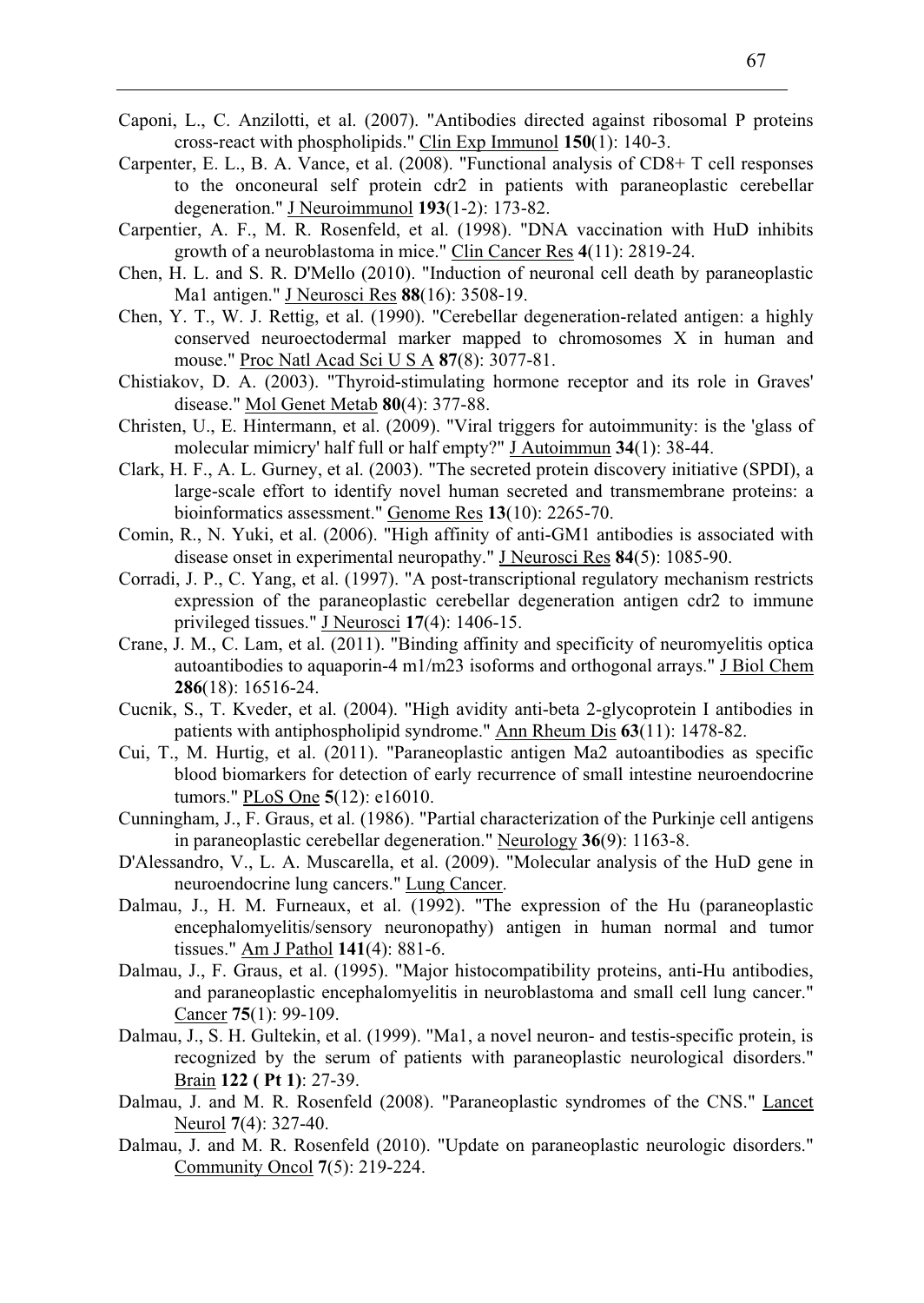- Dangoudoubiyam, S., R. Vemulapalli, et al. (2010). "Molecular cloning of an immunogenic protein of Baylisascaris procyonis and expression in Escherichia coli for use in developing improved serodiagnostic assays." Clin Vaccine Immunol **17**(12): 1933-9.
- Darnell, J. C., M. L. Albert, et al. (2000). "Cdr2, a target antigen of naturally occuring human tumor immunity, is widely expressed in gynecological tumors." Cancer Res **60**(8): 2136-9.
- Darnell, R. B. (1998). "Immunologic complexity in neurons." Neuron **21**(5): 947-50.
- Darnell, R. B. and L. M. DeAngelis (1993). "Regression of small-cell lung carcinoma in patients with paraneoplastic neuronal antibodies." Lancet **341**(8836): 21-2.
- Darnell, R. B. and J. B. Posner (2003). "Paraneoplastic syndromes involving the nervous system." N Engl J Med **349**(16): 1543-54.
- De Baets, M. and M. H. Stassen (2002). "The role of antibodies in myasthenia gravis." J Neurol Sci **202**(1-2): 5-11.
- de Graaf, M. T., J. W. de Beukelaar, et al. (2010). "HLA-DQ2+ individuals are susceptible to Hu-Ab associated paraneoplastic neurological syndromes." J Neuroimmunol **226**(1-2): 147-9.
- Debes, J. D., S. M. Lagarde, et al. (2007). "Anti-Yo-associated paraneoplastic cerebellar degeneration in a man with adenocarcinoma of the gastroesophageal junction." Dig Surg **24**(5): 395-7.
- Dephoure, N., C. Zhou, et al. (2008). "A quantitative atlas of mitotic phosphorylation." Proc Natl Acad Sci U S A **105**(31): 10762-7.
- Devey, M. E., K. M. Bleasdale-Barr, et al. (1990). "Antibodies of different human IgG subclasses show distinct patterns of affinity maturation after immunization with keyhole limpet haemocyanin." Immunology **70**(2): 168-74.
- Di Simone, N., M. P. Luigi, et al. (2007). "Pregnancies complicated with antiphospholipid syndrome: the pathogenic mechanism of antiphospholipid antibodies: a review of the literature." Ann N Y Acad Sci **1108**: 505-14.
- Doyle, H. A. and M. J. Mamula (2005). "Posttranslational modifications of self-antigens." Ann N Y Acad Sci **1050**: 1-9.
- Drachman, D. B. (1994). "Myasthenia gravis." N Engl J Med **330**(25): 1797-810.
- Dropcho, E. J., Y. T. Chen, et al. (1987). "Cloning of a brain protein identified by autoantibodies from a patient with paraneoplastic cerebellar degeneration." Proc Natl Acad Sci U S A **84**(13): 4552-6.
- Falorni, A., E. Ortqvist, et al. (1995). "Radioimmunoassays for glutamic acid decarboxylase (GAD65) and GAD65 autoantibodies using 35S or 3H recombinant human ligands." J Immunol Methods **186**(1): 89-99.
- Fathallah-Shaykh, H., S. Wolf, et al. (1991). "Cloning of a leucine-zipper protein recognized by the sera of patients with antibody-associated paraneoplastic cerebellar degeneration." Proc Natl Acad Sci U S A **88**(8): 3451-4.
- Fathallah-Shaykh, H. M., J. Finizio, et al. (1996). Cloning and characterization of a second leucine zipper protein recognized by the sera of the patients with antibody associated paraneoplastic cerebellar degeneration., EMBL/GenBank/DDBJ databases.
- Feddersen, R. M., H. B. Clark, et al. (1995). "In vivo viability of postmitotic Purkinje neurons requires pRb family member function." Mol Cell Neurosci **6**(2): 153-67.
- Feddersen, R. M., R. Ehlenfeldt, et al. (1992). "Disrupted cerebellar cortical development and progressive degeneration of Purkinje cells in SV40 T antigen transgenic mice." Neuron **9**(5): 955-66.
- Floyd, S., M. H. Butler, et al. (1998). "Expression of amphiphysin I, an autoantigen of paraneoplastic neurological syndromes, in breast cancer." Mol Med **4**(1): 29-39.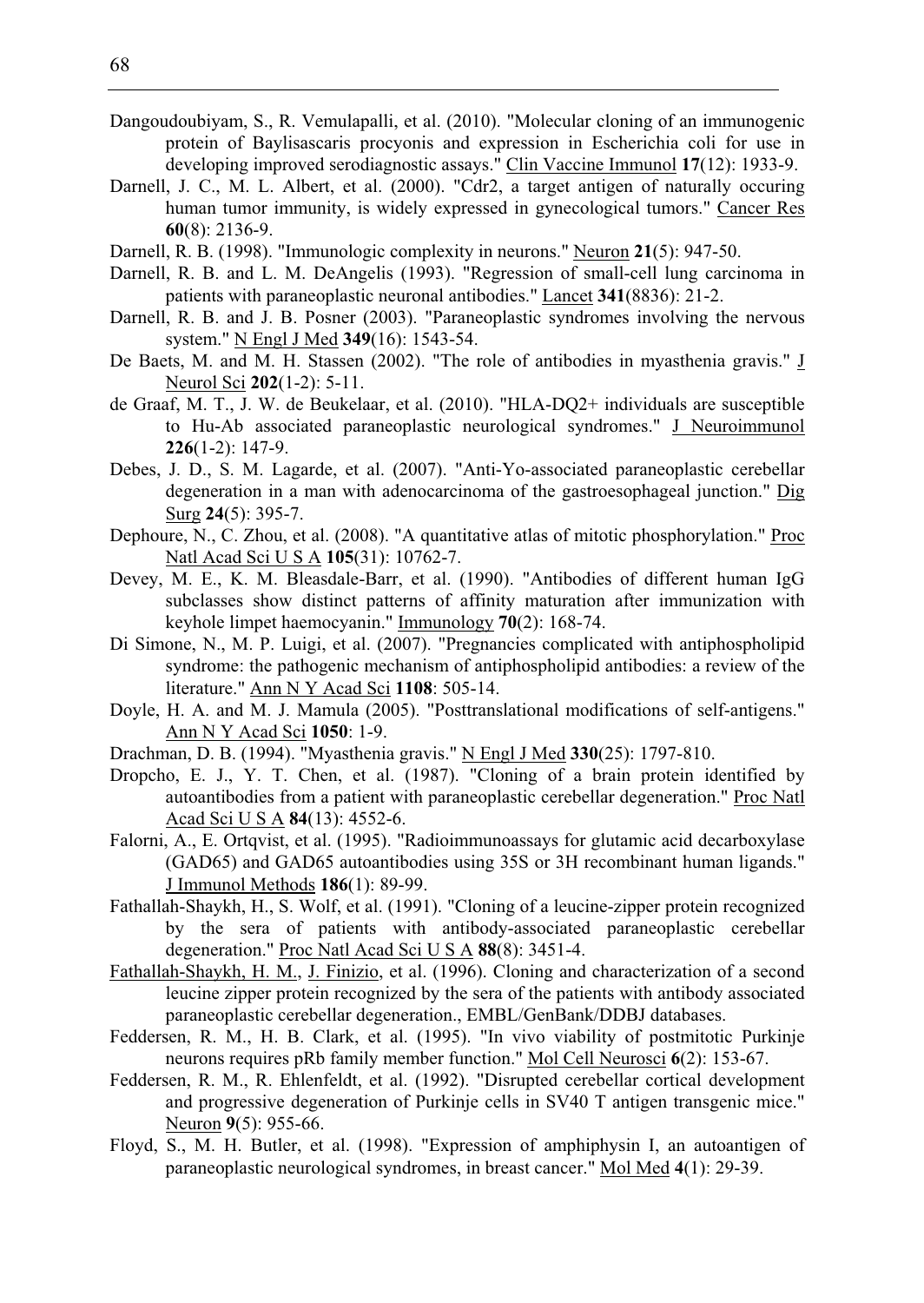- Fornaro, M., S. Raimondo, et al. (2007). "Neuron-specific Hu proteins sub-cellular localization in primary sensory neurons." Ann Anat **189**(3): 223-8.
- Frisoni, L., L. McPhie, et al. (2005). "Nuclear autoantigen translocation and autoantibody opsonization lead to increased dendritic cell phagocytosis and presentation of nuclear antigens: a novel pathogenic pathway for autoimmunity?" J Immunol **175**(4): 2692- 701.
- Fukada, M., I. Watakabe, et al. (2000). "Molecular characterization of CRMP5, a novel member of the collapsin response mediator protein family." J Biol Chem **275**(48): 37957-65.
- Furneaux, H. M., E. J. Dropcho, et al. (1989). "Characterization of a cDNA encoding a 34 kDa Purkinje neuron protein recognized by sera from patients with paraneoplastic cerebellar degeneration." Proc Natl Acad Sci U S A **86**(8): 2873-7.
- Furneaux, H. M., M. K. Rosenblum, et al. (1990). "Selective expression of Purkinje-cell antigens in tumor tissue from patients with paraneoplastic cerebellar degeneration." N Engl J Med **322**(26): 1844-51.
- Galon, J., A. Costes, et al. (2006). "Type, density, and location of immune cells within human colorectal tumors predict clinical outcome." Science **313**(5795): 1960-4.
- Gauci, S., A. O. Helbig, et al. (2009). "Lys-N and trypsin cover complementary parts of the phosphoproteome in a refined SCX-based approach." Anal Chem **81**(11): 4493-501.
- Geis, C., A. Weishaupt, et al. (2010). "Stiff person syndrome-associated autoantibodies to amphiphysin mediate reduced GABAergic inhibition." Brain **133**(11): 3166-80.
- Gerhard, D. S., L. Wagner, et al. (2004). "The status, quality, and expansion of the NIH fulllength cDNA project: the Mammalian Gene Collection (MGC)." Genome Res **14**(10B): 2121-7.
- Giometto, B., W. Grisold, et al. (2010). "Paraneoplastic neurologic syndrome in the PNS Euronetwork database: a European study from 20 centers." Arch Neurol **67**(3): 330- 5.
- Graus, F., J. Dalmau, et al. (1997). "Anti-Hu antibodies in patients with small-cell lung cancer: association with complete response to therapy and improved survival." **J** Clin Oncol **15**(8): 2866-72.
- Graus, F., J. Y. Delattre, et al. (2004). "Recommended diagnostic criteria for paraneoplastic neurological syndromes." J Neurol Neurosurg Psychiatry **75**(8): 1135-40.
- Graus, F., I. Illa, et al. (1991). "Effect of intraventricular injection of an anti-Purkinje cell antibody (anti-Yo) in a guinea pig model." J Neurol Sci **106**(1): 82-7.
- Graus, F., F. Keime-Guibert, et al. (2001). "Anti-Hu-associated paraneoplastic encephalomyelitis: analysis of 200 patients." Brain **124**(Pt 6): 1138-48.
- Gray, J. J. (1995). "Avidity of EBV VCA-specific IgG antibodies: distinction between recent primary infection, past infection and reactivation." J Virol Methods **52**(1-2): 95-104.
- Greenlee, J. E., J. W. Boyden, et al. (2001). "Antibody types and IgG subclasses in paraneoplastic neurological syndromes." J Neurol Sci **184**(2): 131-7.
- Greenlee, J. E., S. A. Clawson, et al. (2010). "Purkinje cell death after uptake of anti-Yo antibodies in cerebellar slice cultures." J Neuropathol Exp Neurol **69**(10): 997-1007.
- Grisold, W., B. Giometto, et al. (2011). "Current approaches to the treatment of paraneoplastic encephalitis." Ther Adv Neurol Disord **4**(4): 237-48.
- Hedman, K., M. Lappalainen, et al. (1989). "Recent primary toxoplasma infection indicated by a low avidity of specific IgG." J Infect Dis **159**(4): 736-40.
- Hedman, K. and I. Seppala (1988). "Recent rubella virus infection indicated by a low avidity of specific IgG." J Clin Immunol **8**(3): 214-21.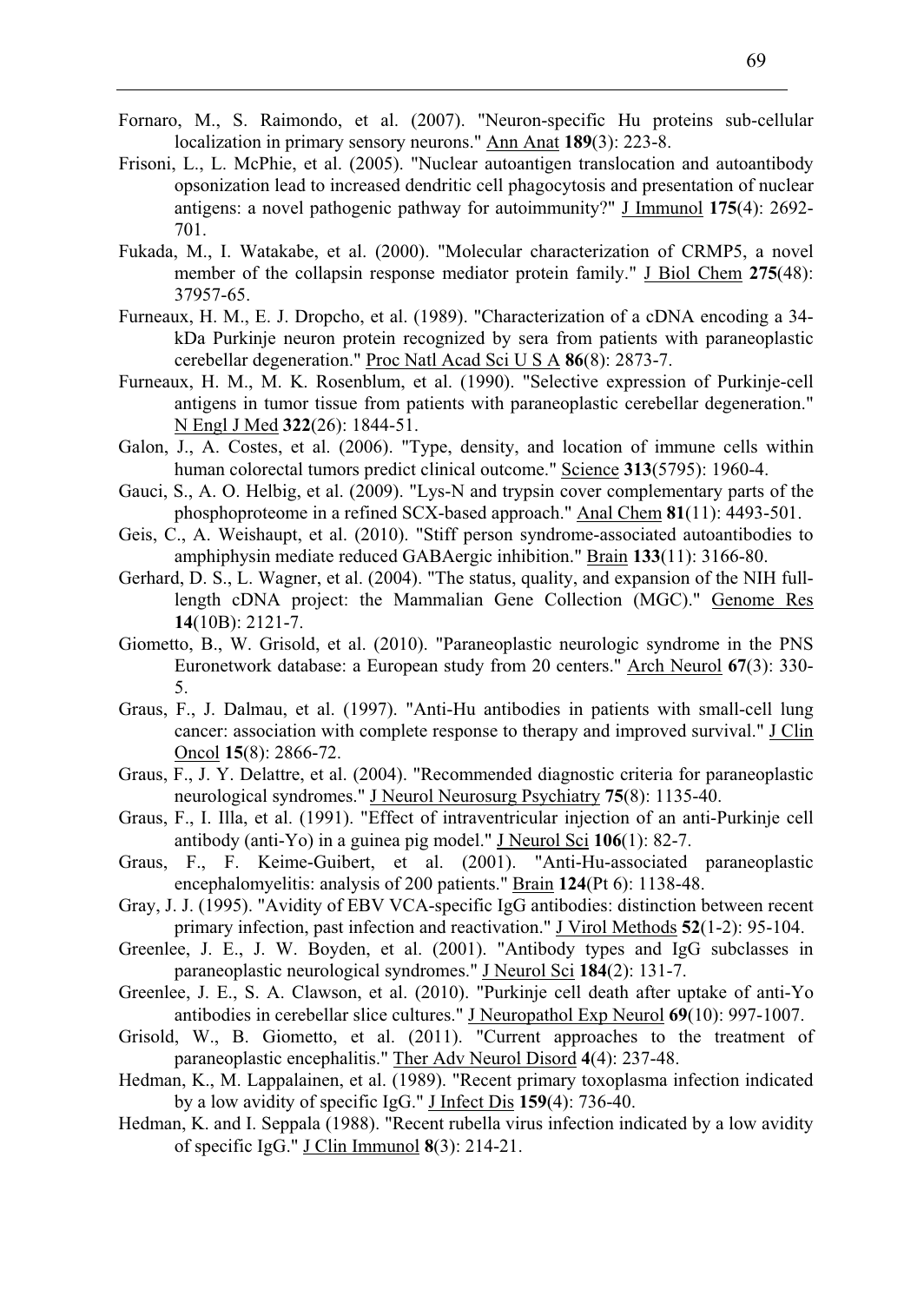- Hida, C., T. Tsukamoto, et al. (1994). "Ultrastructural localization of anti-Purkinje cell antibody-binding sites in paraneoplastic cerebellar degeneration." Arch Neurol **51**(6): 555-8.
- Hill, K. E., S. A. Clawson, et al. (2009). "Cerebellar Purkinje cells incorporate immunoglobulins and immunotoxins in vitro: implications for human neurological disease and immunotherapeutics." J Neuroinflammation **6**: 31.
- Hillier, L. W., T. A. Graves, et al. (2005). "Generation and annotation of the DNA sequences of human chromosomes 2 and 4." Nature **434**(7034): 724-31.
- Honnorat, J., S. Cartalat-Carel, et al. (2009). "Onco-neural antibodies and tumour type determine survival and neurological symptoms in paraneoplastic neurological syndromes with Hu or CV2/CRMP5 antibodies." J Neurol Neurosurg Psychiatry **80**(4): 412-6.
- Hughes, E. G., X. Peng, et al. (2010). "Cellular and synaptic mechanisms of anti-NMDA receptor encephalitis." J Neurosci **30**(17): 5866-75.
- Huttlin, E. L., M. P. Jedrychowski, et al. (2010). "A tissue-specific atlas of mouse protein phosphorylation and expression." Cell **143**(7): 1174-89.
- Irani, S. R., C. G. Bien, et al. (2011). "Autoimmune epilepsies." Curr Opin Neurol **24**(2): 146-53.
- Kazarian, M., J. Calbo, et al. (2009). "Immune response in lung cancer mouse model mimics human anti-Hu reactivity." J Neuroimmunol **217**(1-2): 38-45.
- Kazarian, M. and I. A. Laird-Offringa (2011). "Small-cell lung cancer-associated autoantibodies: potential applications to cancer diagnosis, early detection, and therapy." Mol Cancer **10**: 33.
- Kim, Y. T. and G. W. Siskind (1978). "Studies on the control of antibody synthesis. XII. Genetic influences on antibody affinity." Immunology **34**(4): 669-78.
- King, P. H. (1997). "Differential expression of the neuroendocrine genes Hel-N1 and HuD in small-cell lung carcinoma: evidence for down-regulation of HuD in the variant phenotype." Int J Cancer **74**(4): 378-82.
- Kleine, T. O. and L. Benes (2006). "Immune surveillance of the human central nervous system (CNS): different migration pathways of immune cells through the blood-brain barrier and blood-cerebrospinal fluid barrier in healthy persons." Cytometry A **69**(3): 147-51.
- Knudsen, A., S. E. Monstad, et al. (2006). "Ri antibodies in patients with breast, ovarian or small cell lung cancer determined by a sensitive immunoprecipitation technique." Cancer Immunol Immunother **55**(10): 1280-4.
- Laffer, S., C. Lupinek, et al. (2008). "A high-affinity monoclonal anti-IgE antibody for depletion of IgE and IgE-bearing cells." Allergy **63**(6): 695-702.
- Lavin, M. F. and S. Kozlov (2007). "ATM activation and DNA damage response." Cell Cycle **6**(8): 931-42.
- Lazarus, J. H., A. B. Parkes, et al. (2002). "Postpartum thyroiditis." Autoimmunity **35**(3): 169-73.
- Li, B., J. Chen, et al. (2008). "Measuring binding kinetics of surface-bound molecules using the surface plasmon resonance technique." Anal Biochem **377**(2): 195-201.
- Libert, C., L. Dejager, et al. (2010). "The X chromosome in immune functions: when a chromosome makes the difference." Nat Rev Immunol **10**(8): 594-604.
- Lichte, B., R. W. Veh, et al. (1992). "Amphiphysin, a novel protein associated with synaptic vesicles." EMBO J **11**(7): 2521-30.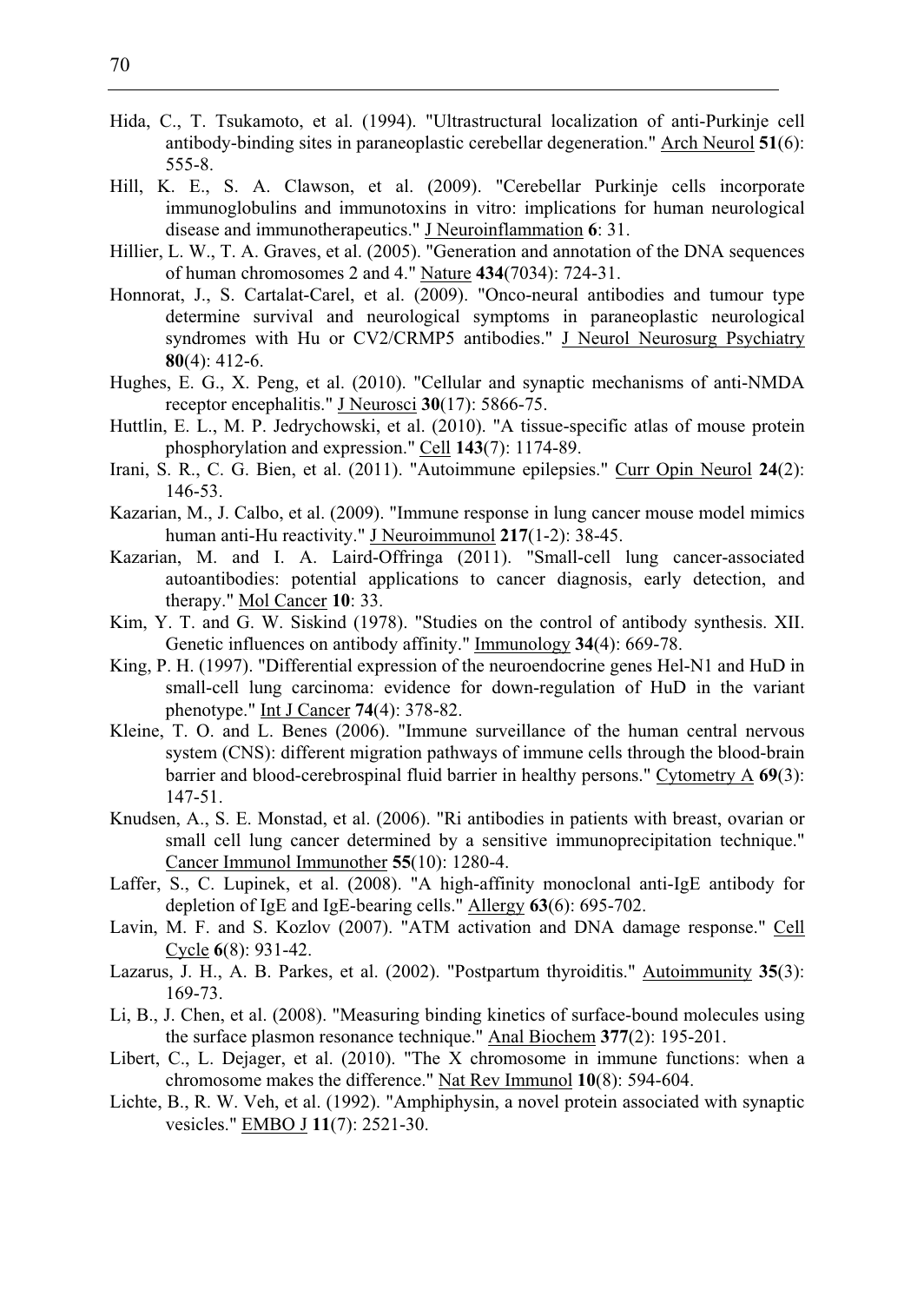- Lopez, P. H., A. M. Villa, et al. (2002). "High affinity as a disease determinant factor in anti-GM(1) antibodies: comparative characterization of experimentally induced vs. disease-associated antibodies." J Neuroimmunol **128**(1-2): 69-76.
- Lopez, P. H., G. Zhang, et al. (2010). "Passive transfer of IgG anti-GM1 antibodies impairs peripheral nerve repair." J Neurosci **30**(28): 9533-41.
- Lutz, H. U. (2007). "Homeostatic roles of naturally occurring antibodies: an overview." **J** Autoimmun **29**(4): 287-94.
- Manley, G. T., P. S. Smitt, et al. (1995). "Hu antigens: reactivity with Hu antibodies, tumor expression, and major immunogenic sites." Ann Neurol **38**(1): 102-10.
- Mason, W. P., F. Graus, et al. (1997). "Small-cell lung cancer, paraneoplastic cerebellar degeneration and the Lambert-Eaton myasthenic syndrome." Brain **120 ( Pt 8)**: 1279- 300.
- Matschke, J., A. Kromminga, et al. (2007). "Paraneoplastic cerebellar degeneration and anti-Yo antibodies in a man with prostatic adenocarcinoma." J Neurol Neurosurg Psychiatry **78**(7): 775-7.
- Matsuoka, S., B. A. Ballif, et al. (2007). "ATM and ATR substrate analysis reveals extensive protein networks responsive to DNA damage." Science **316**(5828): 1160-6.
- McKeon, A., J. A. Tracy, et al. (2011). "Purkinje Cell Cytoplasmic Autoantibody Type 1 Accompaniments: The Cerebellum and Beyond." Arch Neurol.
- Meuwissen, R., S. C. Linn, et al. (2003). "Induction of small cell lung cancer by somatic inactivation of both Trp53 and Rb1 in a conditional mouse model." Cancer Cell **4**(3): 181-9.
- Monstad, S. E., L. Drivsholm, et al. (2008). "CRMP5 antibodies in patients with small-cell lung cancer or thymoma." Cancer Immunol Immunother **57**(2): 227-32.
- Monstad, S. E., L. Drivsholm, et al. (2004). "Hu and voltage-gated calcium channel (VGCC) antibodies related to the prognosis of small-cell lung cancer." J Clin Oncol **22**(5): 795-800.
- Monstad, S. E., A. Knudsen, et al. (2009). "Onconeural antibodies in sera from patients with various types of tumours." Cancer Immunol Immunother.
- Monstad, S. E., J. K. Nostbakken, et al. (2009). "CRMP5 antibodies found in a patient with limbic encephalitis and myasthenia gravis." J Neurol Neurosurg Psychiatry **80**(2): 241-2.
- Monstad, S. E., A. Storstein, et al. (2006). "Yo antibodies in ovarian and breast cancer patients detected by a sensitive immunoprecipitation technique." Clin Exp Immunol **144**(1): 53-8.
- Monstad, S. E. and C. A. Vedeler (2006). "An immunoprecipitation assay for the detection of onconeural antibodies." Acta Neurol Scand Suppl **183**: 71-2.
- Musunuru, K. and R. B. Darnell (2001). "Paraneoplastic neurologic disease antigens: RNAbinding proteins and signaling proteins in neuronal degeneration." Annu Rev Neurosci **24**: 239-62.
- Nagata, S. (2010). "Apoptosis and autoimmune diseases." Ann N Y Acad Sci **1209**: 10-6.
- Nangaku, M. and W. G. Couser (2005). "Mechanisms of immune-deposit formation and the mediation of immune renal injury." Clin Exp Nephrol **9**(3): 183-91.
- O'Donovan, K. J., J. Diedler, et al. (2010). "The onconeural antigen cdr2 is a novel APC/C target that acts in mitosis to regulate c-myc target genes in mammalian tumor cells." PLoS One **5**(4): e10045.
- Ohwada, A., I. Nagaoka, et al. (1999). "DNA vaccination against HuD antigen elicits antitumor activity in a small-cell lung cancer murine model." Am J Respir Cell Mol Biol **21**(1): 37-43.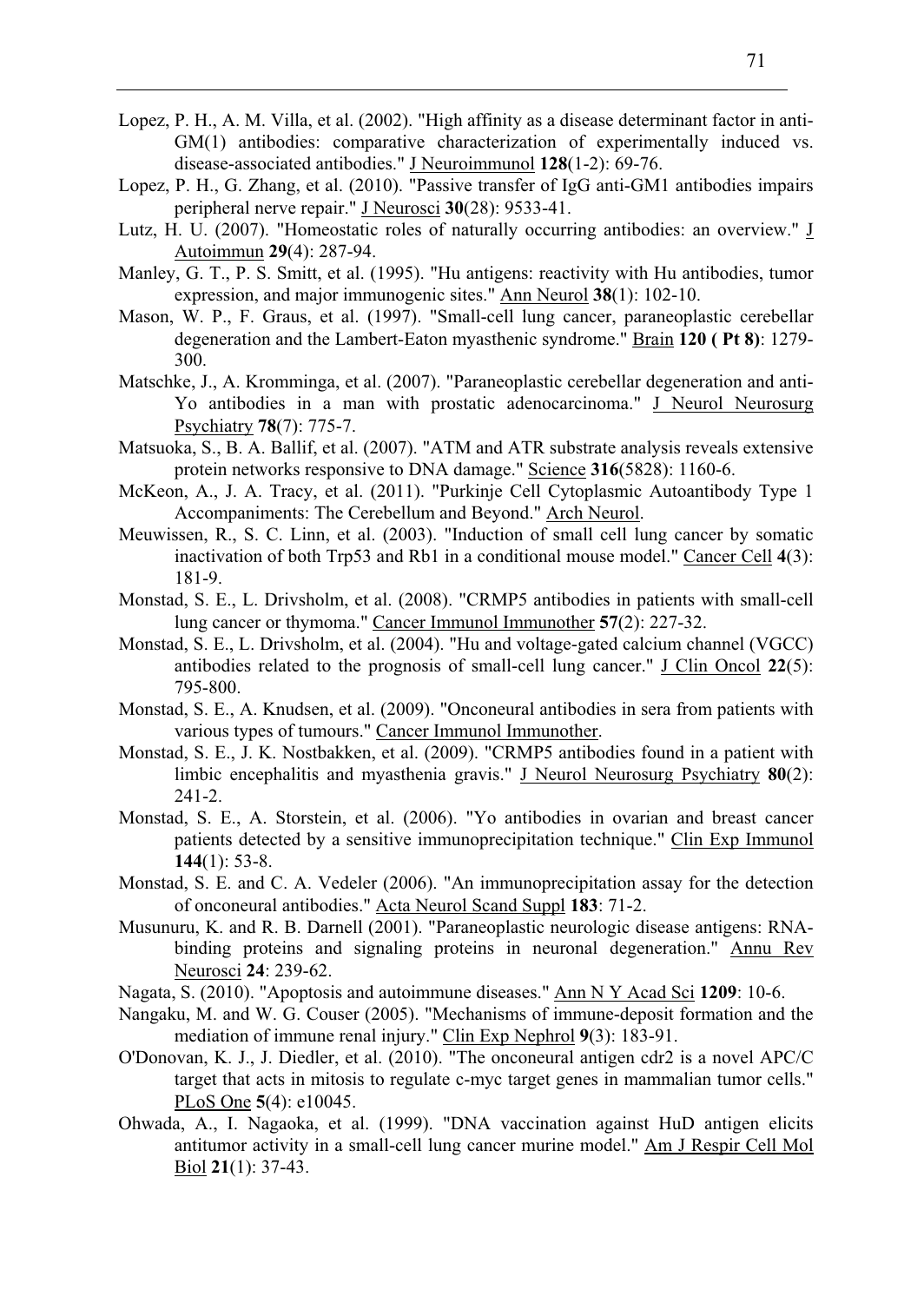- Okano, H. J., W. Y. Park, et al. (1999). "The cytoplasmic Purkinje onconeural antigen cdr2 down-regulates c-Myc function: implications for neuronal and tumor cell survival." Genes Dev **13**(16): 2087-97.
- Ono, E., M. M. Lafer, et al. (2004). "A simple and cheaper in house varicella zoster virus antibody indirect ELISA." Rev Inst Med Trop Sao Paulo **46**(3): 165-8.
- Ota, T., Y. Suzuki, et al. (2004). "Complete sequencing and characterization of 21,243 fulllength human cDNAs." Nat Genet **36**(1): 40-5.
- Pellkofer, H., A. S. Schubart, et al. (2004). "Modelling paraneoplastic CNS disease: T-cells specific for the onconeuronal antigen PNMA1 mediate autoimmune encephalomyelitis in the rat." Brain **127**(Pt 8): 1822-30.
- Persson, M. A., S. E. Brown, et al. (1988). "IgG subclass-associated affinity differences of specific antibodies in humans." J Immunol **140**(11): 3875-9.
- Pittock, S. J., T. J. Kryzer, et al. (2004). "Paraneoplastic antibodies coexist and predict cancer, not neurological syndrome." Ann Neurol **56**(5): 715-9.
- Raspotnig, M., C. A. Vedeler, et al. (2011). "Onconeural antibodies in patients with neurological symptoms: detection and clinical significance." Acta Neurol Scand Suppl(191): 83-8.
- Reinhardt, H. C. and M. B. Yaffe (2009). "Kinases that control the cell cycle in response to DNA damage: Chk1, Chk2, and MK2." Curr Opin Cell Biol **21**(2): 245-55.
- Roberts, W. K., I. J. Deluca, et al. (2009). "Patients with lung cancer and paraneoplastic Hu syndrome harbor HuD-specific type 2 CD8+ T cells." J Clin Invest **119**(7): 2042-51.
- Rojas, I., F. Graus, et al. (2000). "Long-term clinical outcome of paraneoplastic cerebellar degeneration and anti-Yo antibodies." Neurology **55**(5): 713-5.
- Romero-Steiner, S., P. F. Holder, et al. (2005). "Avidity determinations for Haemophilus influenzae Type b anti-polyribosylribitol phosphate antibodies." Clin Diagn Lab Immunol **12**(9): 1029-35.
- Rosenfeld, M. R. and J. Dalmau (2010). "Update on paraneoplastic and autoimmune disorders of the central nervous system." Semin Neurol **30**(3): 320-31.
- Rosenfeld, M. R. and J. Dalmau (2010). "Update on paraneoplastic neurologic disorders." Oncologist **15**(6): 603-17.
- Rossi, C. L. (1998). "A simple, rapid enzyme-linked immunosorbent assay for evaluating immunoglobin G antibody avidity in toxoplasmosis." Diagn Microbiol Infect Dis **30**(1): 25-30.
- Rubio, I., A. Bolchi, et al. (2009). "Potent anti-HPV immune responses induced by tandem repeats of the HPV16 L2 (20 -- 38) peptide displayed on bacterial thioredoxin." Vaccine **27**(13): 1949-56.
- Sahashi, K., K. Sakai, et al. (2003). "Anti-Ma2 antibody related paraneoplastic limbic/brain stem encephalitis associated with breast cancer expressing Ma1, Ma2, and Ma3 mRNAs." J Neurol Neurosurg Psychiatry **74**(9): 1332-5.
- Sakai, K., Y. Kitagawa, et al. (2001). "Suppression of the transcriptional activity and DNA binding of nuclear factor-kappa B by a paraneoplastic cerebellar degenerationassociated antigen." J Neuroimmunol **119**(1): 10-5.
- Sakai, K., Y. Kitagawa, et al. (2004). "Effect of a paraneoplastic cerebellar degenerationassociated neural protein on B-myb promoter activity." Neurobiol Dis **15**(3): 529-33.
- Sakai, K., D. J. Mitchell, et al. (1990). "Isolation of a complementary DNA clone encoding an autoantigen recognized by an anti-neuronal cell antibody from a patient with paraneoplastic cerebellar degeneration." Ann Neurol **28**(5): 692-8.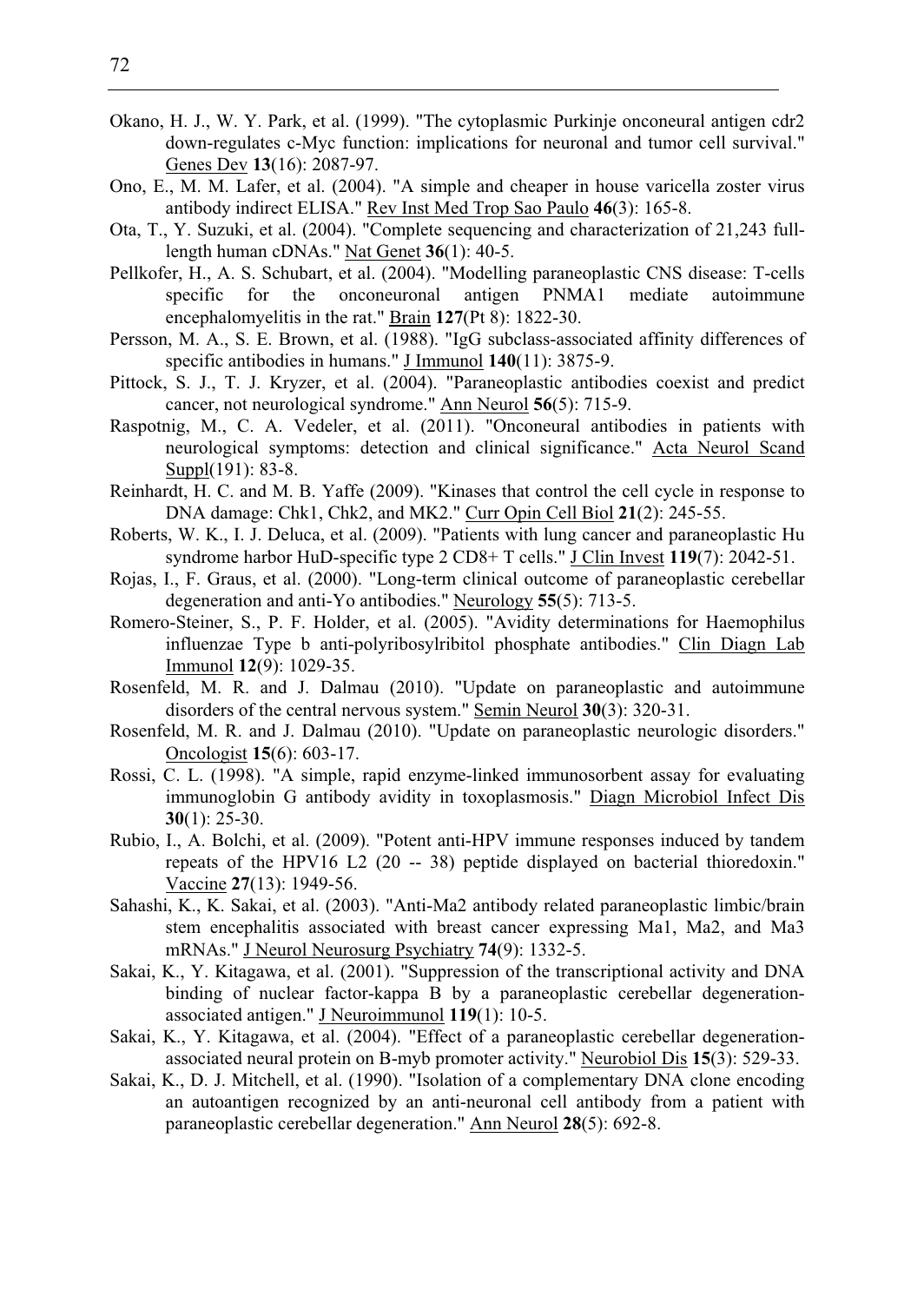- Sakai, K., T. Ogasawara, et al. (1993). "Analysis of autoantibody binding to 52-kd paraneoplastic cerebellar degeneration-associated antigen expressed in recombinant proteins." Ann Neurol **33**(4): 373-80.
- Sakai, K., T. Shirakawa, et al. (2002). "Interaction of a paraneoplastic cerebellar degeneration-associated neuronal protein with the nuclear helix-loop-helix leucine zipper protein MRG X." Mol Cell Neurosci **19**(4): 477-84.
- Santomasso, B. D., W. K. Roberts, et al. (2007). "A T-cell receptor associated with naturally occurring human tumor immunity." Proc Natl Acad Sci U S A **104**(48): 19073-8.
- Sato, E., S. H. Olson, et al. (2005). "Intraepithelial CD8+ tumor-infiltrating lymphocytes and a high CD8+/regulatory T cell ratio are associated with favorable prognosis in ovarian cancer." Proc Natl Acad Sci U S A **102**(51): 18538-43.
- Satoh, J. and T. Yamamura (2004). "Gene expression profile following stable expression of the cellular prion protein." Cell Mol Neurobiol **24**(6): 793-814.
- Schessl, J., M. Schuberth, et al. (2010). "Long-term efficiency of intravenously administered immunoglobulin in anti-Yo syndrome with paraneoplastic cerebellar degeneration." J Neurol.
- Schreiber, R. D., L. J. Old, et al. (2011). "Cancer immunoediting: integrating immunity's roles in cancer suppression and promotion." Science **331**(6024): 1565-70.
- Schulz, T. F. (2009). "Cancer and viral infections in immunocompromised individuals." Int J Cancer **125**(8): 1755-63.
- Shams'ili, S., J. Grefkens, et al. (2003). "Paraneoplastic cerebellar degeneration associated with antineuronal antibodies: analysis of 50 patients." Brain **126**(Pt 6): 1409-18.
- Shao, L., H. Fujii, et al. (2009). "Deficiency of the DNA repair enzyme ATM in rheumatoid arthritis." J Exp Med **206**(6): 1435-49.
- Sillevis Smitt, P., J. Grefkens, et al. (2002). "Survival and outcome in 73 anti-Hu positive patients with paraneoplastic encephalomyelitis/sensory neuronopathy." J Neurol **249**(6): 745-53.
- Sillevis Smitt, P., A. Kinoshita, et al. (2000). "Paraneoplastic cerebellar ataxia due to autoantibodies against a glutamate receptor." N Engl J Med **342**(1): 21-7.
- Simard, E. P. and E. A. Engels (2010). "Cancer as a cause of death among people with AIDS in the United States." Clin Infect Dis **51**(8): 957-62.
- Siniscalco, M., I. Oberle, et al. (1991). "Physical and genetic mapping of the CDR gene with particular reference to its position with respect to the FRAXA site." Am J Med Genet **38**(2-3): 357-62.
- Smith, J. L., J. C. Finley, et al. (1988). "Autoantibodies in paraneoplastic cerebellar degeneration bind to cytoplasmic antigens of Purkinje cells in humans, rats and mice and are of multiple immunoglobulin classes." J Neuroimmunol **18**(1): 37-48.
- Smolander, H., J. O. Koskinen, et al. (2010). "A novel antibody avidity methodology for rapid point-of-care serological diagnosis." J Virol Methods **166**(1-2): 86-91.
- Sodeyama, N., K. Ishida, et al. (1999). "Pattern of epitopic reactivity of the anti-Hu antibody on HuD with and without paraneoplastic syndrome." J Neurol Neurosurg Psychiatry **66**(1): 97-9.
- Staropoli, J. F. (2008). "Tumorigenesis and neurodegeneration: two sides of the same coin?" Bioessays **30**(8): 719-27.
- Steward, M. W., M. C. Reinhardt, et al. (1979). "The genetic control of antibody affinity. Evidence from breeding studies with mice selectively bred for either high or low affinity antibody production." Immunology **37**(3): 697-703.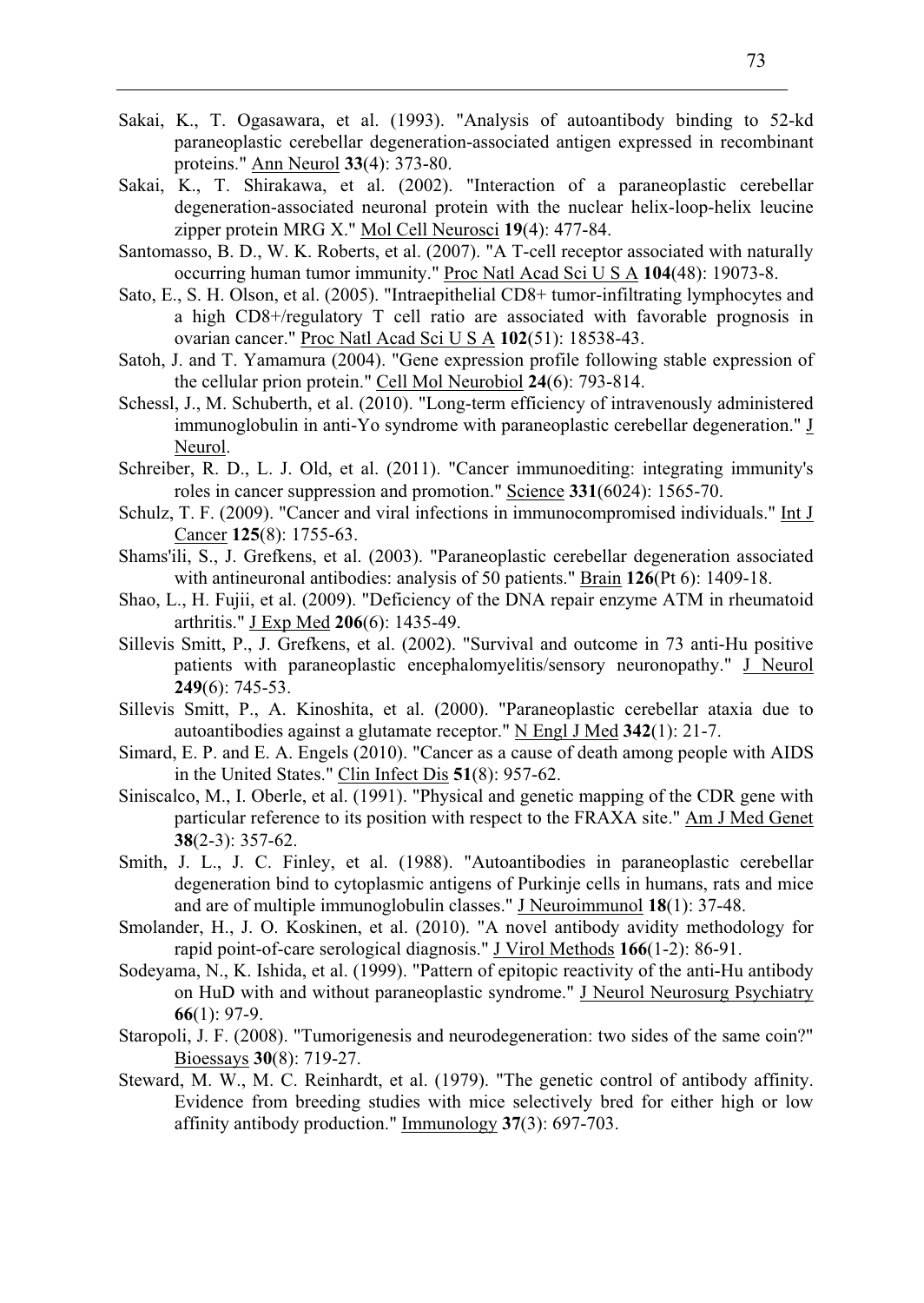- Stich, O., F. Graus, et al. (2003). "Qualitative evidence of anti-Yo-specific intrathecal antibody synthesis in patients with paraneoplastic cerebellar degeneration." J Neuroimmunol **141**(1-2): 165-9.
- Storstein, A., B. K. Krossnes, et al. (2009). "Morphological and immunohistochemical characterization of paraneoplastic cerebellar degeneration associated with Yo antibodies." Acta Neurol Scand **120**(1): 64-7.
- Storstein, A., S. E. Monstad, et al. (2011). "Onconeural antibodies: improved detection and clinical correlations." J Neuroimmunol **232**(1-2): 166-70.
- Storstein, A., S. E. Monstad, et al. (2004). "Paraneoplastic antibodies detected by isoelectric focusing of cerebrospinal fluid and serum." J Neuroimmunol **155**(1-2): 150-4.
- Storstein, A., S. E. Monstad, et al. (2004). "Paraneoplastic antibodies against HuD detected by a sensitive radiobinding assay." J Neurol **251**(2): 197-203.
- Storstein, A. and C. A. Vedeler (2007). "Paraneoplastic neurological syndromes and onconeural antibodies: clinical and immunological aspects." Adv Clin Chem **44**: 143- 85.
- Strausberg, R. L. (2005). "Tumor microenvironments, the immune system and cancer survival." Genome Biol **6**(3): 211.
- Strausberg, R. L., E. A. Feingold, et al. (2002). "Generation and initial analysis of more than 15,000 full-length human and mouse cDNA sequences." Proc Natl Acad Sci U S A **99**(26): 16899-903.
- Sutton, I. (2002). "Paraneoplastic neurological syndromes." Curr Opin Neurol **15**(6): 685-90.
- Sutton, I. J., J. Steele, et al. (2004). "An interferon-gamma ELISPOT and immunohistochemical investigation of cytotoxic T lymphocyte-mediated tumour immunity in patients with paraneoplastic cerebellar degeneration and anti-Yo antibodies." J Neuroimmunol **150**(1-2): 98-106.
- Saalman, R., U. I. Dahlgren, et al. (2003). "Avidity progression of dietary antibodies in healthy and coeliac children." Clin Exp Immunol **134**(2): 328-34.
- Takamori, M. (2008). "Lambert-Eaton myasthenic syndrome: search for alternative autoimmune targets and possible compensatory mechanisms based on presynaptic calcium homeostasis." J Neuroimmunol **201-202**: 145-52.
- Takanaga, H., H. Mukai, et al. (1998). "PKN interacts with a paraneoplastic cerebellar degeneration-associated antigen, which is a potential transcription factor." Exp Cell Res **241**(2): 363-72.
- Tampoia, M., A. Zucano, et al. (2010). "Diagnostic accuracy of different immunological methods for the detection of antineuronal antibodies in paraneoplastic neurological syndromes." Immunol Invest **39**(2): 186-95.
- Tanaka, K., M. Tanaka, et al. (1995). "Trial to establish an animal model of paraneoplastic cerebellar degeneration with anti-Yo antibody. 2. Passive transfer of murine mononuclear cells activated with recombinant Yo protein to paraneoplastic cerebellar degeneration lymphocytes in severe combined immunodeficiency mice." Clin Neurol Neurosurg **97**(1): 101-5.
- Tanaka, K., M. Tanaka, et al. (1994). "Passive transfer and active immunization with the recombinant leucine-zipper (Yo) protein as an attempt to establish an animal model of paraneoplastic cerebellar degeneration." J Neurol Sci **127**(2): 153-8.
- Tanaka, M., K. Tanaka, et al. (1995). "Trial to establish an animal model of paraneoplastic cerebellar degeneration with anti-Yo antibody. 1. Mouse strains bearing different MHC molecules produce antibodies on immunization with recombinant Yo protein, but do not cause Purkinje cell loss." Clin Neurol Neurosurg **97**(1): 95-100.